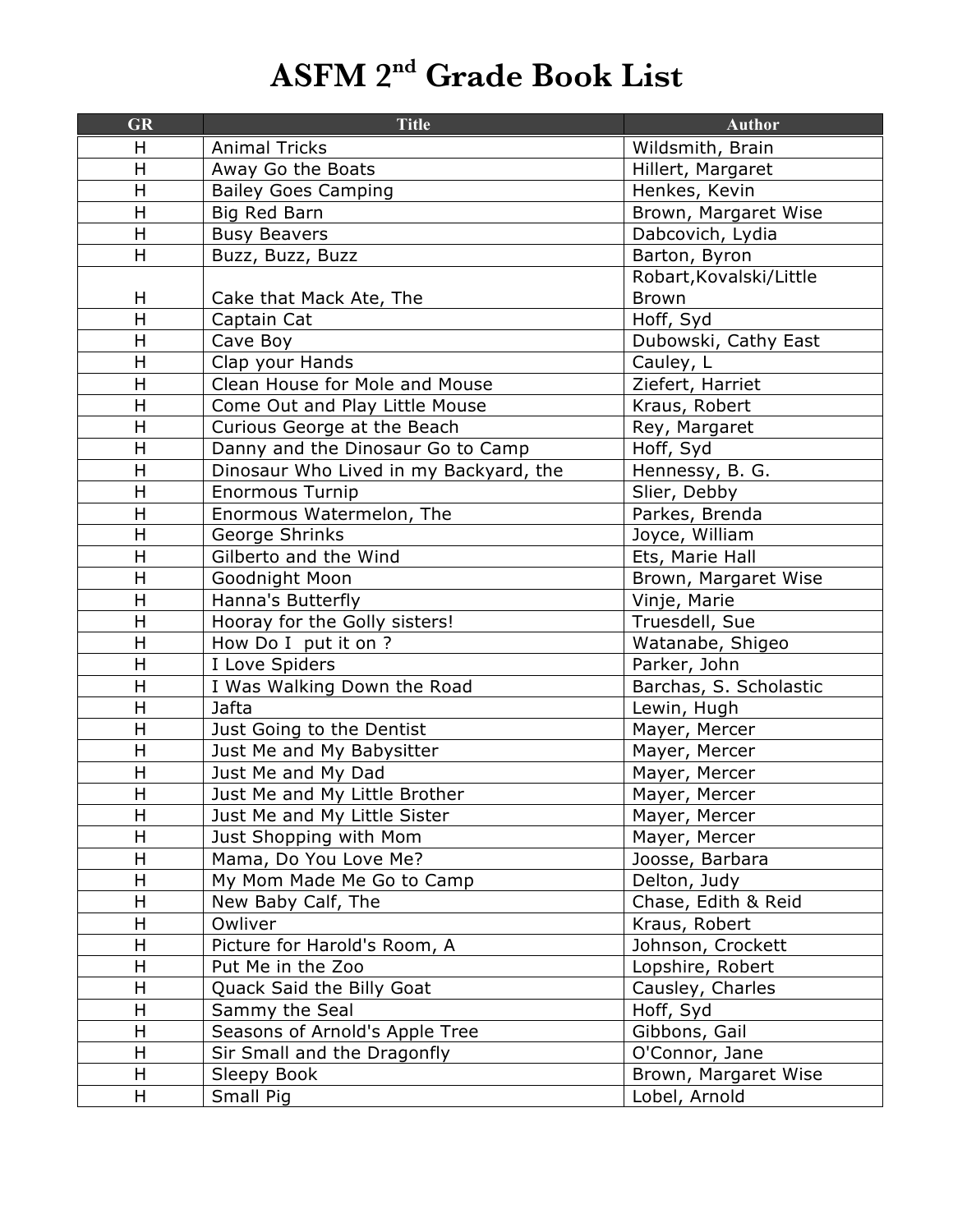| H              | There Was an Old Lady Who Swallowed  | Adams, P.              |
|----------------|--------------------------------------|------------------------|
| H              | Time to Sleep                        | Fleming, Denise        |
| H              | Train Leaves the Station             | Merriam, Eve           |
| H              | Two Bear Cubs                        | Jonas, Ann             |
| H              | We Are Best Friends                  | Aliki                  |
| H              | What Game Shall We Play              | Hutchins, Pat          |
| H              | What will the Weather Be Like Today? | Rogers, Paul           |
| Н              | Where Are You Going, Little Mouse    | Kraus, Robert          |
| H              | Who is the Beast?                    | Baker, Keith           |
| H              | Whose Mouse Are You?                 | Kraus, Robert          |
| H              | Wind                                 | Bacon                  |
| H              | Yes, Ma'am                           | Melser, June           |
| H              | You Can't Smell a Flower             | Cole, Joanna           |
| H              | You'll Soon Grow into Them, Titch    | Hutchins, Pat          |
| I              | Airport                              | Barton, Byron          |
| I              | All Tutus Should Be Pink             | Brownrigg, Sheri       |
| I              | Alligators all Around                | Sendak, Maurice        |
| I              | Angus and the Cat                    | Flack, Marjorie        |
| I              | Apple Pie Tree, the                  | Hall, Zoe              |
| I              | Apples and Pumpkins                  | Rockwell, Anne         |
| I              | Are You My Mother?                   | Eastman, Philip D.     |
| I              | Barney's Horse                       | Hoff, Syd              |
| I              | Because a Little Bug Went Ka-Choo    | Stone, Rosetta         |
| I              | Big Block of Chocolate, The          | Redhead, Janet         |
| $\overline{I}$ | Big Dog, Little Dog                  | Eastman, Philip D.     |
|                |                                      | Sharmat, Marjorie      |
| I              | <b>Big Fat Enormous Lie</b>          | Weinman                |
| I              | <b>Big Hungry Bear</b>               | Wood, Audrey           |
| I              | <b>Bike Lesson</b>                   | Berenstain, Stan & Jan |
| I              | Bunny Hop, The                       | Slater, Teddy          |
| I              | <b>Busy Buzzing Bumblebees</b>       | Schwartz, Alvin        |
| I              | Come and Have Fun                    | Hurd, Edith Thacher    |
| $\mathbf I$    | Dinosaur Dinners                     | Davis, Lee             |
| I              | Eat Your Peas, Louise                | Snow, Pegeen           |
| I              | Fix It                               | McPhail, David         |
| I              | Fortunately                          | Charlip, Remy          |
| I              | Frog went A-Courtin'                 | Langstaff, John        |
|                |                                      | Londan Jonathan /      |
| I              | Froggy Goes to School                | Scholastic             |
| I              | Geraldine's Big Snow                 | Keller, Holly          |
| I              | Gingerbread Man, The                 | Rose, Rita             |
| I              | Girl Named Helen Keller              | Schmidt, Karen         |
| I              | Grizzwold                            | Hoff, Syd              |
| I              | Gruff Brothers, The                  | Hooks, William         |
| I              | Happy Birthday, Sam                  | Hutchins, Pat          |
| I              | Hattie and the Fox                   | Fox, Mem               |
| I              | Hello Cat you Need a Hat             | Gellman, Rita          |
| $\mathbf I$    | <b>Hello First Grade</b>             | Ryder, Joanne          |
| I              | Henny Penny                          | Galdone, Paul          |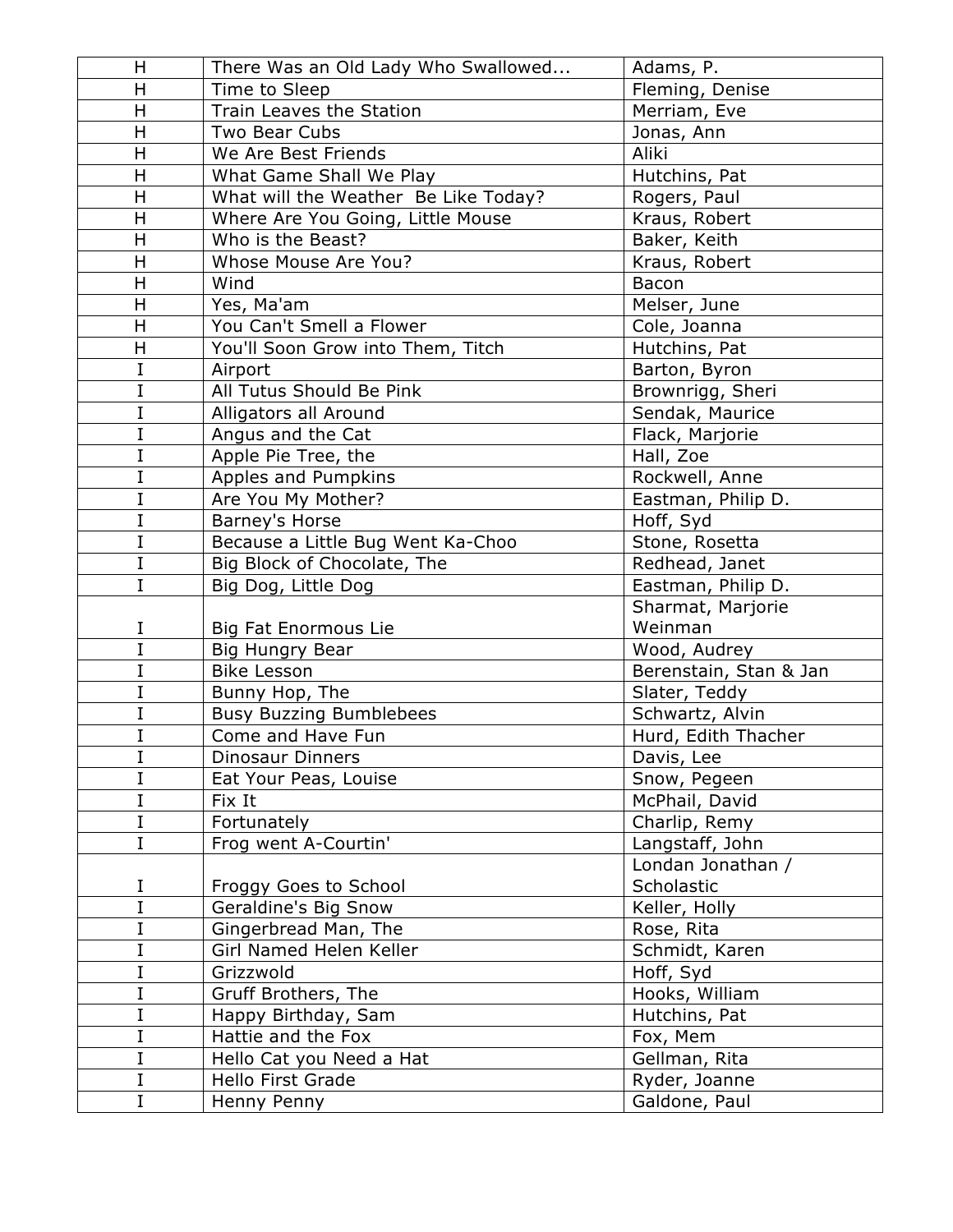| I              | Hey! Get Off Our Train            | Burningham, John      |
|----------------|-----------------------------------|-----------------------|
| I              | <b>Hiccups For Elephant</b>       | Prellar, James        |
| $\overline{I}$ | If I had a Robot                  | Yaccarino, Dan        |
|                |                                   | Fowler, Allen: Rookie |
| I              | It Could Still be a Rock          | Science               |
| $\overline{I}$ | It's Pumpkin Time                 | Hall, Zoe             |
| I              | Jonathan and His Mommy            | Smalls-Hector, Irene  |
| I              | Just Like Everyone Else           | Kuskin, Karla         |
| $\overline{I}$ | Kissing Hand, the                 | Penn, Audrey          |
| $\overline{I}$ | Leo the Late Bloomer              | Kraus, Robert         |
|                |                                   | Londan Jonathan /     |
| I              | Let's Go Froggy                   | Scholastic            |
| $\overline{I}$ | Liar, Liar, Pants on Fire         | Cohen, Meriam         |
| $\overline{I}$ | Little Cloud                      | Carle, Eric           |
| I              | Little Engine That Could, The     | Piper, Watty          |
| $\overline{I}$ | Little Mouse, the Ripe Straberry  | Wood, Audrey          |
| I              | Little Red Hen, the               | Ziefert, Harriet      |
| $\overline{I}$ | Little Toot                       | Gramatky, Hardie      |
| I              | Little Tuppen                     | Galdone, Paul         |
| $\overline{I}$ | Lost in the Museum                | Cohen, Miriam         |
| I              | Mary had A Little LAmb            | Hale, Sarah Joseph    |
| I              | Messy Bessey                      | McKissack, Patricia   |
| I              | Messy Bessey's Garden             | McKissack, Patricia   |
| I              | Mice at Bat                       | Oechsli, Kelly        |
| I              | Michael Bird-Boy                  | dePaloa, Tomie        |
| $\overline{I}$ | Monk Camps Out                    | McCully, Emily Arnold |
| I              | More or Less a Mess               | Keenan, Sheila        |
| $\overline{I}$ | Morris's Disappearing Bag         | Wells, Rosemary       |
| I              | Mouse in Love                     | Kraus, Robert         |
| I              | Mr. Brice's Mice                  | Hoff, Syd             |
| I              | My First Kwanzaa Book             | Chocolate, Deborah    |
| $\overline{I}$ | My Visit to the Dinosaurs         | Aliki                 |
| $\mathbf I$    | Napping House, the                | Wood, Audrey          |
| $\overline{I}$ | Never Spit on Your Shoes          | Cazet, Denys          |
| I              | New Shoes, Red Shoes              | Rollings, Susan       |
| $\overline{I}$ | Night in the Country              | Rylant, Cynthia       |
| I              | No Good in Art                    | Cohen, Miriam         |
| I              | Noisy Nora                        | Wells, Rosemary       |
| I              | Quick as a Cricket                | Wood, Audrey          |
| I              | Rabbit's Wish For Snow            | Tchin                 |
| I              | Rainbow of my Own                 | Freeman, Don          |
| I              | Rebus Bears, The                  | Reit, Seymour         |
| I              | Robert the Rose Horse             | Heilbroner, Joan      |
| I              | Sarah's Unicorn                   | Coville, Bruce        |
| I              | Seven Blind Mice                  | Young, Ed             |
| I              | Silly Times with Two Silly Trolls | Jewell, Nancy         |
| I              | So Hungry!                        | Ziefert, Harriet      |
| $\mathbf I$    | Spooky Riddles                    | Brown, Marc           |
| $\mathbf I$    | Spot's Birthday Party             | Hill, Eric            |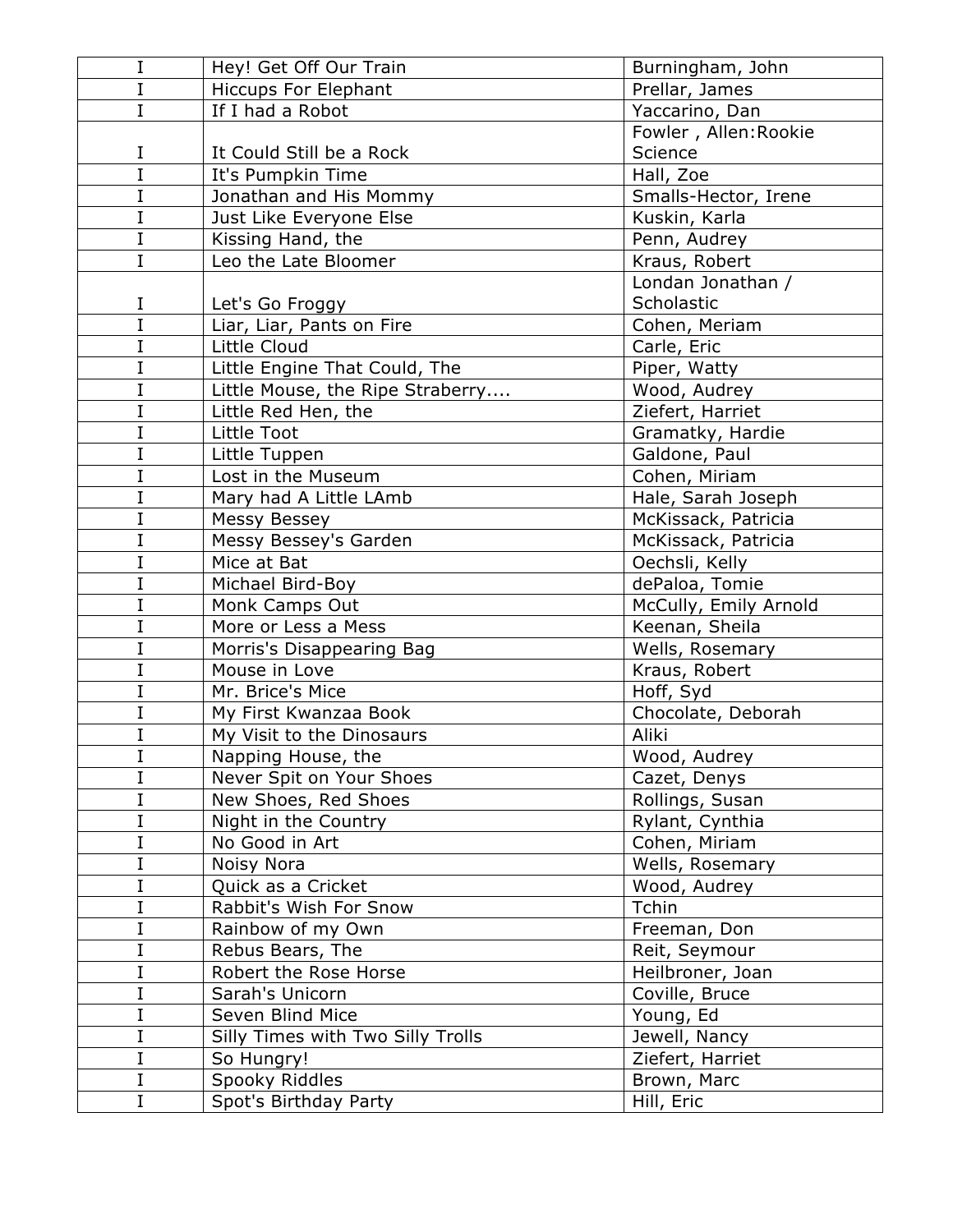| I | Stanley                                | Hoff, Syd                |
|---|----------------------------------------|--------------------------|
| I | Stay, Fang                             | Hazen, Barbara Shook     |
| I | Story of Chicken Licken                | Ormerod, J.              |
| I | There's a Nightmare in My Closet       | Mayer, Mercer            |
| I | This is the Bear & the Bad Little Girl | Hayes, Sarah             |
| I | This is the Place For Me               | Cole, Joanna             |
| I | Three Billy Goat's Gruff               | Brown, Marcia            |
| I | Tidy Titch                             | Hutchins, Pat            |
| I | <b>Too Many Puppies</b>                | Brewster, Patience       |
| I | <b>Trucks</b>                          | Rockwell, Anne           |
| I | Very Busy Spider, The                  | Carle, Eric              |
| I | We Just Moved                          | Krensky, Stephen         |
| I | We're Going on a Bear Hunt             | Rosen, Michael           |
| I | We're in Big Trouble Blackboard Bear   | Alexander, Martha        |
|   |                                        | Aker, Suzanne & Karlin   |
| I | What Comes in 2's, 3's, and 4's?       | Bernie                   |
| Ī | Wheels on the Bus                      | Kovalski, Mary Ann       |
| I | When Will I Read?                      | Cohen, Miriam            |
| I | Where's Lulu?                          | Hooks, William           |
| I | White Rabbit's Color Book              | Baker, Alan              |
| I | Who Took the Farmer's Hat              | Nodset, Joan             |
| I | Who's Afraid of the Dark?              | Bonsall, Crosby          |
| I | Willie's Wonderful Pet                 | Cebulash, Mel            |
| I | Yoo Hoo Moon                           | Blocksma, Mary           |
| J | 100th Day of School                    | Medearis, Angela         |
| J | Addie's Bad Day                        | Robins, Joan             |
| J | Adventures at Snail School             | Stadler, John            |
| J | Airplanes                              | Petersen, David          |
|   |                                        | Fowler, Allen: Rookie    |
| J | All Along the River                    | Science                  |
|   | Allie's Basketball Dream               | Barber, Barbara          |
| J | Amalia and the Grasshopper             | Tello, J. & Krupinski.L. |
| J | Amazing Grace                          | Hoffman, Mary            |
| J | And I Mean It, Stanley                 | Bonsall, Crosby          |
|   | Annie's Pet                            | Brenner, Barbara         |
| J | Ask Mr. Bear                           | Flack/Macmillan          |
|   | Aunt Eater's Mystery Vacation          | Cushman, Doug            |
|   | Autumn                                 | Saunders-Smith, Gail     |
|   | Baseball Birthday Party, the           | Prger, Annabelle         |
|   | <b>Bear Shadow</b>                     | Asch. Frank              |
|   | Bear's Bargain                         | Asch, Frank              |
| J | Bear's Bicycle                         | McLeod, Emilie           |
|   | <b>Beavers</b>                         | Moore, Helen             |
|   | <b>Bedtime Mouse</b>                   | Stoddard, Sandol         |
| J | Beezy                                  | Mc Donald, Megan         |
| J | Beezy at Bat                           | Mc Donald, Megan         |
|   | Best Little Monkey in the World        | Standiford, Natalie      |
| J | <b>Best Nest</b>                       | Eastman, Philip D.       |
| J | Better Than TV                         | Miller, Sarah Swan       |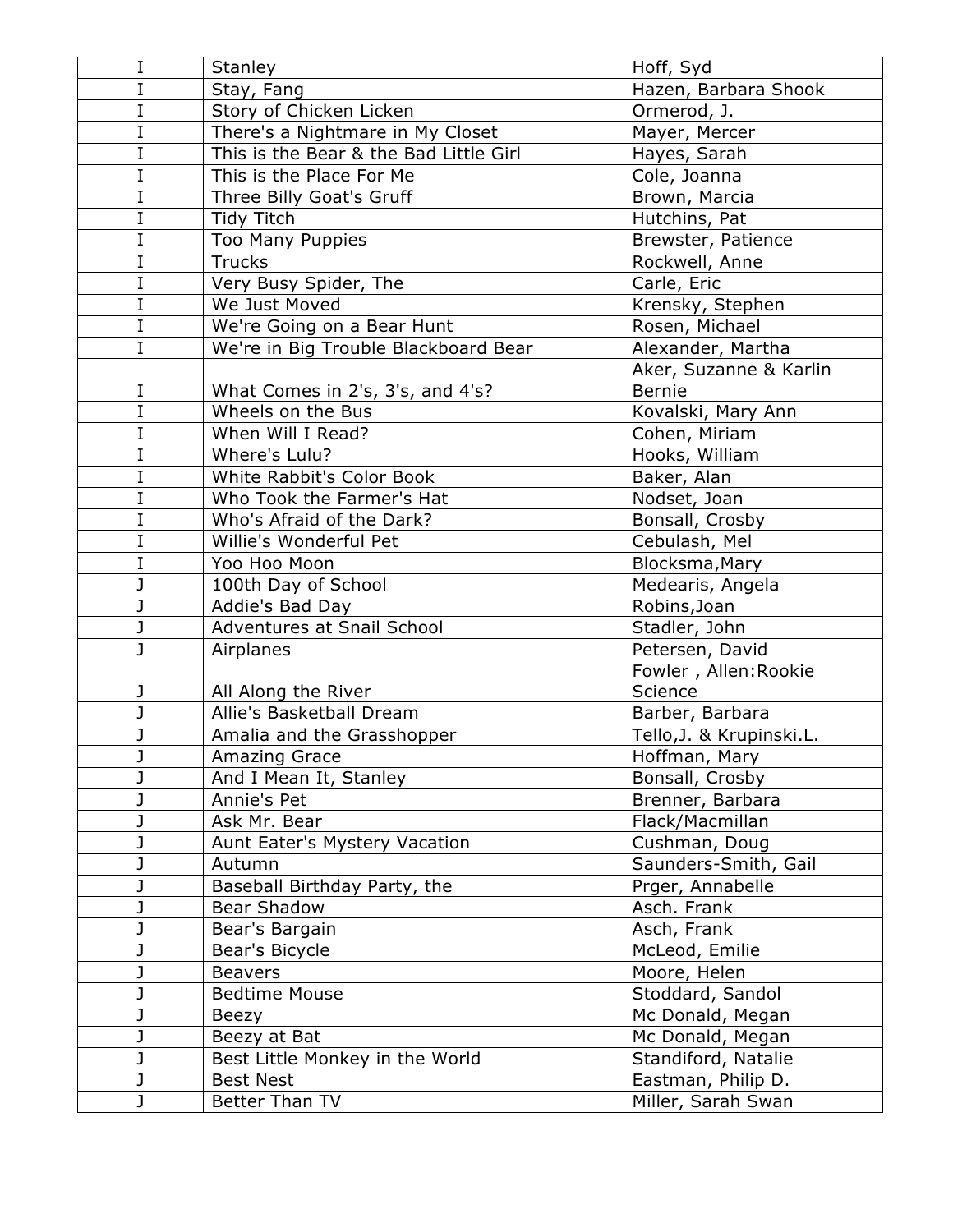|   | Big Mama and Grandpa Ghana          | Shelf Mederis, A.        |
|---|-------------------------------------|--------------------------|
|   | Big Max                             | Platt, Kin               |
|   | Birthday Present for Mama           | Lorian, Nicole           |
|   | <b>Blackboard Bear</b>              | Alexander, Martha        |
|   | Boy Who Cried Wolf, The             | Littledale, Freya        |
|   | Bread and Honey                     | Asch, Frank              |
|   | Bringing the Rain to Kapiti Plain   | Aardema, Verna           |
|   | Buck, Buck the Chicken              | Ehrlich, Amy             |
| J | Bunny Cakes                         | Wells, Rosemary          |
|   | Busy Year, A                        | Lionni, Leo              |
|   | <b>Button Sourp</b>                 | Neye, Emily              |
| J | Buzby                               | Hoban, Julia             |
| J | Camp Big Paw                        | Cushman, Doug            |
| J | Cat in the Hat, The                 | Seuss, Dr.               |
|   | Charlie Needs a Cloak               | dePaloa, Tomie           |
|   | Christmas in the Big Woods          | Wilder Laura Ingalls     |
|   | City Mouse, Country Mouse           | Aesop/Scholastic         |
|   | City Mouse, Country Mouse           | Wallner, John/Scholastic |
| J | Color Wizard, the                   | Brenner, Barbara         |
|   | Could it Be?                        | Oppenheim, Joanne        |
| J | Country Fair                        | Wilder, Laura Ingalls    |
|   | Curious George and the Ice Cream    | Rey, Margaret            |
|   | Curious George Goes to the Hospital | Rey, Margaret            |
|   | Dance at Grandpa's                  | Wilder, Laura Ingalls    |
| J | Danny and the Dinosaur              | Hoff, Syd                |
| J | Days with Frog and Toad             | Lobel, Arnold            |
| J | Deer in the Wood                    | Wilder, Laura Ingalls    |
| J | Detective Dinosaur                  | Skofield, James          |
|   |                                     | Demarest, Chris/ Bank    |
| J | Donkey Tale, the                    | <b>Street</b>            |
| J | Don't be My Valentine               | Lexau, Joan              |
| J | Don't Eat too much Turkey           | Cohen, Meriam            |
| J | Doorbell Rang                       | Hutchins, Pat            |
|   | Dragon's Scales, the                | Albee, Sarah             |
| J | Drummer Hoff                        | Emberley, B.             |
| J | Duckat                              | Gordon, Gaelyn           |
|   | Egg To Chick                        | Selsam Millicent         |
|   | Farm Alphabet Book                  | Miller, Jane             |
| J | Farmer Boy Birthday                 | Wilder, Laura Ingalls    |
|   | Farmer Joe's Hot Day                | Richards, Zimmerman      |
|   | <b>Father Bear Comes Home</b>       | Minarik, Else            |
|   | Feed Me                             | Hooks, William           |
| J | Fire Cat, the                       | Averill, Esther          |
|   | <b>Fire Station</b>                 | Sanders, Smith           |
| J | First Grade Takes a Test            | Cohen, Mirian            |
|   | Fox all Week                        | Marshall, Edward         |
|   | Fox and His Friends                 | Marshall, James          |
| J | Fox and the Crow: Aesop's Fables    | Resnick Jane P. & Lindy  |
|   | Fox at School                       | Marshall, Edward         |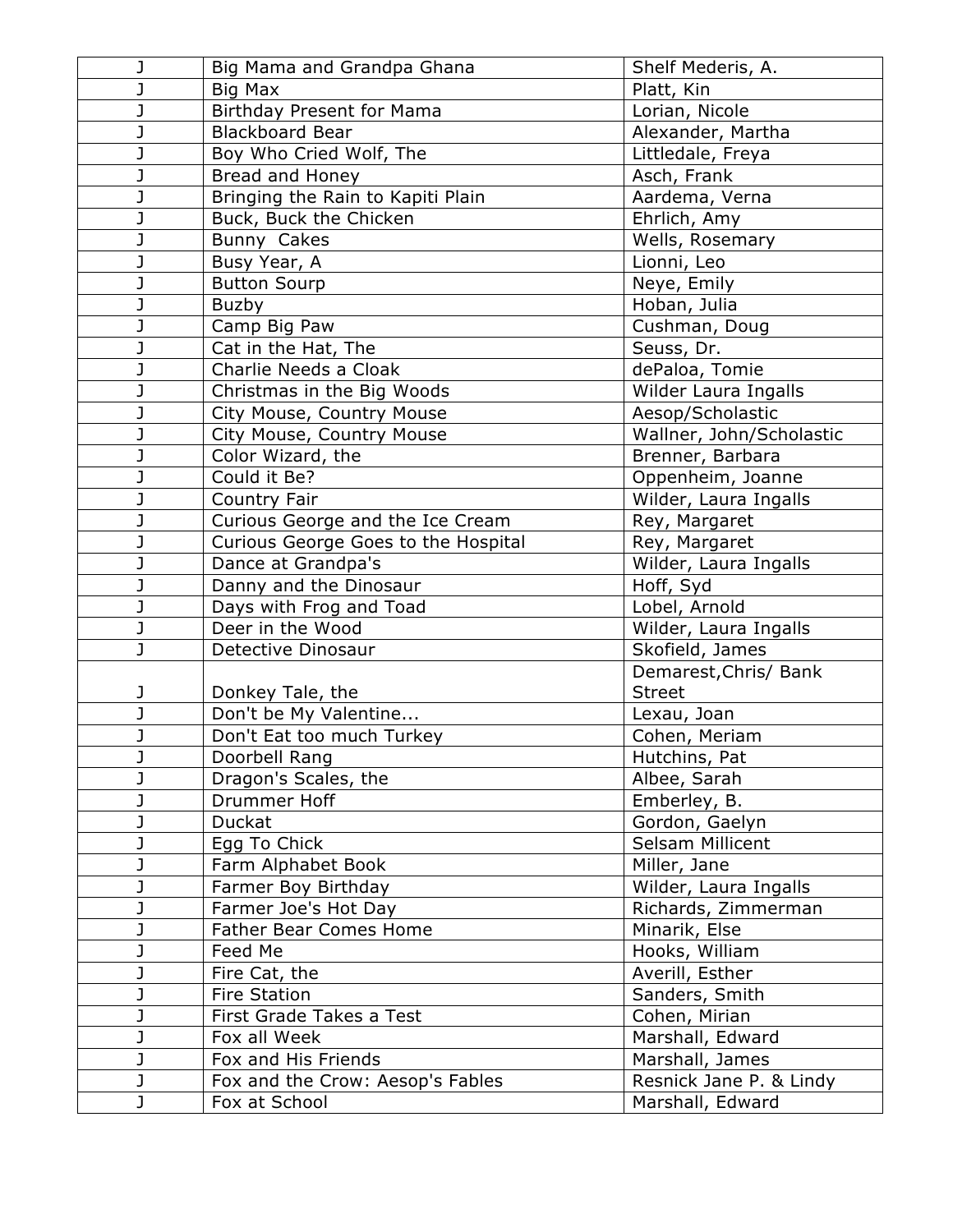| J | Fox be Nimble                             | Marshall, James        |
|---|-------------------------------------------|------------------------|
| J | Fox in Love                               | Marshall, Edward       |
| J | Fox Steals Home, the                      | Marshall, James        |
| J | <b>Fraidy Cats</b>                        | Krensky, Stephen       |
| J | Frank the Fish Gets his Wish              | Appleton-smith, Laura  |
|   |                                           | Bourgeois &            |
| J | Franklin is Bossy                         | Clark/Scholastic       |
|   |                                           | Bourgeois &            |
| J | Franklin Plays the Game                   | Clark/Scholastic       |
|   |                                           | Bourgeois &            |
| J | Franklin 's Bad Day                       | Clark/Scholastic       |
|   |                                           | Londan Jonathan /      |
| J | Froggy Bakes a Cake                       | Scholastic             |
|   |                                           | Londan Jonathan /      |
| J | Froggy gets Dressed                       | Scholastic             |
|   |                                           | Londan Jonathan /      |
| J | Froggy Learns to Swim                     | Scholastic             |
| J | <b>Funny Bones</b>                        | Ahlberg, Allan         |
| J | Ghosts!                                   | Schwartz, Alvin        |
| J | <b>Ghosts!Ghostly Tales from Folklore</b> | Schwartz, Alvin        |
| J | <b>Give Me Half</b>                       | Murphy, Stuart         |
| J | Going to Town                             | Wilder, Laura Ingalls  |
| J | Going West                                | Wilder, Laura Ingalls  |
| J | Good Morning Chick                        | Ginsburg, Mirra        |
| J | Good-Bye Book, The                        | Viorst, Judith         |
| J | Grandma and the Desperadoes               | Parish, PEggy          |
| J | Grandma at Bat                            | McCully, Emily Arnold  |
| J | Grandma Mix up                            | McCully, Emily Arnold  |
| J | Great Day for Up                          | Dr. Seuss              |
| J | Great Snake Escape, the                   | Coxe, Molly            |
| J | Green Eggs & Ham                          | Seuss, Dr.             |
| J | Grouchy Ladybug, The                      | Carle, Eric            |
| J | Gunnywolf, The                            | Delaney, A             |
| J | Hand, Hand, fingers, Thumb                | Perkins, Al            |
| J | Handa's Surprise                          | Browne, Eileen         |
| J | Harry & the Lady Next Door                | Zion. Gene             |
| J | Hat, the                                  | Brett, Jan             |
| J | He Bear, She Bear                         | Berenstain, Stan & Jan |
| J | Hedgehog Bakes a Cake                     | MacDonald, Maryann     |
| J | Henry & Mudge Get the Cold Shivers        | Rylant, Cynthia        |
| J | Henry & Mudge Take the Big Test           | Rylant, Cynthia        |
| J | Henry & Mudge Under the Yellow Moon       | Rylant, Cynthia        |
| J | Henry & Mudge: Bedtime Thumps             | Rylant, Cynthia        |
| J | Henry & Mudge: Careful Cousin             | Rylant, Cynthia        |
| J | Henry & Mudge: First Book                 | Rylant, Cynthia        |
| J | Henry & Mudge: Forever Sea                | Rylant, Cynthia        |
| J | Henry & Mudge: Happy Cat                  | Rylant, Cynthia        |
| J | Henry & Mudge: Long Week End              | Rylant, Cynthia        |
| J | Henry & Mudge: Puddle Trouble             | Rylant, Cynthia        |
|   |                                           |                        |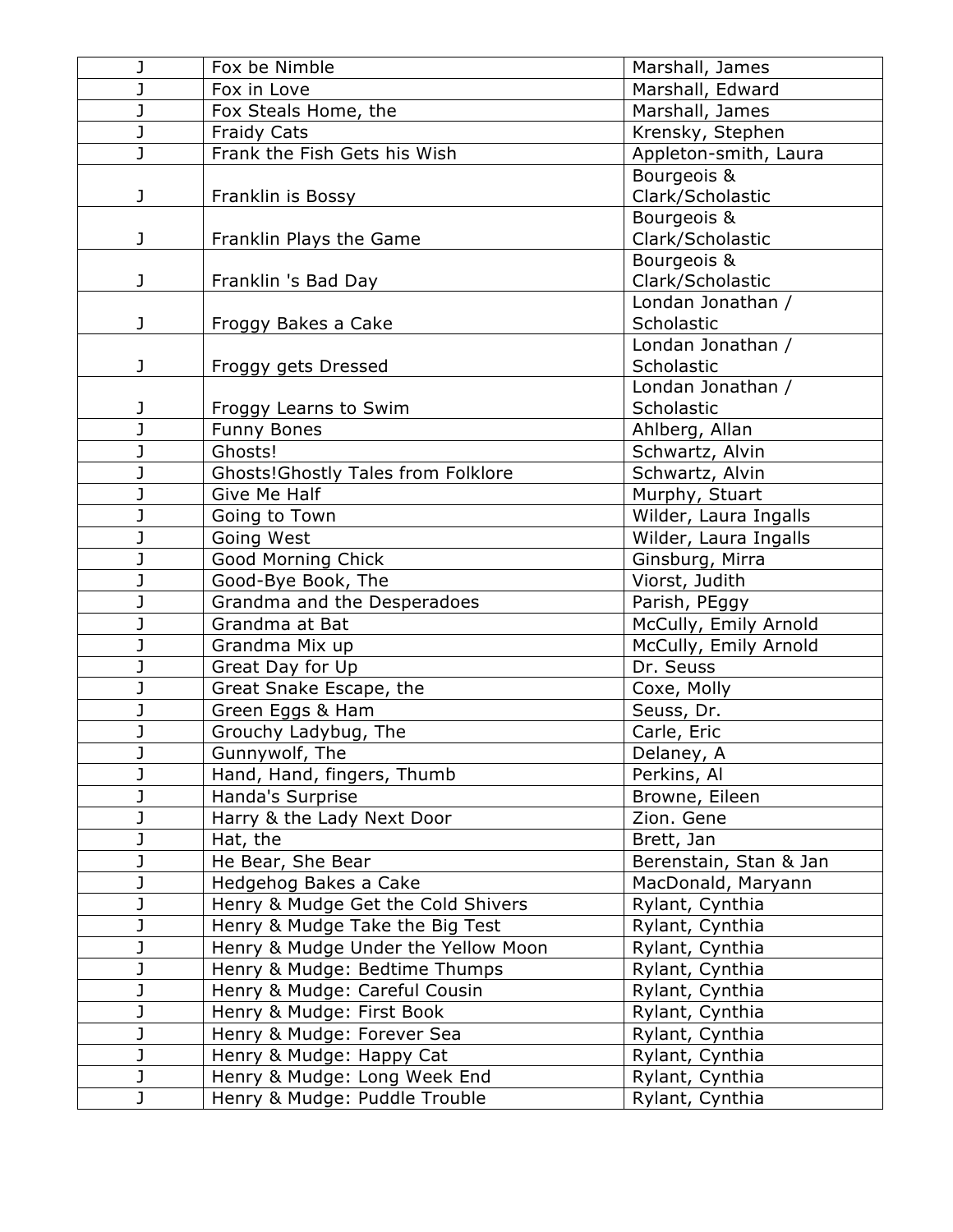| J | Henry & Mudge: Sparkle Days              | Rylant, Cynthia       |
|---|------------------------------------------|-----------------------|
| J | Herman the Helper                        | Kraus, Robert         |
| J | Hippopotomus Ate the Teacher             | Thaler, Mike          |
| J | Homes are For Living                     | Cumpiano, Ina         |
| J | Hop on Pop                               | Seuss, Dr.            |
| J | Horse in Harry's Room                    | Hoff, Syd             |
| J | House that Jack Built                    | Peppe, Rodney         |
| J | <b>How Kittens Grow</b>                  | Selsam Millicent      |
| J | How Much is that Doggie in the Window?   | Merrill, Bob          |
| J | I Can Read with my Eyes Shut             | Seuss, Dr.            |
| J | I Love to Sneeze                         | Schether, Ellen       |
| J | I Saw you in the Bathtub                 | Schwartz, Alvin       |
| J | I Was So Mad                             | Mayer, Mercer         |
| J | In a Dark Dark Room                      | Scheartz, Alvin       |
| J | In the Land of the Bolar Bear            | Scjwartz, Alvin       |
| J | Inch by Inch                             | Lionni, Leo           |
|   |                                          | MacLulich, Carolyn.   |
| J | Insects                                  | Scholastic            |
| J | Jake and the Copycats                    | Rocklin, Joanne       |
| J | Jamberry                                 | Dengen, B.            |
| J | Jenny's Hat                              | Keats, Ezra Jack      |
| J | Jillian Jiggs                            | Gilman, P.            |
| J | Jimmy Lee Did It                         | Cummings, Pat         |
| J | Johnny Lion's Book                       | Hurd, Edith Thacher   |
| J | Just a Daydream                          | Mayer, Mercer         |
| J | Kenny and the Little Kickers             | Marzollo, Claudio     |
| J | Kick, Pass and Run                       | Kessler, Leonard      |
| J | Kiss for Little Bear                     | Minarik, Else         |
| J | Last One In is a Rotten Egg              | Kessler, Leonard      |
| J | Let's Be Enemies                         | Udry, Janice          |
| J | Listening Walk                           | Showers, Paul         |
| J | Little Bear                              | Minarik, Else         |
| J | Little Bear's Friend                     | Minarik, Else         |
|   | Little Bear's Visit                      | Minarik, Else         |
|   | Little Blue and Little Yellow            | Lionni, Leo           |
| J | Little Chick's Big Day                   | Kwitz, Mary           |
| J | Little Fireman                           | Brown, Margaret Wise  |
| J | Little Gorilla                           | Bornstein, Ruth       |
| J | Little Prarie House, the                 | Wilder, Laura Ingalls |
|   | Little Red Hen, The                      | Galdone, Paul         |
| J | Littles Get Trapped, the (first readers) | Slater, Teddy         |
| J | Long Ago Children                        | Nelson, JoAnne        |
| J | LuLu Goes to Witch School                | O'Connor Jane         |
| J | Marigold and Grandma on the Town         | Calmenson, Stephanie  |
| J | Max                                      | Isadora, Rachel       |
| J | Merry Christmas, Amelia Bedelia          | Parish, Peggy         |
| J | Messy Bessy's School Desk                | McKissack, Patricia   |
| J | Mike Swan Sink or Swim                   | Heiligman, Deborah    |
| J | Milk and Cookies                         | Asch, Frank           |
|   |                                          |                       |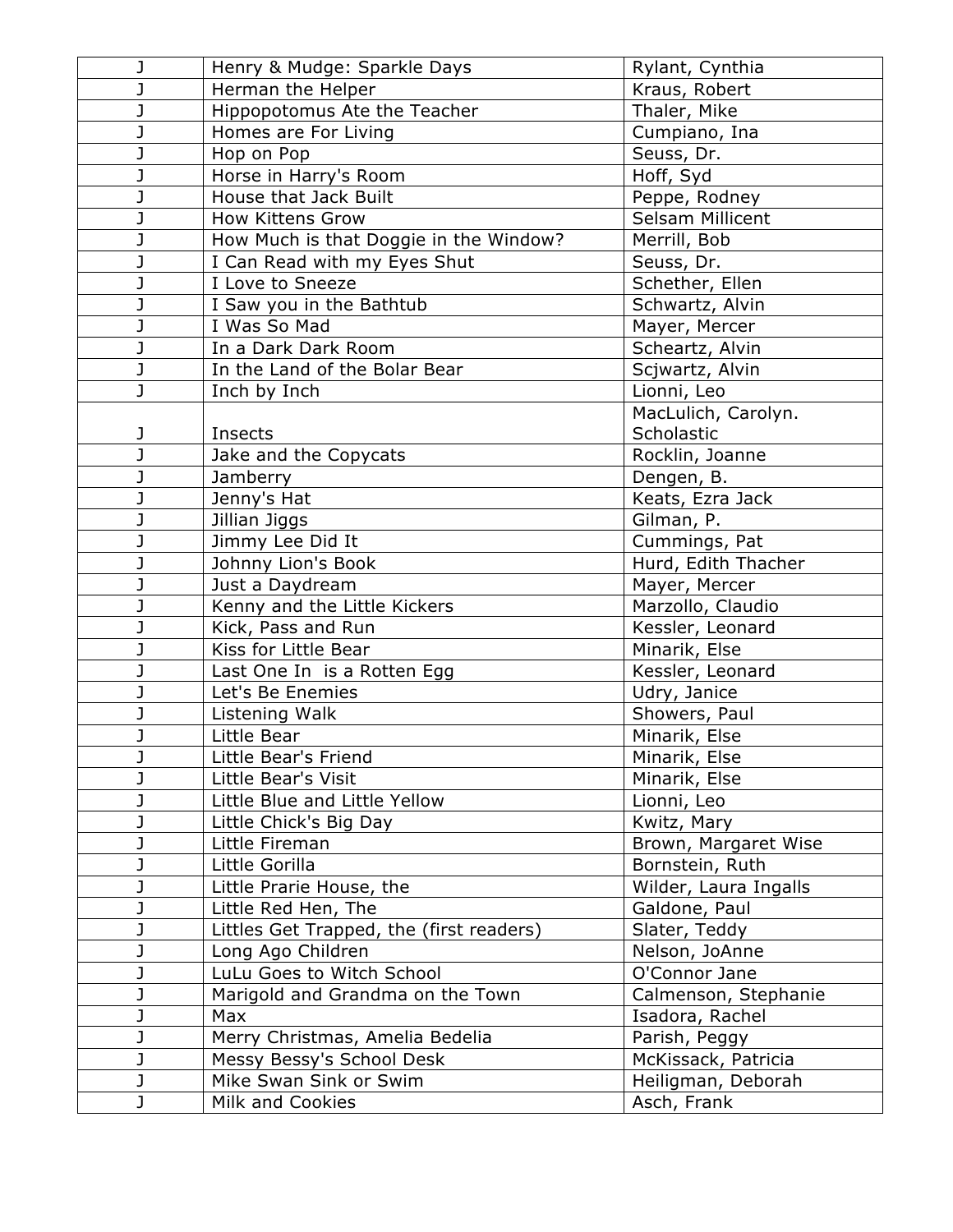| J      | Milton The Early Riser              | Kraus, Robert                |
|--------|-------------------------------------|------------------------------|
|        | Missing Tooth, The                  | Cole, Joanna                 |
| J      | <b>Monster Manners</b>              | Cole, Joanna                 |
|        | Moon Boy                            | Brenner, Barbara             |
|        | Moonbear's Bargain                  | Asch, Frank                  |
| J      | Moonbear's Shadow                   | Asch, Frank                  |
| J      | Moonbear's Skyfire                  | Asch, Frank                  |
|        | Morris and Boris at the Circus      | Wiseman, Bernard             |
| J      | Morris and Boris atSchool           | Wiseman, Bernard             |
|        | Morris Goes to School               | Wiseman, Bernard             |
|        | <b>Mouse Mess</b>                   | Riley, Linnea, Riley         |
|        | Mouse Soup                          | Lobel, Arnold                |
| J      | <b>Mouse Tales</b>                  | Lobel, Arnold                |
|        | Mouse Who Wanted to Marry, the      | Orgel, Doris                 |
| J      | Mr. Putter and Tabby Bake the Cake  | Rylant, Cynthia              |
| J      | Mr. Putter and Tabby Pick the Pears | Rylant, Cynthia              |
|        | Mr. Putter and Tabby Pour the Tea   | Rylant, Cynthia              |
|        | Mr. Putter and Tabby Walk the Dog   | Rylant, Cynthia              |
| J      | Much Bigger than Martin             | Kellogg, Steven              |
| J      | My Brother Ant                      | Byars, Betsy                 |
|        | Mystery of the Missing Dog          | Levy, Eizabeth               |
| J      | <b>Newt</b>                         | Novak, Matt                  |
| J      | No More Monsters for me             | Parish, Peggy                |
| J      | Norma Jean, Jumping Bean            | Cole, Joanna                 |
|        |                                     | Fowler, Allen: Rookie        |
| J      | North, South, East, West            | Science                      |
| I,     | Not Now Said the Cow                | Oppenheim, Joanne            |
|        | Officer Buckle and Gloria           | Rathmann, Peggy              |
| J      | Old Man's Mittens, The              | Pollock, Yevonne             |
|        | One of Each                         | Hoberman, MaryAnn            |
|        | Oscar, Otter                        | Benchley, Nathaniel          |
|        | Otto the Cat                        | Herman, Gail                 |
| J      | Owl at Home                         | Lobel, Arnold                |
|        | Pack 109                            | Thaler, Mike                 |
|        | Parakeet Girl, the                  | Sachs, Marilyn               |
|        | Peace at Last                       | Murphy, Jill                 |
|        | Peter's Chair                       | Keats, Ezra Jack             |
|        | Popcorn Shop, The                   | Low, A.                      |
|        |                                     |                              |
|        | Poppleton                           | Rylant, Cynthia              |
|        | Porcupine's Pajama Party            | Harshman, Terry              |
|        | Pretty good Magic                   | Dubouski, Cathy              |
| J      | R is For Radish                     | Coxe, Molly                  |
|        | Rabbit's Birthday Kite              | MacDonald, Maryann           |
|        | Rain Puddle                         | Holl, A.                     |
| J      | Red Leaf, Yellow Leaf               | Ehlert, Lois                 |
| J      | <b>Roller Skates</b>                | Calmenson, Stephanie         |
|        | Rooster Crows, The                  | Petersham, Maud and          |
| J<br>J | Roses For Renee                     | Miska<br>Calenson, Stephanie |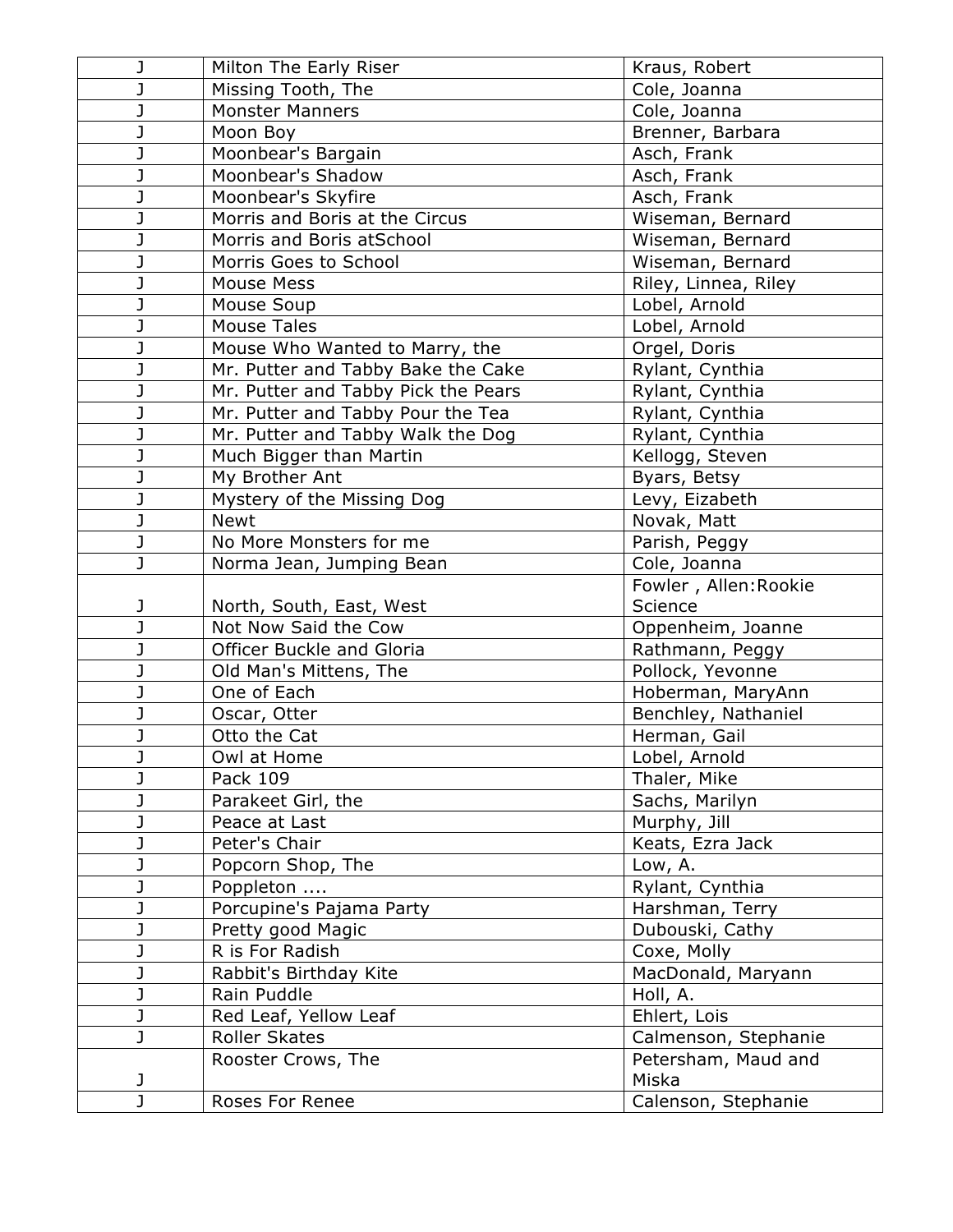| J | Run Jump Whiz Splash                 | Rosenberry, Vera           |
|---|--------------------------------------|----------------------------|
| J | Sam and the Firefly                  | Eastman, Philip D.         |
| J | Sam the Minuteman                    | Benchlley, Nathaniel       |
| J | See You in Second Grade              | Cohen, Miriam              |
|   | See you Tomorrow Charles             | Cohen, Miriam              |
| J | Seeds                                | Saunders-Smith, Gail       |
| J | Shadows                              | Struttard, Marie           |
| J | Shaggy Sheep, the                    | Kratky, Lada Josefa        |
| J | Show and Tell Frog                   | Oppenheim, Joanne          |
| J | Show TimePolk Street School          | Giff Patricia / Dell       |
| J | <b>SkyFire</b>                       | Asch, Frank                |
| J | <b>Slugs and Snails</b>              | Asch, Frank                |
| J | Small Wolf                           | Benchlley, Nathaniel       |
| J | Snowy Day, The                       | Keats, Ezra Jack           |
| J | Somebody and the Three Bears         | <b>Tolhurst Marilyn</b>    |
| J | Somewhere                            | Baskwill, Jane             |
|   | Spot's First Christmas               | Hill, Eric                 |
| J | <b>Starring First Grade</b>          | Cohen Merriam              |
| J | <b>Stars</b>                         | Penner, Lucille            |
| J | Stone Soup                           | McGovern, Ann              |
| J | Straight Line Wonder                 | Fox, Mem                   |
| J | <b>Stripe</b>                        | Partis, Joanne             |
| J | <b>Sugar Snow</b>                    | Wilder, Laura Ingalls      |
|   | Summer in the Big Woods              | Wilder, Laura Ingalls      |
| J | Surprise Party, the                  | Prager, Annabelle          |
| J | Sword and the Stone, The             | Maccarone, Grace           |
|   | Teeny Tiny Woman, the                | Seuling, Barbara           |
| J | Ten Apples Up on Top                 | LeSieg, Theo               |
| J | Ten Timid Ghosts                     | O'Connell, Jennifer        |
|   | <b>Terrific Trains</b>               | Mitton, Tony & Parker, Ant |
| J | There's a Wocket in My Pocket        | Seuss, Dr.                 |
| J | There's An Alligator Under My Bed    | Mayer, Mercer              |
| J | There's An Hippopotamus Under My Bed | Mayer, Mercer              |
| J | There's Something in My Attic        | Mayer, Mercer              |
| J | Tom Sawyer                           | Hall, Richard              |
| J | Tom the TV Cat                       | Heilbroner, Joan           |
| J | Too Many Mice                        | Brenner, Barbara           |
| J | Too Many Rabbits                     | Parish, Peggy              |
| J | Too Much Noise                       | McGovern, Ann              |
| J | Trial of the Screaming Teenager      | Giff Patricia / Dell       |
| J | <b>Two Silly Trolls</b>              | Jewell Nancy               |
| J | Uncle Elephant                       | Lobel, Arnold              |
| J | Very Hungry Catapillar               | Carle, Eric                |
| J | Very Worst Monster, The              | Hutchins, Pat              |
| J | Wake Me in the Spring                | Preller, James             |
| J | What Do You Hear When the Cows Sing? | Maestro, Marco Giulio      |
| J | When the King Rides by               | Mahy, Margaret             |
| J | Where the Wild Things are            | Sendak, Maurice            |
| J | Who's a Pest                         | Bonsall, Crosby            |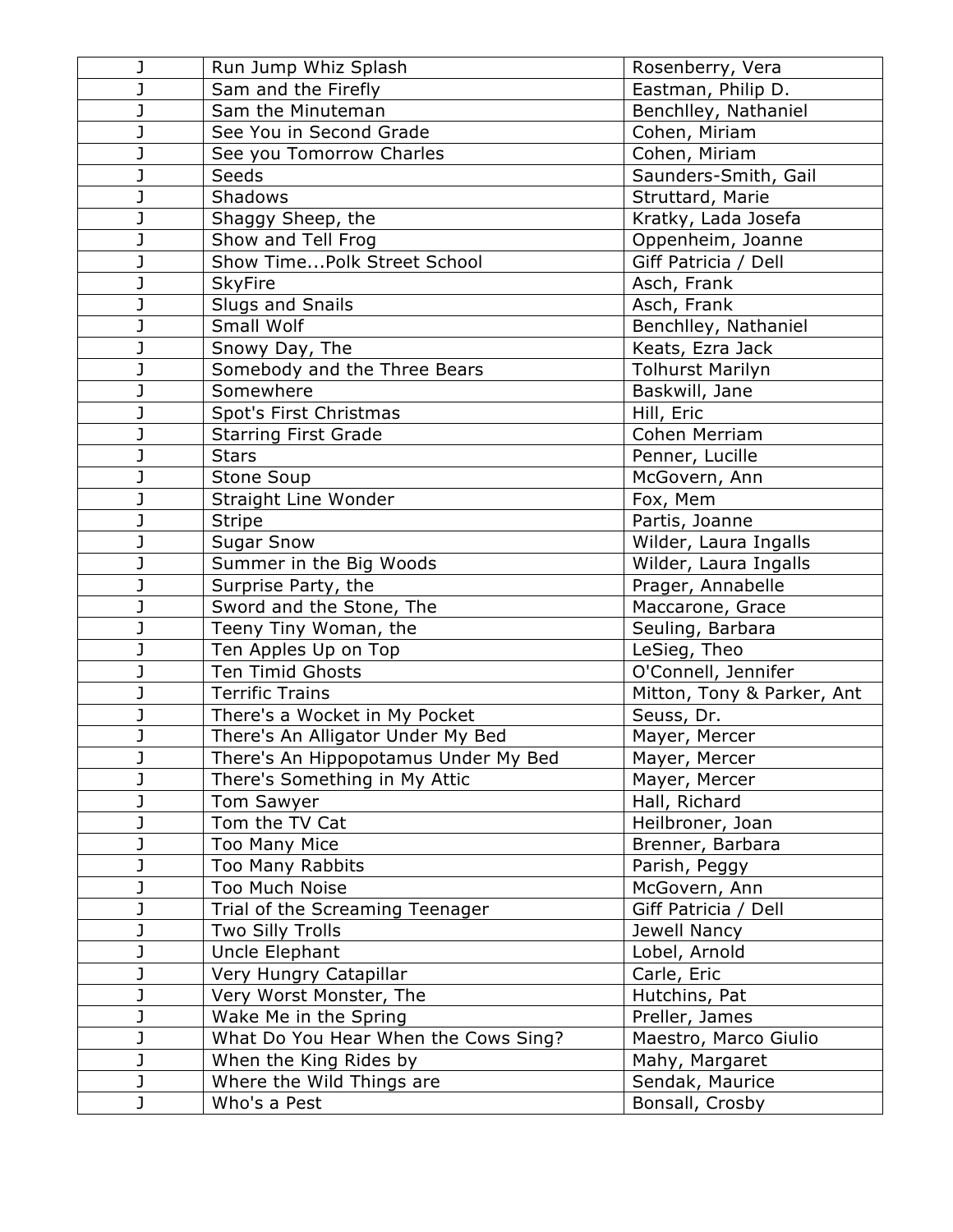| J                       | Winter on the Farm                      | Wilder, Laura Ingalls   |
|-------------------------|-----------------------------------------|-------------------------|
| J                       | Wizard and Wart at Sea                  | Smith, Janice Lee       |
| $\overline{\mathsf{J}}$ | Worst Show and Tell Ever, the           | Walsh, Rita             |
|                         |                                         | Michaut, Valerie/Bank   |
| J                       | You are Much too Small                  | <b>Street</b>           |
| $\overline{\mathsf{J}}$ | Young Cam Jansen and the Ice Scate      | Adler, David            |
| J                       | Young Cam Jansen and the Lost Tooth     | Adler, David            |
| J                       | Young Cam Jansen and the Missing Cookie | Adler, David            |
| J                       | You're the Scardey Cat                  | Mayer, Mercer           |
| K                       | All About Things People Do              | Rice, Melanie and Chris |
| K                       | Allison's Puppy                         | Bauer, Marion, Dane     |
| K                       | Allison's Wings                         | Bauer, Marion, Dane     |
| K                       | Arthur (books)                          | Hoban, Lillian          |
| K                       | <b>Arthur Babysits</b>                  | Brown, Marc             |
| K                       | Arthur's Great Big Valentine            | Hoban, Lillian          |
| K                       | Arthur's Honey Bear                     | Hoban, Lillian          |
| K                       | Arthur's Loose Tooth                    | Hoban, Lillian          |
| K                       | Arthur's Prize Reader                   | Hoban, Lillian          |
| K                       | Aunt Eater Loves a Mystery              | Cushman, Doug           |
| K                       | Aunt Eater's Mystery Christmas          | Cushman, Doug           |
| K                       | Authur's Pen Pal                        | Hoban, Lillian          |
| K                       | <b>Baby Sister for Frances</b>          | Hoban, Russell          |
| K                       | <b>Bargain For Francis</b>              | Hoban, Russell          |
| K                       | <b>Baseball Ballerina</b>               | Cristaldi, Kathryn      |
| K                       | Bat Bones and Spider Stew               | Poploff, Michelle       |
| K                       | Be Ready at Eight                       | Parish, Peggy           |
| K                       | Bear at the Beach                       | Carmichael, Clay        |
| K                       | Bear for Miguel, a                      | Alphin, Elaine M        |
| K                       | Bear Goes to Town                       | Browne, Anthony         |
| K                       | Bear's Toothache                        | McPhail, David          |
| K                       | <b>Beavers Beware</b>                   | Brenner, Barbara        |
| Κ                       | <b>Bedtime for Francis</b>              | Hoban, Russell          |
| K                       | <b>Best Friends for Frances</b>         | Hoban, Russell          |
| K                       | Best Teacher in the World, the          | Chardiet, Bernice       |
| K                       | Best Way to Play, The                   | Cosby, Bill             |
| K                       | Big Balloon Race, the                   | Coerr, Eleanor          |
| K                       | <b>Big Sneeze</b>                       | Brown, Ruth             |
|                         |                                         | Fowler, Allen: Rookie   |
| K                       | <b>Biggest Animal Ever</b>              | Science                 |
| K                       | <b>Biggest Fish</b>                     | Kennan, Sheila          |
| Κ                       | <b>Biggest Snowball Ever</b>            | Rogan, John             |
| K                       | Biggest, Strongest, Fastest             | Crews, Donald           |
| K                       | Birthday Bike for Brimhall              | Delton, Judy            |
| K                       | <b>Birthday for Frances</b>             | Hoban, Russell          |
| K                       | Blind Man and the Elephant, The         | Blackstein, K.          |
| K                       | <b>Body Battles</b>                     | Cole, Joanna            |
| K                       | Bootsie Barker Ballerina                | Bottner, Barbara        |
| K                       | Boy Named Boomerm A                     | Esiason, Boomer         |
| K.                      | Bread and Jam for Francis               | Hoban, Russell          |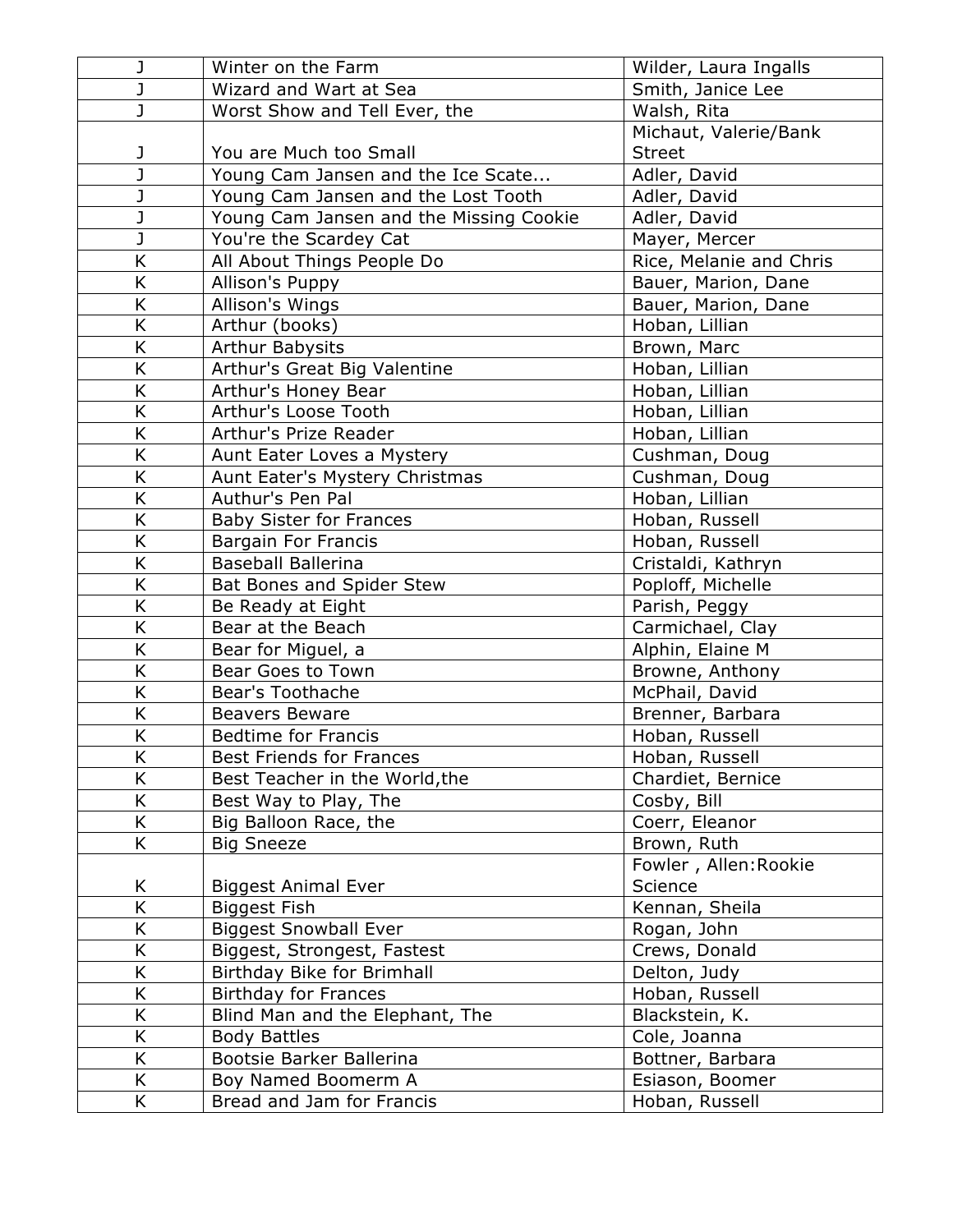| K  | Bremen-Town Musicians-Grimm       | Plume, Isle              |
|----|-----------------------------------|--------------------------|
| K  | <b>Brenda's Private Swing</b>     | Chardiet, Bernice        |
| Κ  | Buffalo Bill and the Pony Express | Coerr, Eleanor           |
| K  | <b>Bully Trouble</b>              | Cole, Joanna             |
| K  | <b>Bully Trouble</b>              | Cole, Joanna             |
| K  | Bumps in the Night                | Allard, Harry            |
| K  | Bunny Runs Away                   | Chardiet, Bernice        |
| K  | Busy Guy, A                       | Charnan, Simon           |
| K  | <b>Butterflies</b>                | Orgel, Doris             |
| K  | Butterfly Life, A                 | Burke, Melissa Blackwell |
| K  | Camp Knock Knock                  | Douglas, Ann             |
| K  | Camp Knock Knock Mystery          | Douglas, Ann             |
| K  | Caps for Sale                     | Slobodkina, E.           |
| K  | Carlos and the Squash Plant       | Stevens, Jan             |
| K  | Case of the Cat's Meow, The       | Bonsall, Crosby          |
| K  | Case of the Double Cross, The     | Bonsall, Crosby          |
| Κ  | Case of the Dumb Bells, The       | Bonsall, Crosby          |
| K  | Case of the Two Masked Robbers    | Hoban, Lillian           |
| K  | Case of theScaredy Cats, The      | Bonsall, Crosby          |
| K  | Cats' Burglar, the                | Parish, Peggy            |
| K  | Chester's Way                     | Henkes, Kevin            |
| K  | Chicka Chicka Boom Boom           | Martin, Bill             |
| K  | Children of Sierra Leone          | Heller, Ruth             |
| K  | Chipmunk at Hollow Tree Lake      | Sherrow, Victoria        |
| K  | Christmas with Morris and Borris  | Wiseman, Bernard         |
| K  | Clara and the Bookwagon           | Levinson, Nancy Smiler   |
| K  | Click Clack Moo, Cows that Type   | Cronin, Doreen           |
| K  | Clifford and the Small Red Puppy  | Bridwell, Norman         |
| K  | Clifford the Big Red Dog          | Bridwell, Norman         |
| K  | <b>Clocks and More Clocks</b>     | Hutchins, Pat            |
| K  | Commander Toad, (series)          | Yolen, Jane              |
| Κ  | Corduroy                          | Freeman, Don             |
| K  | Cut-ups Crack Up, The             | Marshall, James          |
| K  | Dabble Duck                       | Leo Ellis, Anne          |
| Κ  | Daniel's Dog                      | Bogart, Jo Allen         |
| K  | Daniel's Duck                     | Bulla, Clyde Robert      |
| K  | Darcy and Gran Don't Like Babies  | Cutler, Jane             |
| K. | Day Jummy's Boa Ate the Wash      | Noble, Trinka, H         |
| K  | Dede and the Dinosaur             | Cumpiano, Ina            |
| K  | Dinasaur Time                     | Parish, Peggy            |
| K  | Do You Like Cats?                 | Oppenheim, Joanne        |
| K  | Ducks Don't Get Wet               | Goldin, A.               |
| K  | Effie                             | Allinson, Beverly        |
| K  | Egg                               | Logan, Dick              |
| K  | Egyptian Cinderella, The          | Climo, Shirley           |
| K  | <b>Elephant and Envelope</b>      | Gregorich, Barbara       |
| K  | Fables                            | Lobel, Arnold            |
| K  | Families are Different            | Pellegrini, Nana         |
| K. | Farmer in the Soup, the           | Littledale, Freva        |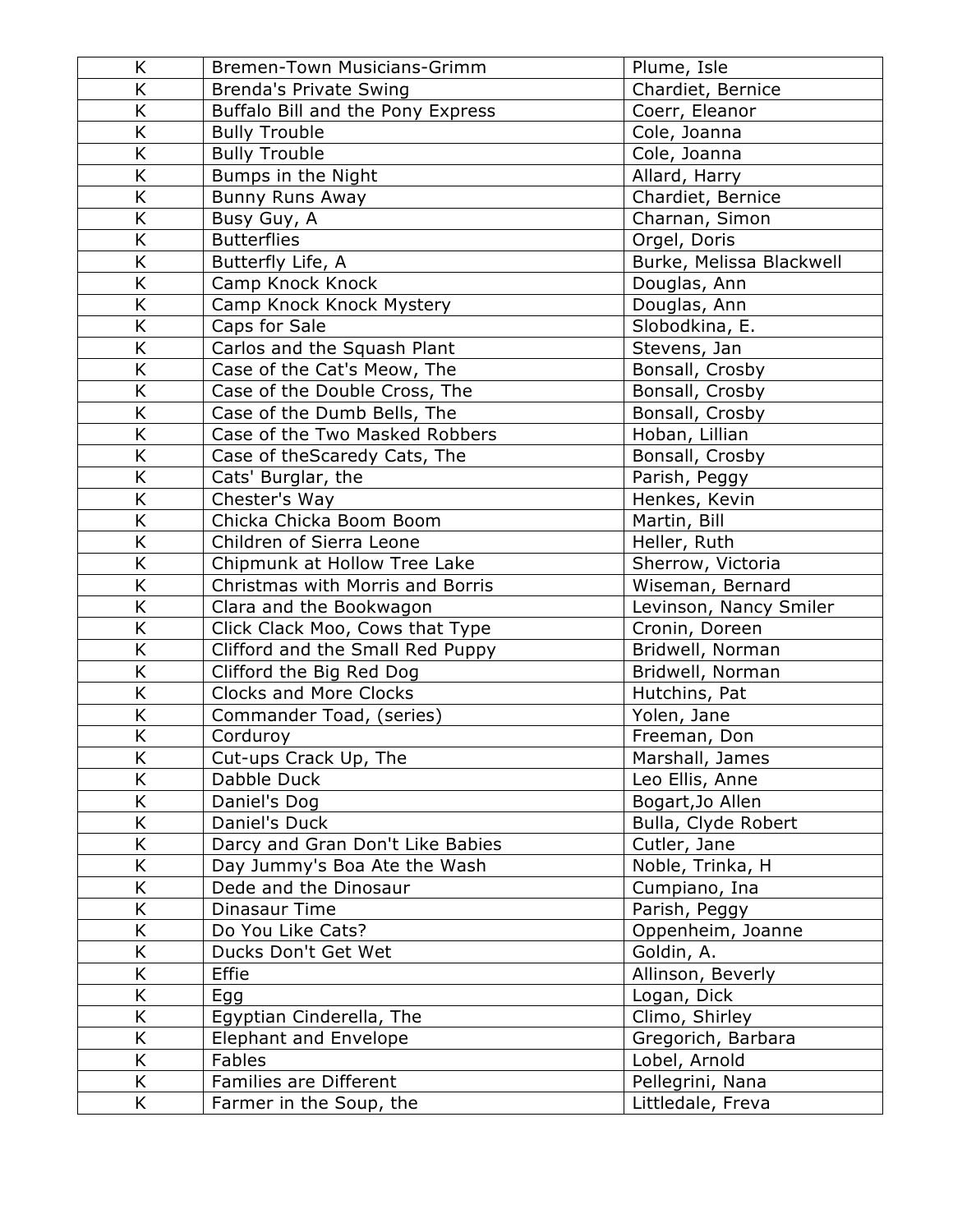|                         |                                  | Fowler, Allen: Rookie    |
|-------------------------|----------------------------------|--------------------------|
| K                       | Feeling Things                   | Science                  |
| K                       | First Flight                     | Stamper, Judith Bauer    |
| K                       | Five Funny Frights               | Bauer, Judith            |
| K                       | Flash, Crash, Rumble             | Branley, F.              |
| $\overline{\mathsf{K}}$ | <b>Follow That Fish</b>          | Grebu, Devis/Bank Street |
| K                       | Foolish Miss Crow                | Firmin                   |
| K                       | Four on the Shore                | Marshall, Edward         |
| K.                      | Fox on the Job                   | Marshall, James          |
|                         |                                  | Bourgeois &              |
| K.                      | Franklin and the Tooth Fairy     | Clark/Scholastic         |
|                         |                                  | Bourgeois &              |
| K                       | Franklin Goes to School          | Clark/Scholastic         |
|                         |                                  | Bourgeois &              |
| K                       | Franklin Rides a Bike            | Clark/Scholastic         |
|                         |                                  | Bourgeois &              |
| K                       | Franklin's New Friend            | Clark/Scholastic         |
| K                       | Friends                          | Heine, Helme             |
| K                       | Frog and Toad                    | Lobel, Arnold            |
| K                       | Frog and Toad All Year           | Lobel, Arnold            |
| K                       | Frog and Toad Are Friends        | Lobel, Arnold            |
| K                       | Frog and Toad Together           | Lobel, Arnold            |
| K.                      | Frog Prince, The                 | Tarcov, Edith            |
|                         |                                  | Londan Jonathan /        |
| Κ                       | Froggy's First Kiss              | Scholastic               |
| $\overline{\mathsf{K}}$ | George the Drummer Boy           | Benchlley, Nathaniel     |
| K                       | Geraldine's Blanket              | Keller, Holly            |
| K                       | Go and Hush the Baby             | Bryars, Betsy            |
| K                       | Goat Who Couldn't Sneeze         | Avalos, Cecilia          |
| K                       | Golly Sisters Go West            | Bryars, Betsy            |
| K                       | Golly Sisters Ride again, the    | Bryars, Betsy            |
| K                       | Grandmas at Bat                  | McCully, Emily Arnold    |
| K                       | Grandma's at the Lake            | McCully, Emily Arnold    |
| K                       | <b>Great Shamrock Disaster</b>   | Giff Patricia / Dell     |
| Κ                       | Greg's Microscope                | Selsam Millicent         |
| K                       | Growing-up Feet, The             | Cleary, Beverly          |
| K                       | Halloween with Morris and Borris | Wiseman, Bernard         |
| K                       | Happy Birthday Dear Duck         | Bunting, Eve             |
| K                       | Happy Valentine's DAy Miss Hildy | Grambling, Lois          |
| K                       | Harbor                           | Crews, Donald            |
| K                       | Harold and the Purple Crayon     | Johnson, Crockett        |
| K                       | Harry and the Terrible Whatsit   | Gackerbach, Dick         |
| K                       | Harry Hates Shopping             | Armitage, Ronda          |
| K                       | Have you Seen Birds?             | Oppenheim, Joanne        |
|                         |                                  | Fowler, Allen: Rookie    |
| Κ                       | <b>Hearing Things</b>            | Science                  |
| K                       | Henry and Mudge                  | Rylant, Cynthia          |
| K                       | Herbert the Timid Dragon         | Mayer - Golden           |
| K                       | Here Comes the Strikeout         | Kessler, Leonard         |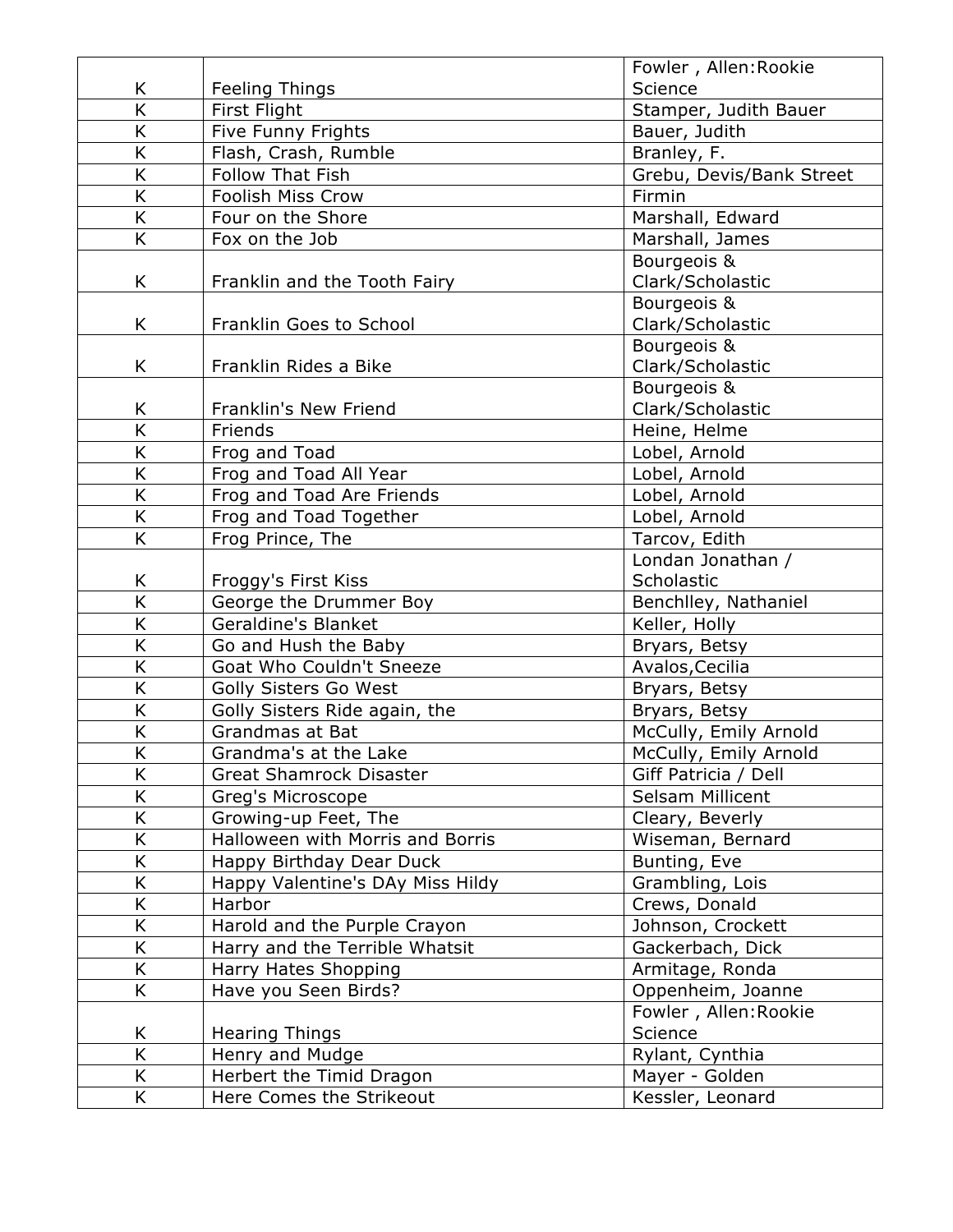| K              | Home in the Sky               | Baker, Jeannie         |
|----------------|-------------------------------|------------------------|
| K              | Horray for the Golly Sisters  | Byars. Betsy           |
| K              | Hot Air Henry                 | Calhoun, Mary          |
| K              | House is a House for me, A    | Hoberman, MaryAnn      |
|                |                               | Fowler, Allen: Rookie  |
| K              | How Do You Know It's Fall?    | Science                |
|                |                               | Fowler, Allen: Rookie  |
| K              | How Do You Know It's Spring?  | Science                |
|                |                               | Fowler, Allen: Rookie  |
| K              | How Do You Know It's Winter?  | Science                |
| K              | How Much Is A Million ?       | Schwartz, David M.     |
| K              | Hungry Mr. Fox                | Firmin                 |
| K              | I am Not afraid               | Mann, Kenny            |
| K              | Ibis: A True Whale Story      | Himmelman, John        |
| K              | If You Give a Moose a Muffin  | Numeroff, L.           |
| K              | If You Give a Mouse a Cookie  | Numeroff, L.           |
| K              | I'll Be Home Soon, Snoopy     | Schulz, Charles        |
| K              | <b>Imogene's Antlers</b>      | Small, David           |
| $\overline{K}$ | In a FAraway Forest           | Kratky, Lada Josefa    |
| K              | Island of the Skog, The       | Kellogg, Steven        |
| K              | It Could Be Worse             | Stevenson/Greewnwillow |
|                |                               | Fowler, Allen: Rookie  |
| K              | It Could Still Be a Bird      | Science                |
|                |                               | Fowler, Allen: Rookie  |
| K              | It Could Still Be a Cat       | Science                |
|                |                               | Fowler, Allen: Rookie  |
| K              | It Could Still Be a Fish      | Science                |
|                |                               | Fowler, Allen: Rookie  |
| K              | It Could Still Be a Mammal    | Science                |
|                |                               | Fowler, Allen: Rookie  |
| K              | It Could Still Bea a Tree     | Science                |
| K              | It's Halloweeen               | Prelutsky, Jack        |
| K              | It'sValentine's Day           | Prelutsky, Jack        |
| K              | Jack and the Beanstalk        | Weisner, David         |
| Κ              | Jafta, The Town               | Lewin, Hugh            |
| K              | Jamaica's Find                | Havill, Jaunita        |
| K              | <b>Jessica</b>                | Henkes, Kevin          |
| K              | Joe and Betsy the Dinosaur    | Hoban, Lillian         |
| K              | Johnny Appleseed              | Moore, Eva             |
| K              | Just a Mess                   | Mayer, Mercer          |
| K              | Just Me and My Puppy          | Mayer, Mercer          |
| K              | Just us Women                 | Caines, Jeannette      |
| K              | Keep the Lights Burning Abbie | Roop, Peter and Connie |
| K              | King, the Mice and the Cheese | Gurney , Nancy         |
| K              | Knock! Knock!                 | Carter, Jackie         |
| K              | Know Nothings, the            | Spirn, MichelleDobel   |
| K              | Last Puppy                    | Asch, Frank            |
| K              | Let's Eat                     | Zamarano, Ana          |
| K              | Letter to Amy, the            | Keats, Ezra Jack       |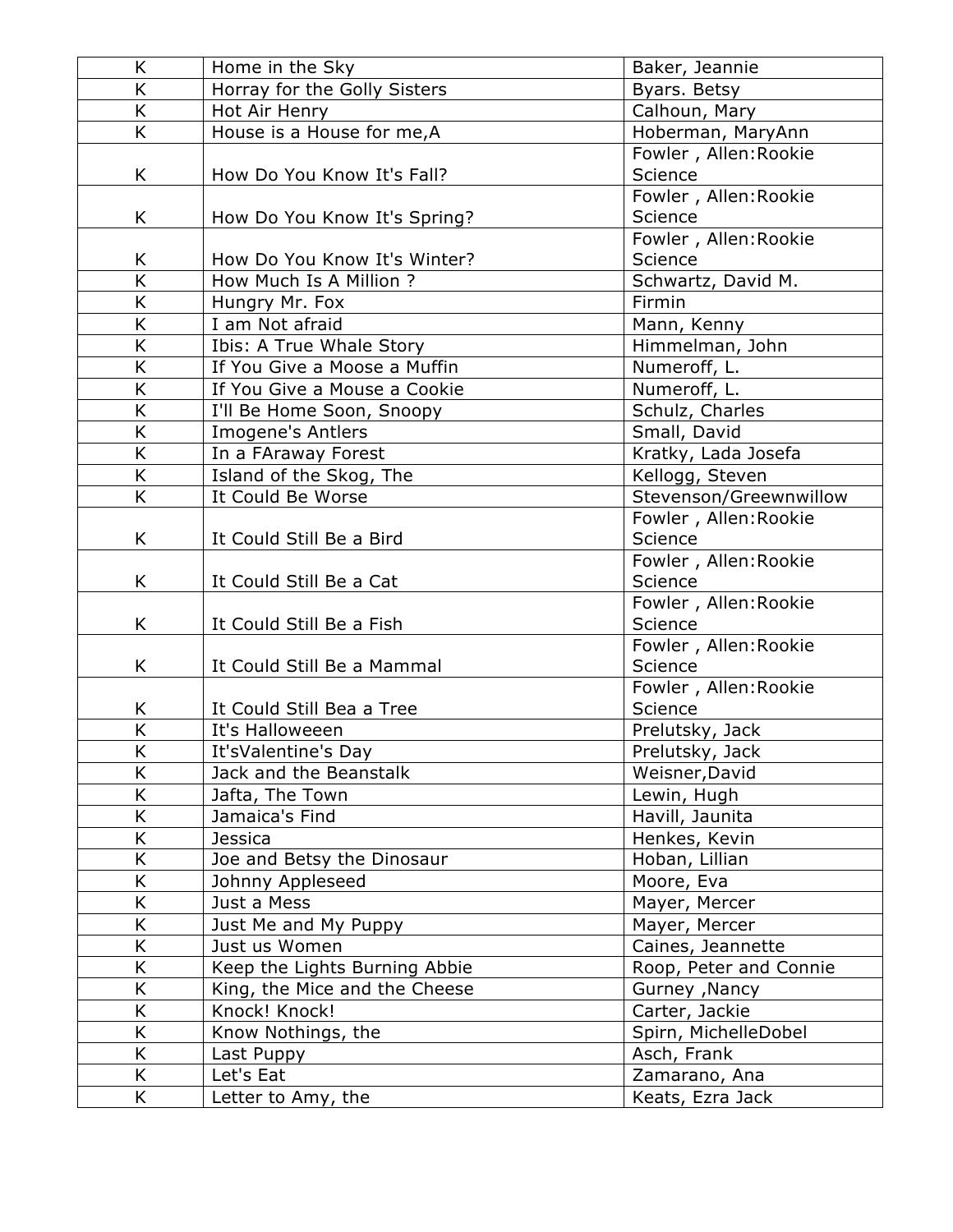| K                       | Lion and teh Mouse, the                     | Krensky, Stephen          |
|-------------------------|---------------------------------------------|---------------------------|
| K                       | Lionel and Louise                           | Krensky, Stephen          |
| K                       | Lionel at Large                             | Krensky, Stephen          |
| Κ                       | Lionel in the Fall                          | Krensky, Stephen          |
| K                       | Lionel in the Spring                        | Krensky, Stephen          |
| K                       | Little Chief                                | Hoff, Syd                 |
| K                       | Little One Inch                             | Gibson, Akimi & Mercer, M |
| K                       | Little Polar Bear & the Brave Little Hare   | DeBeer, Hans              |
| $\overline{\mathsf{K}}$ | Little Red Riding Hood                      | Schmidt, Karen            |
| K                       | Little Runner of the Longhouse              | Baker, Betsy              |
| K                       | Little Soup's Birthday                      | Peck, Robert              |
| Κ                       | Little Walrus Rising                        | Young, Carol              |
| K                       | Little Witch Goes to School                 | Hautzig, Deborah          |
| K                       | Little Witch's Big Night                    | Hautzig, Deborah          |
|                         | Littles Go Around the World, the (first     |                           |
| Κ                       | readers)                                    | Slater, Teddy             |
| K                       | Littles Makes a Friend, the (first readers) | Slater, Teddy             |
| K                       | Loinel and His Friends                      | Krensky, Stephen          |
| K                       | Lost in the Forest                          | Robinson, Fay             |
| K                       | Lunch at the Joy House CAfe                 | Blackaby, Susan           |
| K                       | M & M and the  (series)                     | Ross, Pat                 |
| Κ                       | Madeline                                    | Bemelmans, Ludwig         |
| K                       | <b>Madeline's Rescue</b>                    | Bemelmans, Ludwig         |
| K                       | Magic Box, the                              | Brenner, Barbara          |
| K                       | Man Who Didn't Do His Dishes                | Krasilovsky, P.           |
| K                       | Manatee Winter                              | Zoehfeld, Kathleen        |
| K                       | Many Babas                                  | Croll, Carolyn            |
| K                       | Martin and the Teacher's Pets               | Chardiet, M.              |
| K                       | Martin and the Tooth Fairy                  | Chardiet, M.              |
| Κ                       | May I Bring a Friend?                       | De Regniers, B.           |
| K                       | Me Too                                      | Mayer, Mercer             |
| Κ                       | Meanest Thing to Say, the                   | Cosby, Bill               |
| K                       | Meet M & M                                  | Ross, Pat                 |
| Κ                       | Memorial Day                                | Frost, Helen              |
| K                       | Messy Bessey's Closet                       | McKissack, Patricia       |
| K                       | Molly the Brave and Me                      | O'Connor Jane             |
| K                       | Monster Followed Me to School, A            | Mayer - Golden            |
| Κ                       | Monster from the Sea, the                   | Hooks, William            |
| K                       | <b>Monster Movie</b>                        | Cole, Joanna              |
| K                       | More Tales of Oliver Pig                    | Van Leeuwen, Jean         |
| K                       | Mr. Sheep's Garden                          | Kratky, Lada Josefa       |
| K.                      | Mrs Huggins and Her Hen Hannah              | Dabcovich, Lydia          |
|                         |                                             | Sharmat, Marjorie         |
| Κ                       | Nate the Great (series)                     | Weinman                   |
| K                       | Nathan and Nicholas Alexander               | Delacre, Lulu             |
| K                       | Never Let your Cat Make Lunch for You       | Harris, Lee               |
| K                       | Next time I Will, the                       | Orgel, Doris              |
| K                       | Nice New Neighbors                          | Brandenberg, Franz        |
| K                       | No Fighting, No Biting!                     | Minarik, Else             |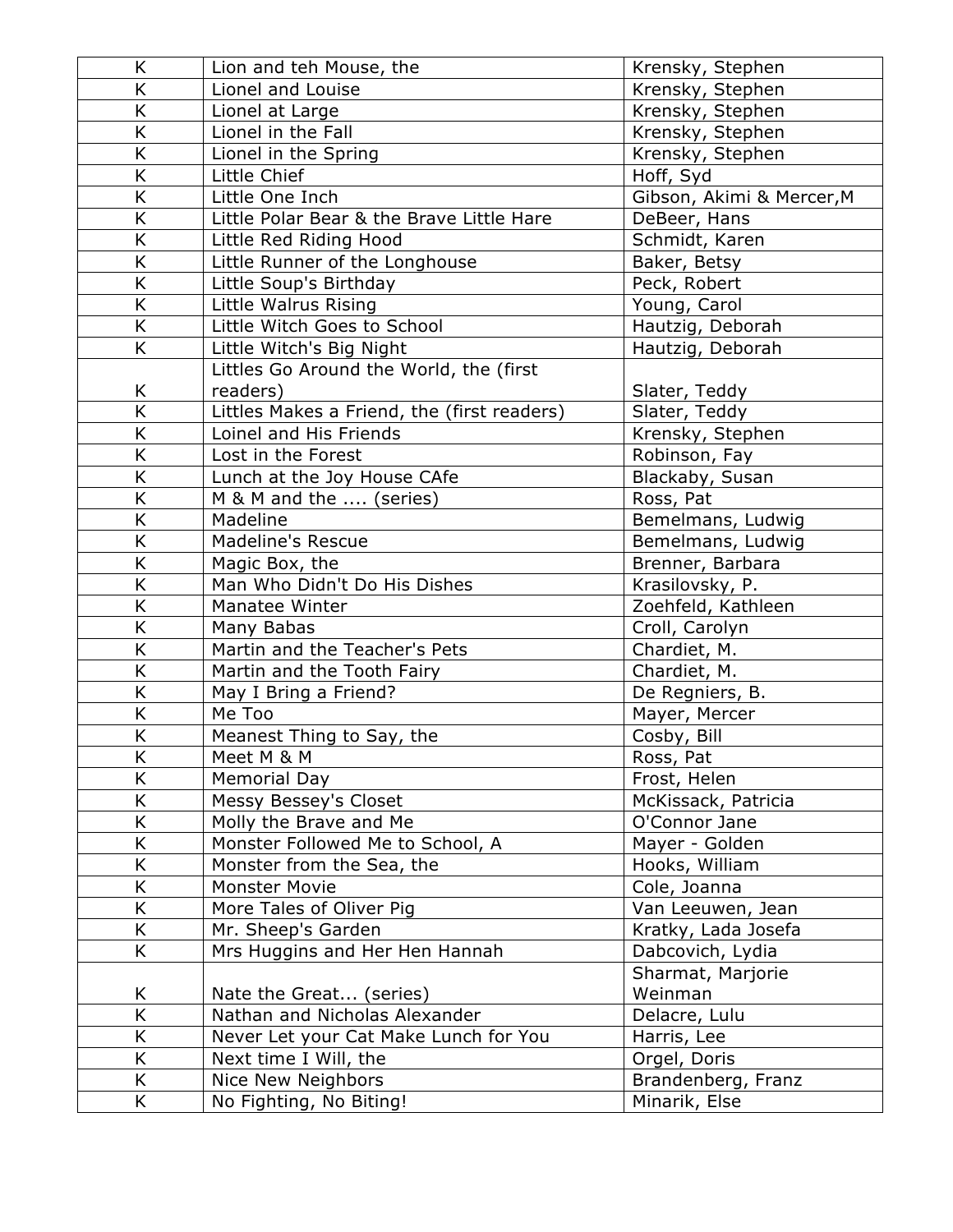| K | No Tooth, No Quarter!                    | Buller, Jon           |
|---|------------------------------------------|-----------------------|
| K | Norman Plays Ice Hockey                  | Gault, Claire & Frank |
| K | Old Woman and Her Pig, The               | Kimmel, Eric          |
| K | On Mother's Lap                          | Scott, Ann            |
| K | One Hundred Hungry Ants                  | Pinczes, Elinor       |
| K | Orca Song                                | Armour, Michael C     |
| K | OutsideDog, the                          | Pomerantz, Charlotte  |
| K | Ox-cart Man                              | Hall, Donald          |
| K | Pancake, the                             | Lobel, Arnold         |
| K | Parent's Night Fright                    | Levy, Eizabeth        |
| K | Peanut Butter Gang, the                  | Siracusa, Catherine   |
| K | Pied Piper of Hamelin, the               | Hautzig, Deborah      |
| K | Piggle                                   | Bonsall, Crosby       |
| K | Pocket for Corduroy                      | Freeman, Don          |
| K | Principal's New Clothes                  | Calmenson, Stephanie  |
| K | Rise and Shine, Mariko-chan              | Tomioka, Chiyoka      |
| K | Rollo and Tweedy and the Ghost at Dougal | Allen, Laura Jean     |
| K | Ruby the Copycat                         | Rathmann, Peggy       |
| K | Runaway Teddy Bear, The                  | Hofmann, Ginnie       |
| K | Sam Who Never Forgets                    | Rice, Eve             |
| K | Sand Cake                                | Asch, Frank           |
| Κ | Scaredy Dog                              | Thomas, Jane Resh     |
| K | Scruffy                                  | Parish, Peggy         |
| K | Secret of Foghorn Island                 | Hayes, Geoffrey       |
| K | Sheila Rae, the Brave                    | Henkes, Kevin         |
| K | Shipwreck Saturday                       | Cosby, Bill           |
| K | Shortest Kid in the World                | Bliss, Corinne        |
| K | Silly Tilly's Valentine                  | Hoban, Lillian        |
| K | Smallest Cow in the World, the           | Paterson, Katherine   |
| K | Snow Lion                                | McPhail, David        |
| K | Snow White and REd Rose                  | Hunia, Fran           |
| K | Snowball War, the                        | Chardiet, Bernice     |
| K | Snowshoe Thompson                        | Smiler, Levinson      |
| K | So Many bunnies                          | Walton, Rick          |
| Κ | Soap Soup and other Verses               | Kuskin, Karla         |
| K | <b>Soccer Cousins</b>                    | Marzollo, Jean        |
| Κ | Space Rock                               | Buller, Jon           |
| K | Stan the Hot Dog Man                     | Kessler, Ethel        |
| K | Stone Soup                               | Brown, Marcia         |
| K | <b>Surprise Party</b>                    | Hutchins, Pat         |
| K | Teddy Bear Cures a Cold                  | Gretz, Susanna        |
| K | Teeny Tiny Woman                         | Galdone, Paul         |
| K | That Fat Hat                             | Barlam, Joanne        |
| K | There's a Hippopotamus Under my Bed      | Thaler, Mike          |
| K | This is My Friend                        | Mayer, Mercer         |
| K | Three Bears                              | Galdone, Paul         |
| K | Three Billy Goat's Gruff                 | Stevens, Janet        |
| K | Three By the Sea                         | Marshall, Edward      |
| K | Three Days on a River in a Red Canoe     | Williams, Vera        |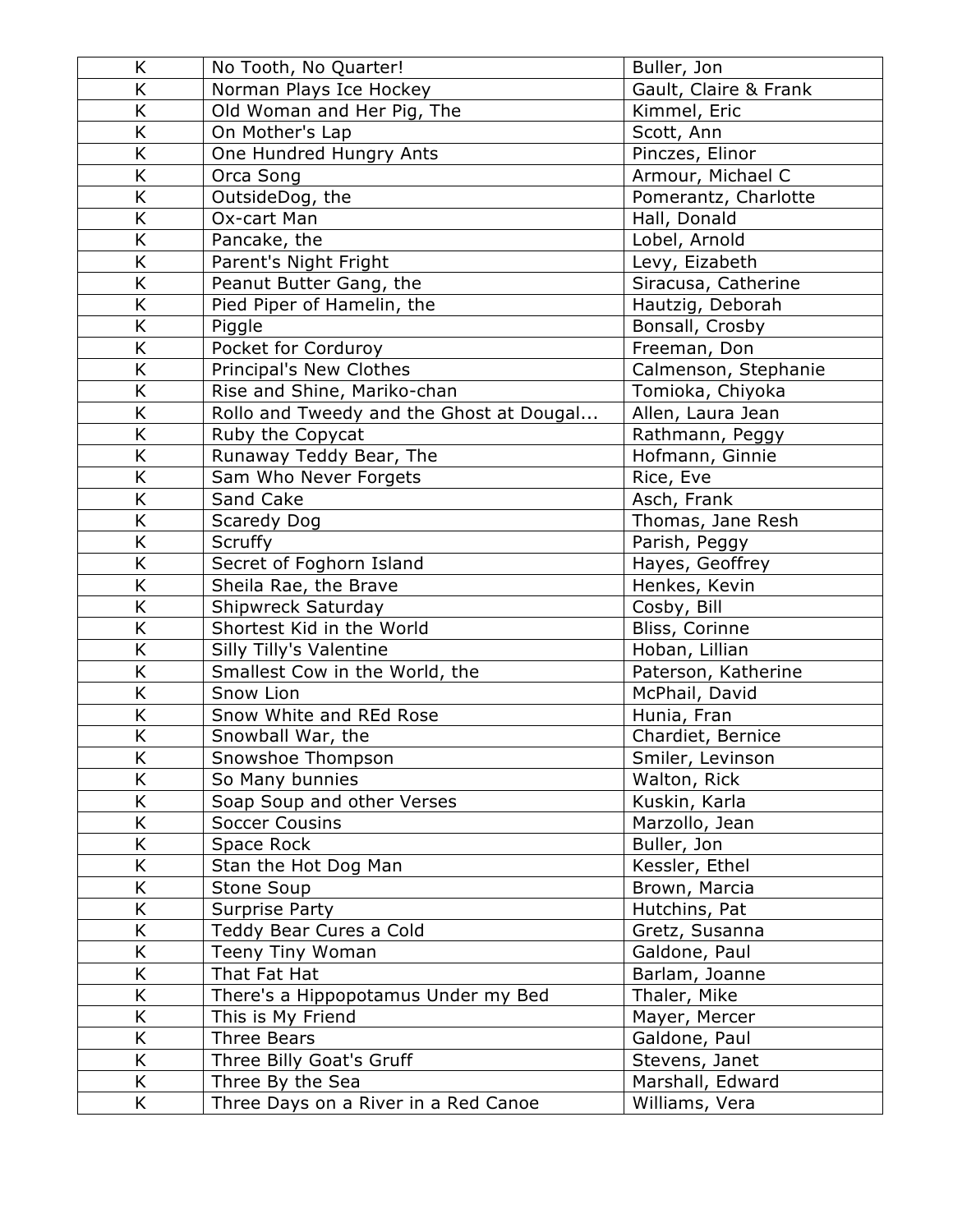| K | Three Ducks Went Wandering                 | Roy, Ron                 |
|---|--------------------------------------------|--------------------------|
|   | Three Stories you Can Read to your         |                          |
| K | Cat(&Dog)                                  | Miller, Sara             |
| K | Three Up a Tree                            | Marshall, James          |
| K | Too Many Babas                             | Croll, Carolyn           |
| K | Treasure of the Lost Lagoon, the           | Hayes, Goeffrey          |
| K | Tumble Bumble                              | Bond felicia             |
| K | <b>Two Dog Biscuits</b>                    | Cleary, Beverly          |
| K | Wagon Wheels                               | Brenner, Barbara         |
| K | We Scream for Ice Cream                    | Chardiet, Bernice        |
| K | <b>Weather Words</b>                       | Gibbons, Gail            |
| K | Well I Never                               | Chardiet, B. & Maccarone |
| K | What a Day!                                | Miranda, Anne            |
| K | When I Get Bigger                          | Mayer, Mercer            |
| K | When Will We be Sisters?                   | Kroll, Virginia L.       |
| K | Where are the Bears?                       | Winters, Kay             |
| K | Where is the Bear?                         | Nims, Barbara            |
| K | Who Put the Pepper in the Pot              | Cole, Joanna             |
| K | Who Sank the Boat?                         | Allen, Pamela            |
| K | Who's Afraid of the big Bad Bully?         | Slater, Teddy            |
| K | Wind and the Sun                           | dePaloa, Tomie           |
| K | Wings, A Tale of Two                       | Marshall, James          |
| K | Wolf's Chicken Stew, the                   | Kasza, Keiko             |
| K | Zach's Alligator                           | Mozelle, Shirley         |
| K | Zach's Alligator Goes to school            | Mozelle, Shirley         |
| L | 100th Day Worries                          | Cuyer, Margery           |
|   | Adventures of Granny Gatman, the           | Meadows, Granny          |
| L | Adventures of the Buried Treasure, the     | McArthur, Nancy          |
|   | Airports                                   | Petersen, David          |
|   | Alexander, Who's Not (Do You Hear          |                          |
| L | Me?)Move                                   | Viorst, Judith           |
| L | All About Stacy                            | Giff Patricia / Dell     |
|   | Amanda Pig and Her big Brother Oliver      | Van Leeuwen, Jean        |
|   | <b>Amazing Snakes</b>                      | Parsons, Alexanda        |
|   | Amelia Bedelia (other books in series      | Parish, Peggy            |
|   | Amelia Bedelia Surprise                    | Parish, Peggy            |
|   | Amigo                                      | Baylor, Byrd             |
|   | Anansi the Spider                          | McDermott, Gerald        |
|   | <b>Animal Tracks</b>                       | Dorros, Arthur           |
|   | Annabel the Actress Starring in Gorilla My |                          |
|   | Dream                                      | Conford, Ellen           |
|   | Anna's Garden Songs                        | Steele, Mary Q.          |
|   | Annie and the Old One                      | Miles, Miska             |
|   | Annie Bananie Mover to Barry Avenue        | Komaiko, Leah            |
|   | Arthur Meets the President                 | Brown, Marc              |
|   | Artic Son                                  | George, Jean Craighead   |
|   | Bad Luck Penny, the                        | O'Connor Jane            |
|   | Bad, Bad Bunnies                           | Delton, Judy             |
|   | Beans on the Roof                          | Byare, Betsy             |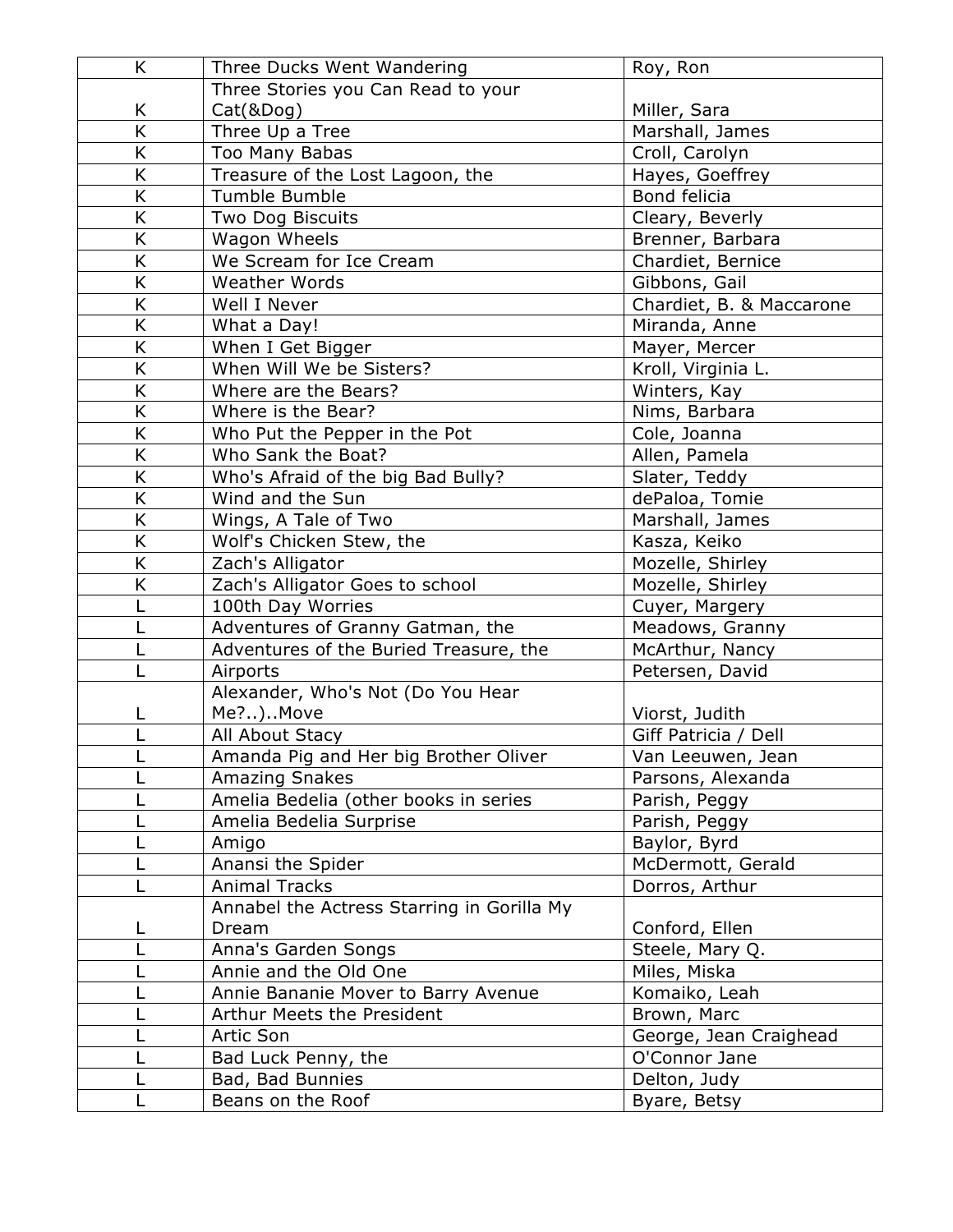|   | Bear's Dream                                   | Slingsby, Janet          |
|---|------------------------------------------------|--------------------------|
|   | Ben's Trumpet                                  | Isadora, Rachel          |
|   | B-E-S-T Friends                                | Giff Patricia / Dell     |
|   | Best Loved doll, the                           | Caudill, Rebecca         |
|   | Best Older Sister, the                         | Choi, Sook Nyul          |
|   | Best Worst Day, the                            | Graves, Bonnie           |
|   | Big Al                                         | Yoshi, Andrew            |
|   | <b>Big Box of Memories</b>                     | Delton, Judy             |
|   | Big Orange Spot, the                           | Pinkwater, Daniel        |
|   | Big Race, the                                  | Patrick, Steve           |
|   |                                                | Greer, Gery and Ruddick, |
| L | Billy the Ghost and Me                         | <b>Bob</b>               |
|   | Birthday Basket for Tia                        | Mora, Pat                |
|   | Boy in the Crawer, The                         | Munsch, Robert           |
|   | Boy Who Turned into a TV set, the              | Manes, Stephen           |
|   | Bravest Dog Ever, The                          | Standiford, Natalie      |
|   | Bravo Amelia Bedelia                           | Parish, Peggy            |
|   | Brigid the Bad                                 | Leverich, Kathleen       |
|   | <b>Brigid Beware</b>                           | Leverich, Kathleen       |
|   | <b>Brigid Bewitched</b>                        | Leverich, Kathleen       |
|   | Bug Off                                        | Dussling, Jennifer       |
|   | Cafeteria Lady from the Black Lagoon           | <b>Thaler Mike</b>       |
|   | Cam Jansen: series                             | Adler, DAvid             |
|   | Candy Corn Contest, the                        | Giff Patricia / Dell     |
|   | <b>Cannonball Chris</b>                        | Marzollo, Jean           |
|   | Case of the Cool Itch Kid                      | Giff Patricia / Dell     |
|   | Chang's Paper Pony                             | Coerr, Eleanor           |
|   | Chicken and Egg                                | Back, C.                 |
|   | Chrysanthemun                                  | Henkes, Kevin            |
|   | Cinderella Penguin or the little glass slipper | Perlman, Janet           |
|   | <b>Clouds of Terror</b>                        | Welsh, Catherine         |
|   | Clue at the Zoo, the                           | Giff Patricia / Dell     |
|   | Come Back, Amelia Bedelia                      | Parish, Peggy            |
|   | Conversation Club, the                         | Stanley, Diane           |
|   | Creep Show                                     | Hayes, Goeffrey          |
|   | Curse of the Cobweb Queen, the                 | Hayes, Geoffrey          |
|   | Danny's Big Jump                               | Reeder, Tracey           |
|   | Day in Space, A                                | Lord, Suzanne            |
|   | Day in Town                                    | Lord & Epstein           |
|   | <b>December Secrets</b>                        | Giff Patricia / Dell     |
|   | Deputy Dan and the Bank Robbers                | Rosenbloom, Joseph       |
|   | Deputy Dan Gets his Man                        | Rosenbloom, Joseph       |
|   | Desert Giant: The World of the Saguaro         |                          |
|   | Cactus                                         | Bash, Barbara            |
|   | Detective Dinosaur                             | Bash, Barbara            |
|   | Dinosaur Babies                                | Penner, Lucille          |
|   | Dinosaur Days                                  | Milton, Joyce            |
|   | <b>Dinosaur Hunters</b>                        | McMullan, Kate           |
|   | Dinosaur Time                                  | Cole, Joanna             |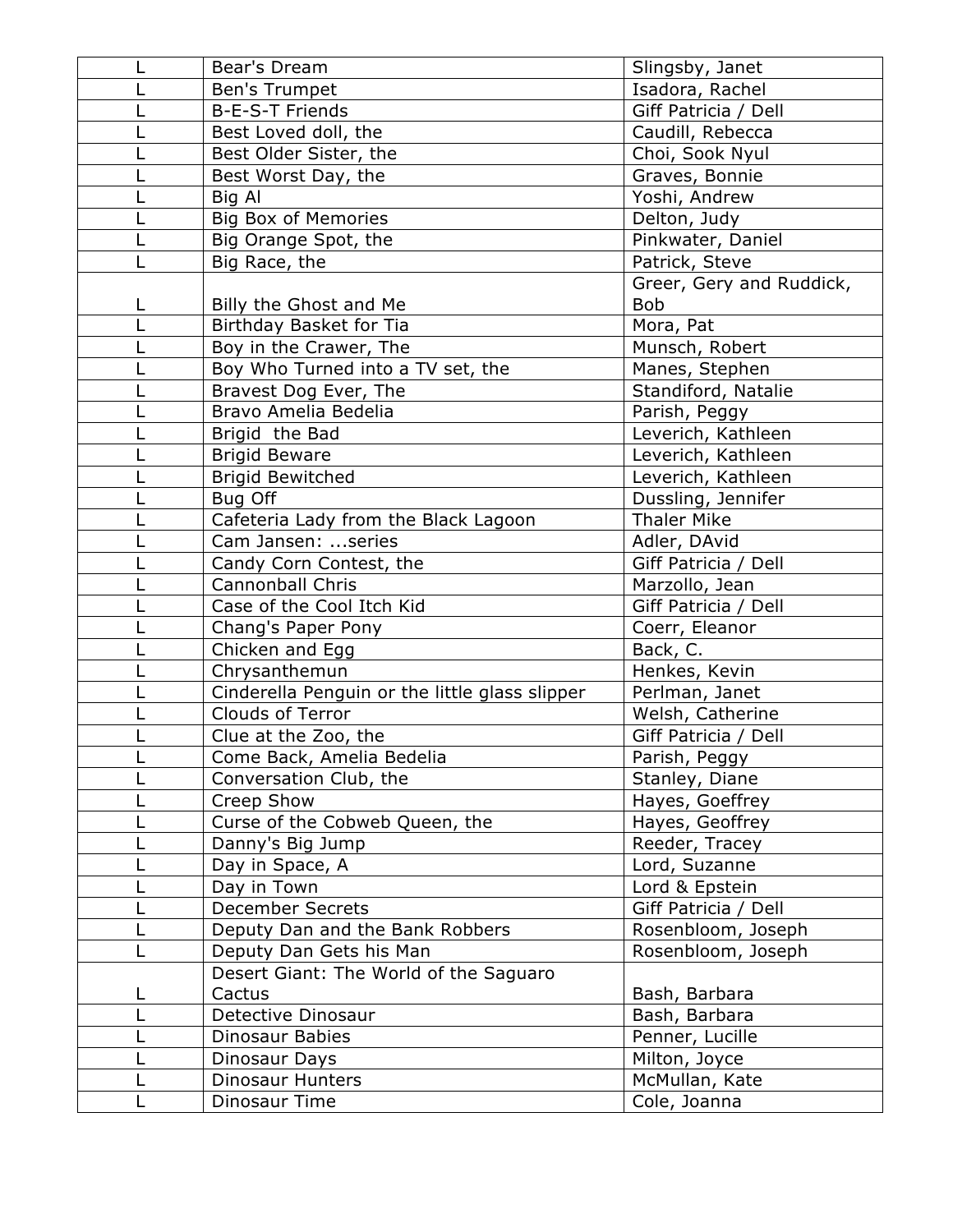|   |                                            | Sharmat, Marjorie         |
|---|--------------------------------------------|---------------------------|
|   | Dog Gone Hollywood                         | Weinman                   |
|   | Dog that Pitched a No-Hitter               | Christopher, Matt         |
|   | Dog that Stole Home, the                   | Christopher, Matt         |
|   | Dolphin                                    | Morris, Robert            |
|   | Dolphins!                                  | Bokoske, S & Davidson, M. |
|   | Dragon Breath                              | O'Connor Jane             |
|   | Dragons of Blueland, the                   | Gannett, Ruth             |
|   | Duke Ellington                             | Pinkney, Andrea           |
|   | Earth                                      | Fradin, Dennis            |
|   | Ed and Me                                  | McPhail, David            |
|   | Emily and Alice                            | Champion, Joyce           |
|   | Emily at School                            | Williams, Suxanne         |
|   | Emma                                       | Kesselman, Wendy          |
|   | <b>Experiments with Light</b>              | Ray, Broekel              |
|   | <b>Farmer Duck</b>                         | Waddell, Martin           |
|   | Fireflies!                                 | Brinckloe, Julie          |
|   | Firefly Named Torchy, A                    | Waber, Bernard            |
|   | Fish that Hide                             | Swartz, Stanley           |
|   | Flea Story, A                              | Lionni, Leo               |
|   | Flight of the Union                        | White, Telka              |
|   | Flower Girls: series                       | Leverich, Kathleen        |
|   | Flower of Sheba, the                       | Orgel, Doris              |
|   | Fly Trap                                   | Anastasio, Dina           |
|   | <b>Football Friends</b>                    | Marzollo, Jean            |
|   | Full of Hot Air                            | Paulsen, Gary             |
|   | Garbage Juice For Breakfast                | Giff Patricia / Dell      |
|   |                                            | Sharmat, Marjorie         |
|   | Genghis Khan, A Star is Born               | Weinman                   |
|   | George and Martha (series)                 | Marshall, James           |
|   | Giant Jam Sandwich                         | Lord, John                |
|   | Ginger Brown: the Nobody Boy               | Wyeth, Sharon             |
|   | Ginger Brown: Too Many Houses              | Wyeth, Sharon             |
|   | Gingerbread Boy, the                       | Galdone, Paul             |
|   | Good as New                                | Douglas, Barbara          |
|   | Good Driving Amelia Bedilia                | Parish, Peggy             |
|   | Good Work, Amelia Bedilia                  | Parish, Peggy             |
|   | Gorillas                                   | Demuth                    |
|   | Gorillas: Gentle Giants of the Forest      | Milton, Joyce             |
|   | Grasshopper on the Road                    | Lobel, Arnold             |
|   |                                            | Sharmat, Marjorie         |
| L | Great Genghis Khan Look-Alike Contest, the | Weinman                   |
|   | <b>Great Ghosts</b>                        | Cohen, Daniel             |
|   | Great White Man-Eating Shark, The          | Many, Margaret            |
|   | Greatest of All, the : A Japanese Folktale | Kimmel, Eric              |
|   |                                            | Sharmat, Marjorie         |
| L | Gregory, the Terrible Eater                | Weinman                   |
|   | <b>Hansel and Gretel</b>                   | Thaler, Mike              |
|   | Happy Birthday Martin Luther King          | Marzollo, Jean            |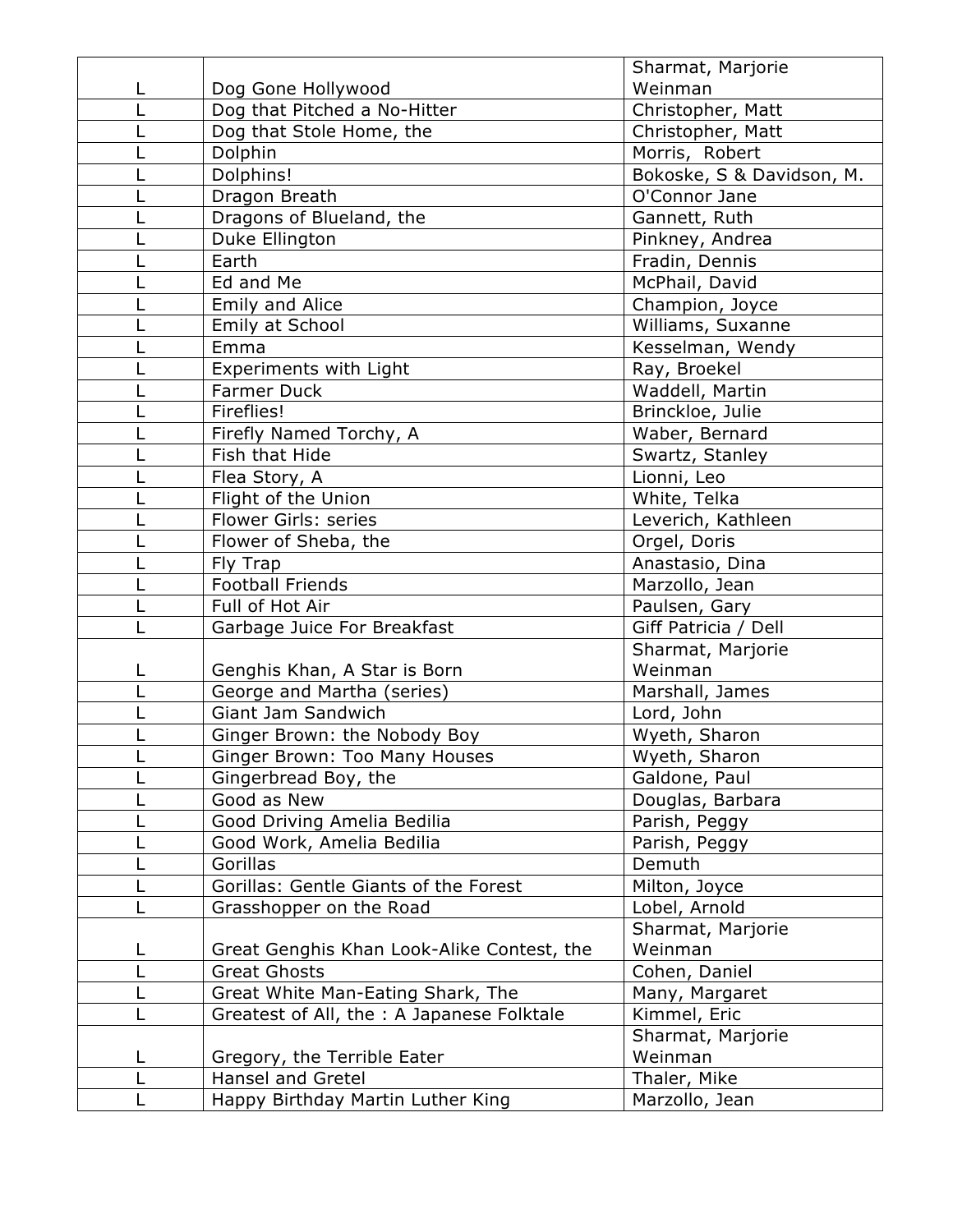|   | Happy Birthday Moon                          | Asch, Frank           |
|---|----------------------------------------------|-----------------------|
|   | Happy Hippopotami                            | Martin, Bill          |
|   | Harry and Willy and the Carrotthead          | Caseley, Judith       |
|   | Harry Goes to Day Camp                       | Ziefert, Harriet      |
|   | Haunted Bike. the                            | Herman, Gail          |
|   | Headless Horseman, the                       | Standiford, Natalie   |
|   | Helpful Change, the                          | Behr, Alexandra       |
|   | Hill of Fire                                 | Lewis, Thomas         |
|   | Horray for the Dandelion Warriors            | Cosby, Bill           |
|   | Horrible Harry and the (series)              | Kline, Suzy           |
|   | Horrible Harry in Room 2B                    | Kline, Suzy           |
|   | How Big is a Foot?                           | Myller, R.            |
|   | How Much is that Guinea Pig in the Window?   | Rocklin, Joanne       |
|   | How Spider Saved Easter                      | Kraus, Robert         |
|   | Hungry Hungry Sharks                         | Cole, Joanna          |
|   | I Hate English                               | Levine, Ellen         |
|   | I Hate my Best Friend                        | Rosner. Ruth          |
|   | I Just Forgot                                | Mayer, Mercer         |
|   | I Know a Lady                                | Zolotow, Charlotte    |
|   | Is Your Mama a Llama?                        | Guarino, Deborah      |
|   | It Takes aVillage                            | Cowen-Fletcher, J.    |
|   | It Wasn't My Fault                           | Lester, Helen         |
|   | Jacket I Wear in the Snow                    | Parker, Nancy Winslow |
|   | Jennifer, Too                                | Havill, Juanita       |
|   | Jim's Dog Muffins                            | Cohen, Meriam         |
|   | Joey's Head                                  | Cretan, G.            |
|   | Josephina Story Quilt, The                   | Coerr, Eleanor        |
|   | Josephine's Imagination                      | Dobrin, Arnold        |
|   | Judy Moody                                   | McDonald, Megan       |
|   | Katy and the Big Snow                        | Burton, Virginia Lee  |
|   | Kente Dress for Kenya, A                     | Foed, Juwanda         |
|   | Kerri Strug: Heart of Gold                   | Strug, Kerri          |
| ட | Kilmer's Pet Monster                         | Dadey, Debbie         |
|   | Kindergarten Kids                            | Senisi, Ellen         |
|   | Left Behins                                  | Carrick, Carol        |
|   | Little Penguin's Tale                        | Wood, Audrey          |
|   | Little Sea Pony, the                         | Rylant, Cynthia       |
|   | Little Shopping, A                           | Rylant, Cynthia       |
|   | Little Vampire and the Midnight Bear         | Kwitz, Mary           |
|   | Littles, the                                 | Peterson, John        |
|   | Long Way to a New Land                       | Sandlin, Joan         |
|   | Long Way Westward                            | Sandlin, Joan         |
|   | Lost at the White House: A 1909 Easter Story | Griest, Lisa          |
|   | Lost!                                        | Mitchell, Julie       |
|   | Lucky Stars                                  | Adler, David          |
|   | Magic Fish                                   | Littledale, Freda     |
|   | Magic Money                                  | Adler, David          |
|   | Make Way for Ducklings                       | McCloskey, Robert     |
|   | Mare for Young Wolf                          | Shefelman, Janice     |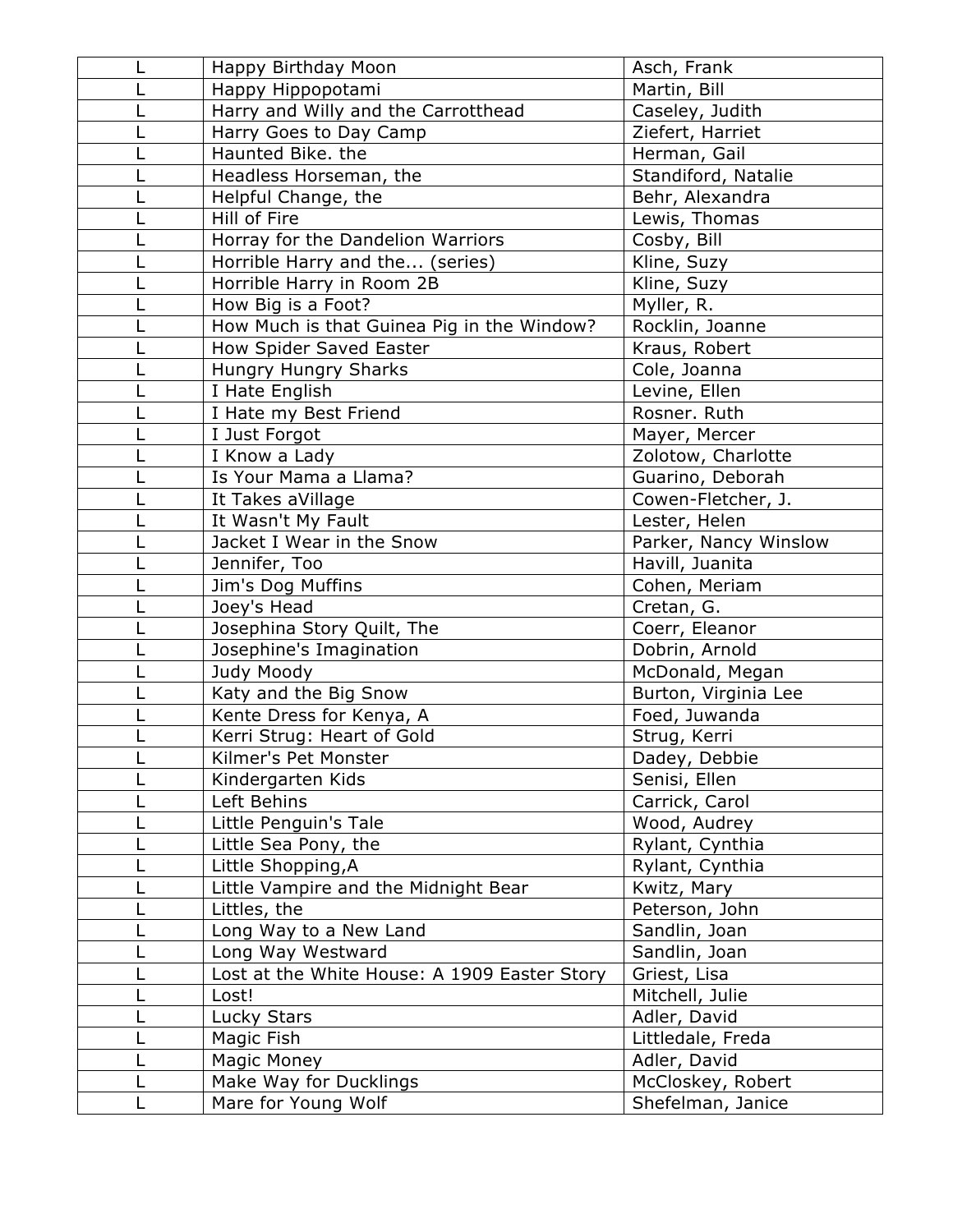|   | Martin Luther King Day                       | Lowery. Linda           |
|---|----------------------------------------------|-------------------------|
|   | Marvin Redpost: Alone in His Teacher's House | Sachar, Louis           |
|   | Mary Maroney Hides out                       | Kline, Suzy             |
|   | Matthew and Tilly                            | Jones, Rebecca          |
|   | Me and My Shadow                             | Dorros, Arthur          |
|   | Meet the Linclon Lions Band                  | Giff Patricia / Dell    |
|   | Meet the Molesons                            | Bos, Bunny              |
|   | Mermaid Island                               | Frith, Margaret         |
|   | Ming Lo Moves the Mountain                   | Lobel, Arnold           |
|   | Miss Nelson Has a Field day                  | Allard, Harry           |
|   | Miss Nelson is Back                          | Allard, Harry           |
|   | Miss Nelson is Missing                       | Allard, Harry           |
|   | Missing Fossil Mystery, the                  | Herman, Emily           |
|   | Mog at the Zoo                               | Nicoll, Helen           |
|   | Mog's Mumps                                  | Nicoll, Helen           |
|   | Money Troubles                               | Cosby, Bill             |
|   | <b>Monster Cake</b>                          | Dickinson, Rebecca      |
|   | Monsters Next Door, the                      | Dadley, Debbie          |
|   | More Tales of Amanda Pig                     | Lan Leeuwen, Jean       |
|   | More Tales of Oliver Pig                     | Lan Leeuwen, Jean       |
|   | Most Wonderful Egg in the World              | Heine, Helme            |
|   | Mr. Gumpy's Motor Car                        | Burningham, John        |
|   | Mr. Gumpy's Outing                           | Burningham, John        |
|   | Mrs.Jeeper's Batty Vacation                  | Dadley, Debbie          |
|   | Mummy'sGold, the                             | McMullan, Kate          |
|   | My Big Lie                                   | Cosby, Bill             |
|   | Mystery of the Blue Ring                     | Giff Patricia / Dell    |
|   | Mystery of the Pirate Ghost                  | Hayes, Goeffrey         |
|   | Mystery of the Tooth Gremlin                 | Graves, Bonnie          |
|   | NBA Action from A to Z                       | Preller, James          |
|   | New Shoes for Sylvia                         | Hurwitz, Johanna        |
|   | Nine Lives of Adventure Cat, the             | Clymer, Susan           |
| L | No Copycats Allowed!                         | Graves, Bonnie          |
|   | No Jumping on the Bed                        | Arnold, Tedd            |
|   | Oliver and Amanda's Halloween                | VanLeewen, Jean         |
|   | One Eyed Jack                                | Hutchins, Pat           |
|   | One Fine Day                                 | Hogrogian, Nonny        |
|   | Ouch                                         | Noonan, Diana           |
|   | Over in the Meadow                           | Galdone, Paul           |
|   | Owl and the Pussycat                         | Lear, Edward            |
|   | Paper Bag Princess                           | Munsch, Robert          |
|   | Pedro's Journey: A Voyage with C. Columbus   | Conrad, Pam             |
|   | Pee Wee Scoutsseries                         | Detton, Judy / Yearling |
|   | Perfect the Pig                              | Jeschke, Susan          |
|   | Pet Sitters Plus Five                        | Springstubb, Tricia     |
|   | Peter and the North Wind                     | Littledale, Freda       |
|   | Picking Apples and Pumpkins                  | Hutchins, Amy           |
|   | Pickle Puss                                  | Giff Patricia / Dell    |
|   | Pied Piper                                   | Hunia, Fran             |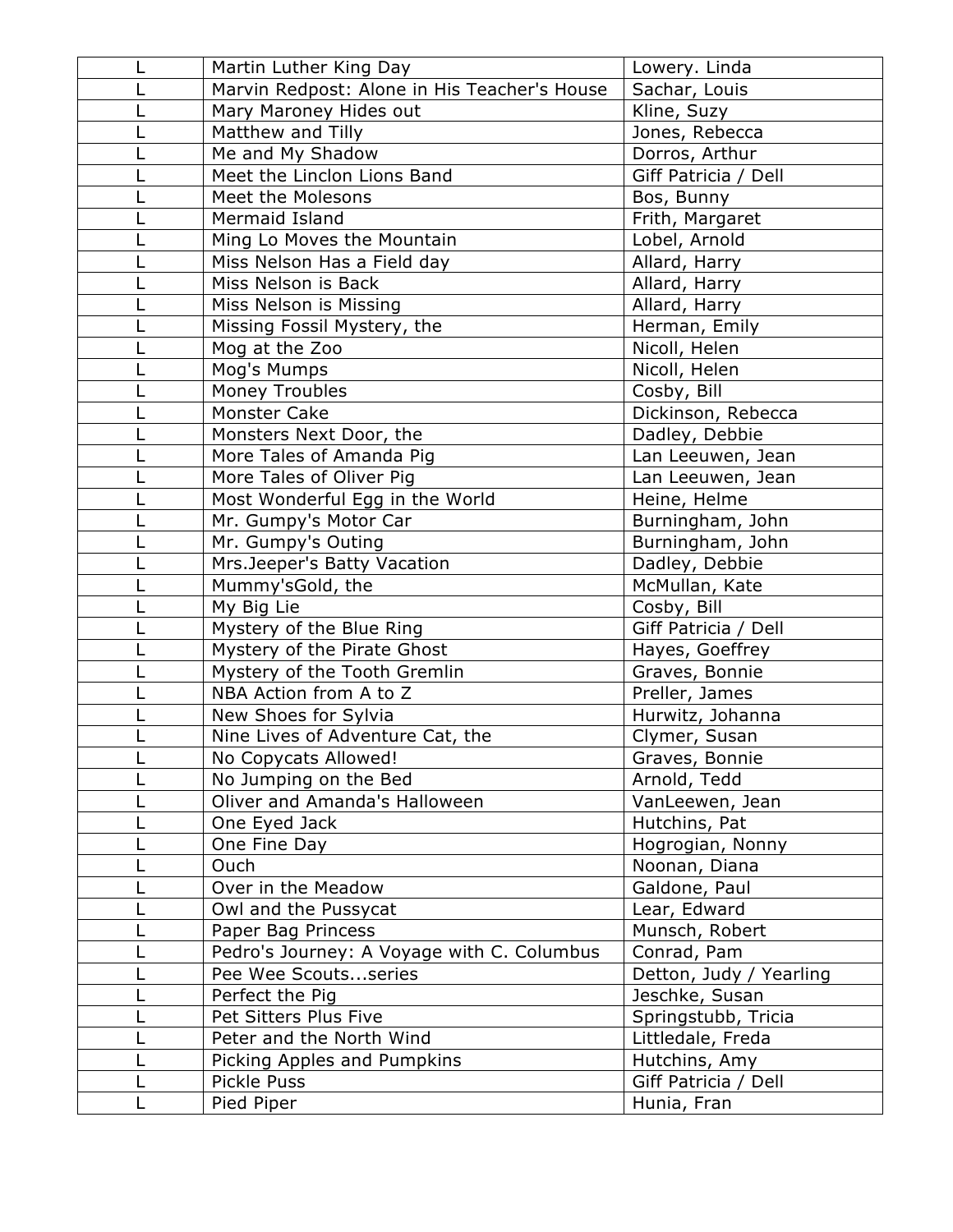|   | Pinky and Rex series                 | Howe, James               |
|---|--------------------------------------|---------------------------|
|   | Pioneer Bear                         | Sandin, Joan              |
|   | Play Ball, Amelia Bedelia            | Parish, Peggy             |
|   | Pocket Full of Acorns                | Beames, Michael           |
|   | Pony Trouble                         | Gasque, Dale              |
|   | Pooped Troup, the                    | Delton, Judy              |
|   | Popcorn                              | Asch, Frank               |
|   | Post Office Book, The                | Gibbons, Gail             |
|   | Powder Puff Puzzle, the              | Giff Patricia / Dell      |
|   | Princess Josie's Pets                | MacDonald, Maryann        |
|   | Puppy Who Wanted a Boy, the          | Thayer, Jane              |
|   |                                      | Johnston, Tony & DePaola, |
| L | Quilt Story, the                     | Tomie                     |
|   | Rapunzel                             | Chardiet, Bernice         |
|   | Red Riding Hood                      | Marshall, James           |
|   | Reptiles                             | Ballard, Lois             |
|   | Riddle of the Red Purse, the         | Giff Patricia / Dell      |
|   | <b>Round Trip</b>                    | Jonas, Ann                |
|   | Sadie and the Snowman                | Morgan, Allen             |
|   | Salty Dog                            | Rand, Gloria              |
|   | Say Cheese                           | Giff Patricia / Dell      |
|   | <b>Science Experiments</b>           | Webster, Vera             |
|   | Science- Just add Salt               | Markle, Sandra            |
|   | Secondhand Star                      | MacDonald, Maryann        |
|   | Secrets of Foghorn Island, the       | Hayes, Geoffrey           |
|   | Show Me a Snake Hole                 | <b>Frederick Shirley</b>  |
|   | Six Foolish Fisherman                | Elkin, Benjamin           |
|   | Snakes!                              | Recht Penner, L.          |
|   | Song Lee and the Hamster Hunt        | Kline Suzy                |
|   | Song Lee and the Leech Man           | Kline Suzy                |
|   | Song Lee in Room 2B                  | Kline Suzy                |
|   | Sound, Heat and Light                | Berger, Melvin            |
|   | Space Dog series                     | Standiford, Natalie       |
|   | <b>Special Present</b>               | Rylant, Cynthia           |
|   | Spoiled Rotten                       | DeClements, Barthe        |
|   | Squanto and the First Thanksgiving   | Celsi, Teresa             |
|   | Statue of Liberty, the               | Penner, Lucille           |
|   | <b>Surprises</b>                     | Hopkins, Lee              |
|   | Swimmy                               | Lionni, Leo               |
|   | Tale of Peter Rabbit                 | Potter, Beatrice          |
|   | Tales of Amanda Pig                  | Van Leeuwen, Jean         |
|   | Tales of the Golden Goose            | Behr, Alexandra           |
|   | Teach us, Amelia Bedelia             | Parish, Peggy             |
|   | Teacher's Pet                        | Dicks, Terrance           |
|   | Tell Me a Story, Mama                | Johnson. Angela           |
|   | Thank You Amelia Bedelia             | Parish, Peggy             |
|   | Things that Go: A Traveling Alphabet | Reit, Seymour             |
|   | This is My House                     | Dorros, Arthur            |
|   | Three Blind Mice Mystery. the        | Krensky, Stephen          |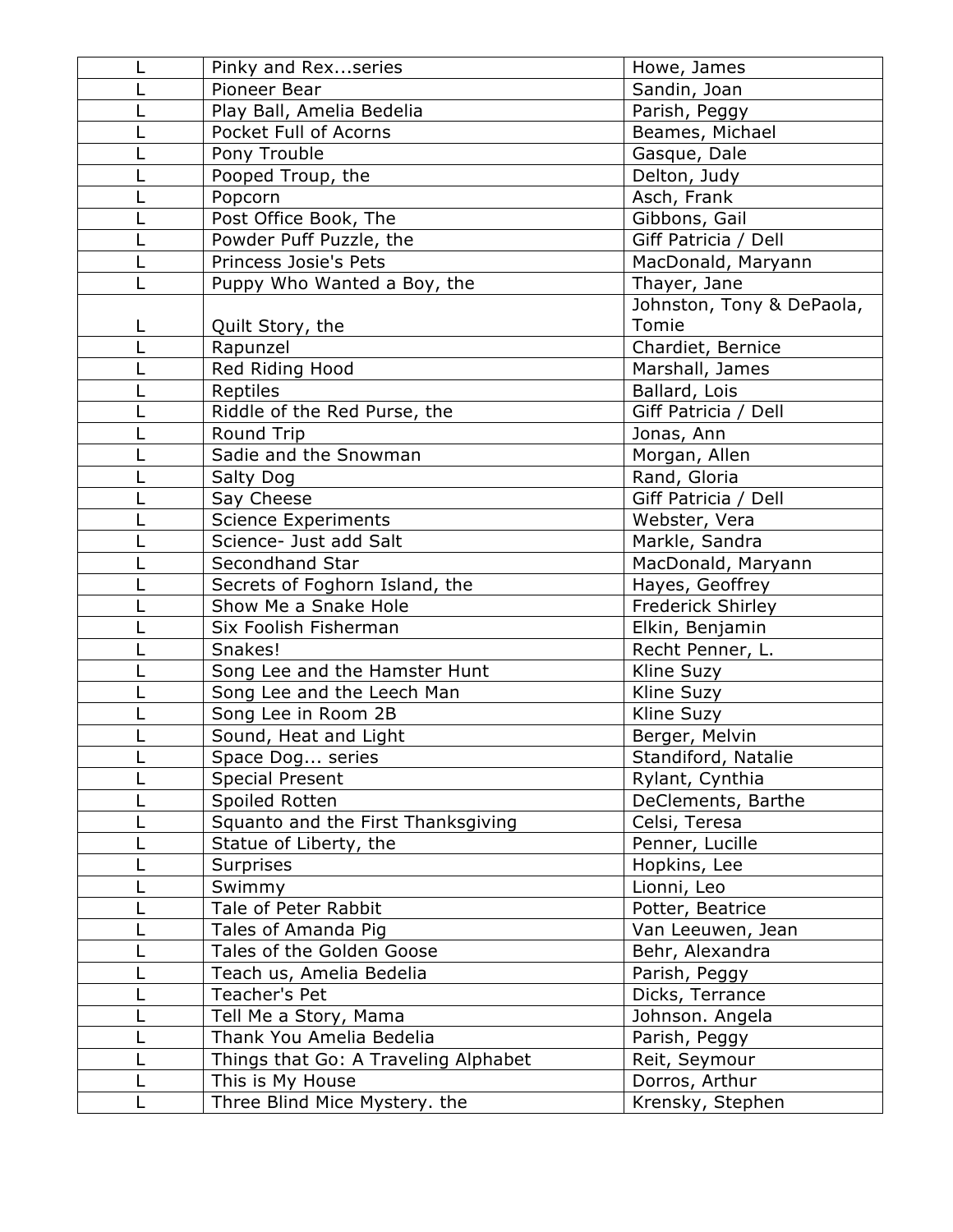|   | Three Little Javelinas, the               | Lowell, Susan         |
|---|-------------------------------------------|-----------------------|
|   | Three Little Pigs                         | Galdone, Paul         |
|   | Three Little Pigs                         | Marshall, James       |
|   | <b>Three Smart Pals</b>                   | Rocklin, Joanne       |
|   | Through Grandpa's Eyes                    | Maclachlan, Patricia  |
|   | Tikki Tikki Tembo                         | Mosel, Arlene         |
|   | Tiny Seed, The                            | Carle, Eric           |
|   | <b>Tooter Pepperday</b>                   | Spinelli, Jerry       |
|   | <b>Train Time</b>                         | Baehr, Lisa           |
|   | Triplet Trouble and the (series)          | Dadley, Debbie        |
|   | True Story of Balto: The Bravest Dog Ever | Standiford, Natalie   |
|   | Two Plus One Goes A.P.E.                  | Springstubb, Tricia   |
|   | Upside Down Reader, the                   | Gruber, wolfram       |
|   | Vampire Trouble                           | Dadley, Debbie        |
|   | Very Strange Dollhouse, a                 | Dussling, Jennifer    |
|   | Wacky Jacks                               | Adler, David          |
|   | Wales, the Gentle Giants                  | Milton, Joyce         |
|   | Watch Out Man Eating Snake                | Giff Patricia / Dell  |
|   | Wax Museum                                | Cook, Donald          |
|   | Weather                                   | Webster, Vera         |
|   | <b>WeatherPoems for all Seasons</b>       | Hopkins, Lee          |
|   | Whales, the Gentle Giants                 | Milton, Joyce         |
|   |                                           | Fowler, Allen: Rookie |
|   | What Happens to Rock?                     | Science               |
|   | What Kind of Babysitter is This?          | Johnson, Dolores      |
|   | What Mary Jo Shared                       | Udry, Janice          |
|   | What Next Baby Bear                       | Murphy, Jill          |
|   | When the Giants Came to town              | Leonard, Marcia       |
|   | When Winter Comes                         | Neuman, Pearl         |
|   | Whistle for Willis                        | Keats, Ezra Jack      |
|   | Wind Blew, the                            | Hutchins, Pat         |
|   | Wizard of Oz                              | Hunia, Fran           |
|   | Wolf and the Seven Little Kids            | Hunia, Fran           |
|   | You Can't Catch Me!                       | Oppenheim, Joanne     |
|   | Young Arthur Ashe:                        | Dexter, Robin         |
|   | Young Clara Barton:                       | Alcott, Sara          |
|   | Young Davy Crockett                       | Carpenter, Eric       |
|   | Young Helen Keller                        | Benjamin, Anne        |
|   | Young Jackie Robinson:                    | Farrell, Edward       |
|   | Young Jim Thorpe:                         | Farrell, Edward       |
|   | Young Orville and Wilber Wright:          | Woods, Andrew         |
|   | Young Reggie Jackson:                     | Woods, Andrew         |
|   | Young Rosa Parks:                         | Benjamin, Anne        |
|   | Young Squamto:                            | Woods, Andrew         |
|   | Young Tom Edison:                         | Nemes, Claire         |
| M | A Picture Book of Frederick Douglas       | Adler, David          |
| M | A.Lincoln and Me                          | Borden, L. Scholatic  |
| M | Abby                                      | Hanel, Wolfram        |
| М | Abe Lincoln's Hat                         | Brenner, Martha       |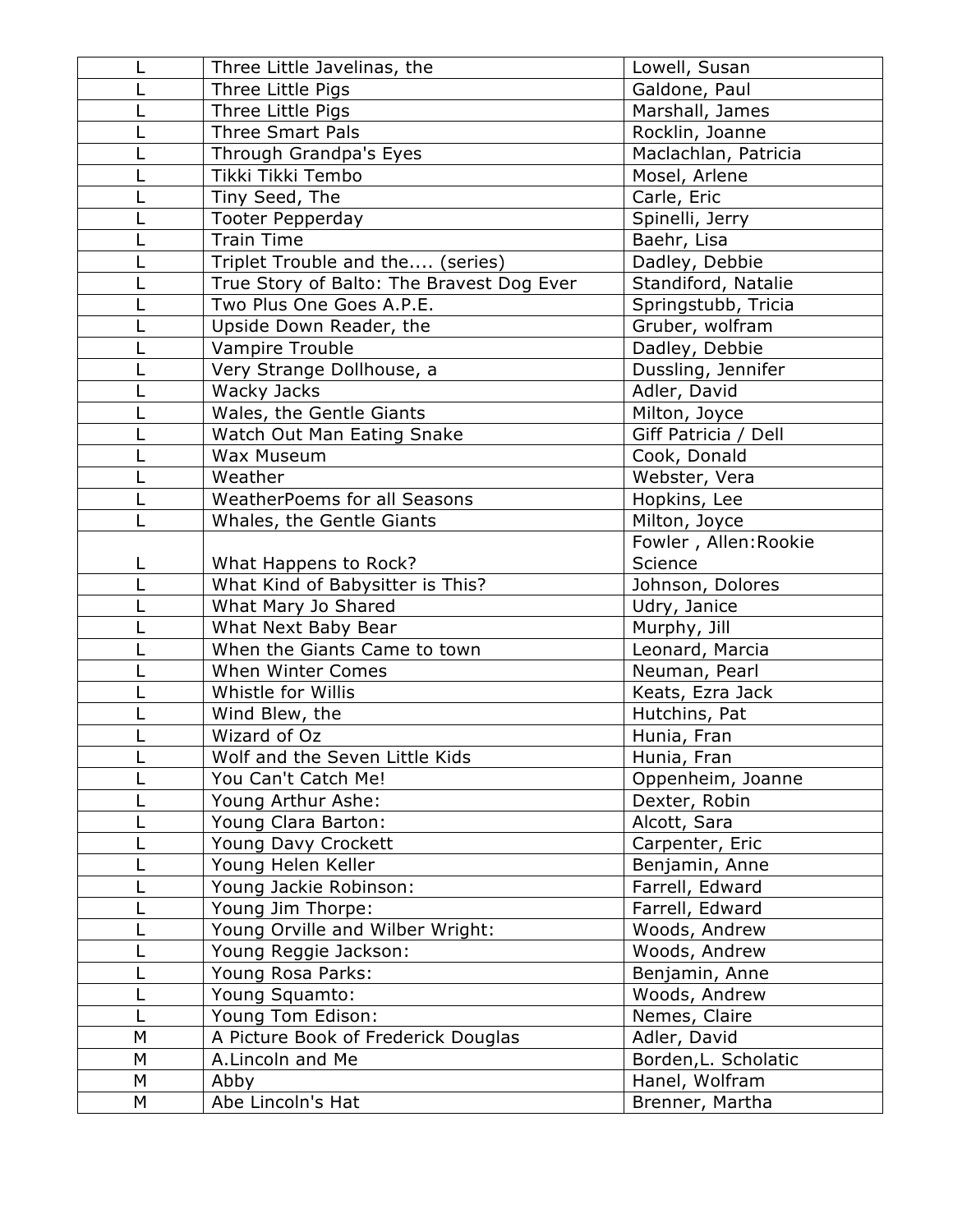| M         | <b>Adventures of Ratman</b>                      | Weiss & Freidman                 |
|-----------|--------------------------------------------------|----------------------------------|
| M         | Afternoon on the Amazon                          | Osborne, Mary Pope               |
|           | Alexander and the Terrible, Horrible Very Bad    |                                  |
| M         | Day                                              | Viorst, Judith                   |
| M         | Alexander and the Wind-Up Mouse                  | Lionni, Leo                      |
| M         | Aliens Don't Wear Braces                         | Dadey, Debbie                    |
| M         | Aliens for Breakfast                             | Ezra, Jonathan                   |
| M         | <b>Aliens For Dinner</b>                         | Spinner, Stephanie               |
| M         | All Star Fever                                   | Christopher, Matt                |
| M         | Alliens for Lunch                                | Spinner, Stephanie               |
| M         | <b>Alligator Alley</b>                           | Schultz, Irene                   |
| M         | Amazing Birds of the Rain Forest                 | Daniel, Claire                   |
| M         | Angel Child, Dragon Child                        | Surat, Michele Maria             |
| M         | Angels Don't Know Karate                         | Dadey, Debbie                    |
| M         | Armies of Ants                                   | Retan, Walter                    |
| M         | Art Lesson, the                                  | dePaloa, Tomie                   |
| M         | Arthur Accused                                   | Brown, Marc                      |
| M         | Arthur's Christmas Cookies                       | Hoban, Lillian                   |
| M         | Arthur's Mystery Envelope                        | Brown, Marc                      |
| M         | Artic Tundra: Land with No Trees                 | Forman, Michael                  |
| M         | <b>Aunt Flossie's Hats</b>                       | Howard, Elizabeth                |
| M         | <b>Auto Mechanics</b>                            | Boraas, Tracey                   |
| M         | Bad Dad List, the                                | Kenna, Anna                      |
| M         | <b>Baseball Flyhawk</b>                          | Christopher, Matt                |
| M         | Baseball Heroes, the                             | Schultz, Irene                   |
| M         | <b>Baseball Pals</b>                             | Christopher, Matt                |
| M         | <b>Basket Counts, the</b>                        | Christopher, Matt                |
| M         | <b>Bathwater Gang</b>                            | Spinelli, Jerry                  |
| M         | Beacon's of Light                                | Gibbons, Gail                    |
| M         | Bear's Christmas                                 | Berenstain, Stan & Jan           |
| M         | Bears on HemlockMountain, the                    | Dalgliesh, Alice                 |
| M         | Bear's Picnic                                    | Berenstain, Stan & Jan           |
| ${\sf M}$ | Beast and the Halloween Horror                   | Giff Patricia / Dell             |
| Μ         | Beast In Mrs. Rooney, s Room                     | Giff Patricia / Dell             |
|           | Berenstain Bear Scouts and the Coughing          |                                  |
| M         | Catfish                                          | Berenstain, Stan & Jan           |
| M         | Berenstain Bears & the Missing Honey             | Berenstain, Stan & Jan           |
| M<br>M    | <b>Best Friends</b>                              | Kellogg, Steven                  |
|           | Best Friends Sleep Over<br>Best Wishes for Eddie | Rogers, Jacqueline               |
| M<br>М    |                                                  | Nayer, Judy<br>McCloskey, Robert |
| M         | Big Bunny and the Easter Eggs<br>Big Fish, the   | Yukish, Joe                      |
| М         | Bigfoot Doesn't Square Dance                     | Dadley, Debbie                   |
| M         | Biggest Pumpkin Ever                             | Kroll, Steven                    |
| M         | <b>Blackberry Ink</b>                            | Merriam, Eve                     |
| Μ         | <b>Blue Hill Meadown</b>                         | Rylant, Cynthia                  |
| M         | <b>Blue Ribbon Blues</b>                         | Spinelli, Jerry                  |
| M         | <b>Blueberries for Sal</b>                       | McCloskey, Robert                |
| Μ         |                                                  | Dadey, Debbie                    |
|           | Book About your Skeleton                         |                                  |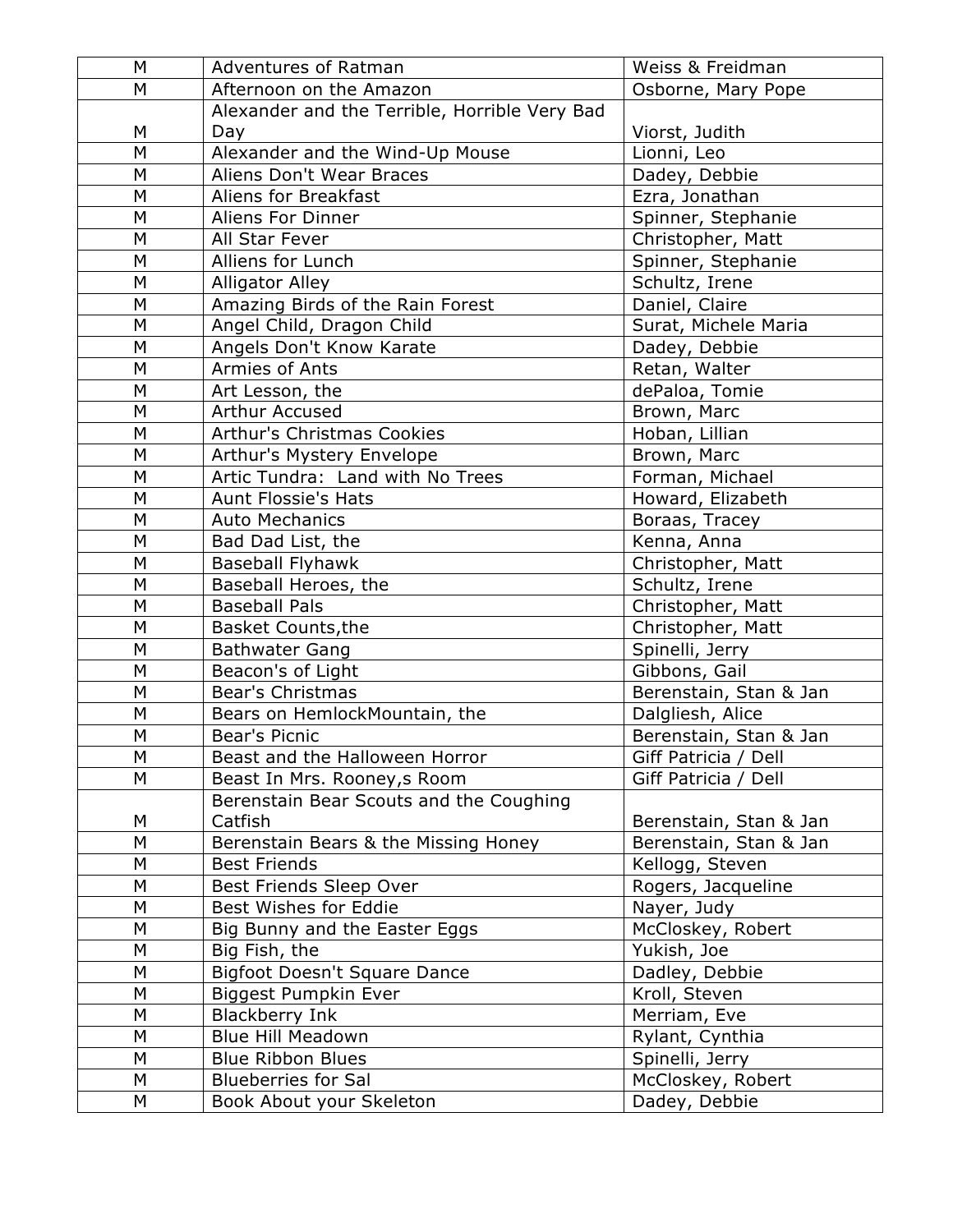| M         | Bossy Gallito, the                           | Gonzalez, Lucia           |
|-----------|----------------------------------------------|---------------------------|
| M         | <b>Boston Coffee Party</b>                   | Rappaport, Doreen         |
| M         | <b>Boundless Grace</b>                       | Hoffman. Mary             |
| M         | Boy Who Walked on Air                        | Corbett, Scott            |
| M         | <b>Brave Maddie Egg</b>                      | Standiford, Natalie       |
| M         | Bringing the Rain to Kapiti                  | Aardema, Verna            |
| M         | Buddie, the First Seeing Eye Dog             | Moore, Eva                |
| M         | <b>Buffalo Before Breadfast</b>              | Osborne, Mary Pope        |
| M         | Buried Eye, the                              | Schultz, Irene            |
| M         | Buster Baxter, Cat Saver                     | Brown, Marc               |
| M         | <b>Buster Dino Dilemma</b>                   | Brown, Marc               |
| M         | <b>Buster Makes the Grade</b>                | Brown, Marc               |
| M         | Buster's Dino Dilemma                        | Brown, Marc               |
| M         | <b>Buttons for George Washington</b>         | Roop, Peter and Connie    |
| M         | Cam Jansen and the Mystery of the UFO        | Adler, David              |
| M         | Camp Sink or Swim                            | Davis, Gibbs              |
| M         | Can Do, Jenny Archer                         | Conford, Ellen            |
| M         | Case for Jenny Archer                        | Conford, Ellen            |
| M         | Case of the Elevator Duck                    | Berends, Polly            |
| M         | Case of the Hungry Stranger                  | Bonsall, Crosby           |
| M         | Cat and Rat                                  | Young, Ed                 |
| M         | Cat Bugler                                   | Krailing, Tessa           |
| M         | Catch that Pass                              | Christopher, Matt         |
| M         | Catcher with a Glass Arm                     | Christopher, Matt         |
| M         | Catcher's Mask, the                          | Christopher, Matt         |
| M         | <b>Center Court Sting</b>                    | Christopher, Matt         |
| M         | Centerfield Ballhawk                         | Christopher, Matt         |
| M         | Chair for My Mother, A                       | Williams, Vera            |
| M         | Chalk Box Kid, the                           | Christopher, Matt         |
| M         | Challenge at Second Base                     | <b>Bulla Clyde Robert</b> |
| M         | Cherries and Cherry Pits                     | Williams, Vera            |
| M         | Chicken Soup with Rice                       | Sendak, Maurice           |
| M         | Chinese Mirror                               | Ginsburg, Mirra           |
| M         | Circus Mystery, the                          | Schultz, Irene            |
| M         | City Green                                   | DiSalvo-Ryan, Dyanne      |
| M         | Cloudy with a Chance of Meatballs            | Barrett, Judi             |
| ${\sf M}$ | Clue in the Castle, the                      | Schultz, Irene            |
| M         | Comeback Challenge                           | Christopher, Matt         |
| M         | Copper lady, the                             | Ross, Alice               |
| M         | Count your Money with the Polk Street School | Giff Patricia / Dell      |
| M         | Counterfeit Tackle, the                      | Christopher, Matt         |
| M         | Crackerjack Halfback                         | Christopher, Matt         |
| M         | Cupid Don't Flip Hamburgers                  | Dadley, Debbie            |
| M         | Cyclops Doesn't Rollerblade                  | Dadley, Debbie            |
| M         | Dancing with the Indians                     | Medearis, Angela          |
| M         | Dandelion                                    | Freeman, Don              |
| M         | Day at the Races                             | Michaels, Eric            |
| M         | Day of Ahmed's Secret, A                     | Heide, Florence           |
| M         | Day of the Dragon King                       | Osborne, Mary Pope        |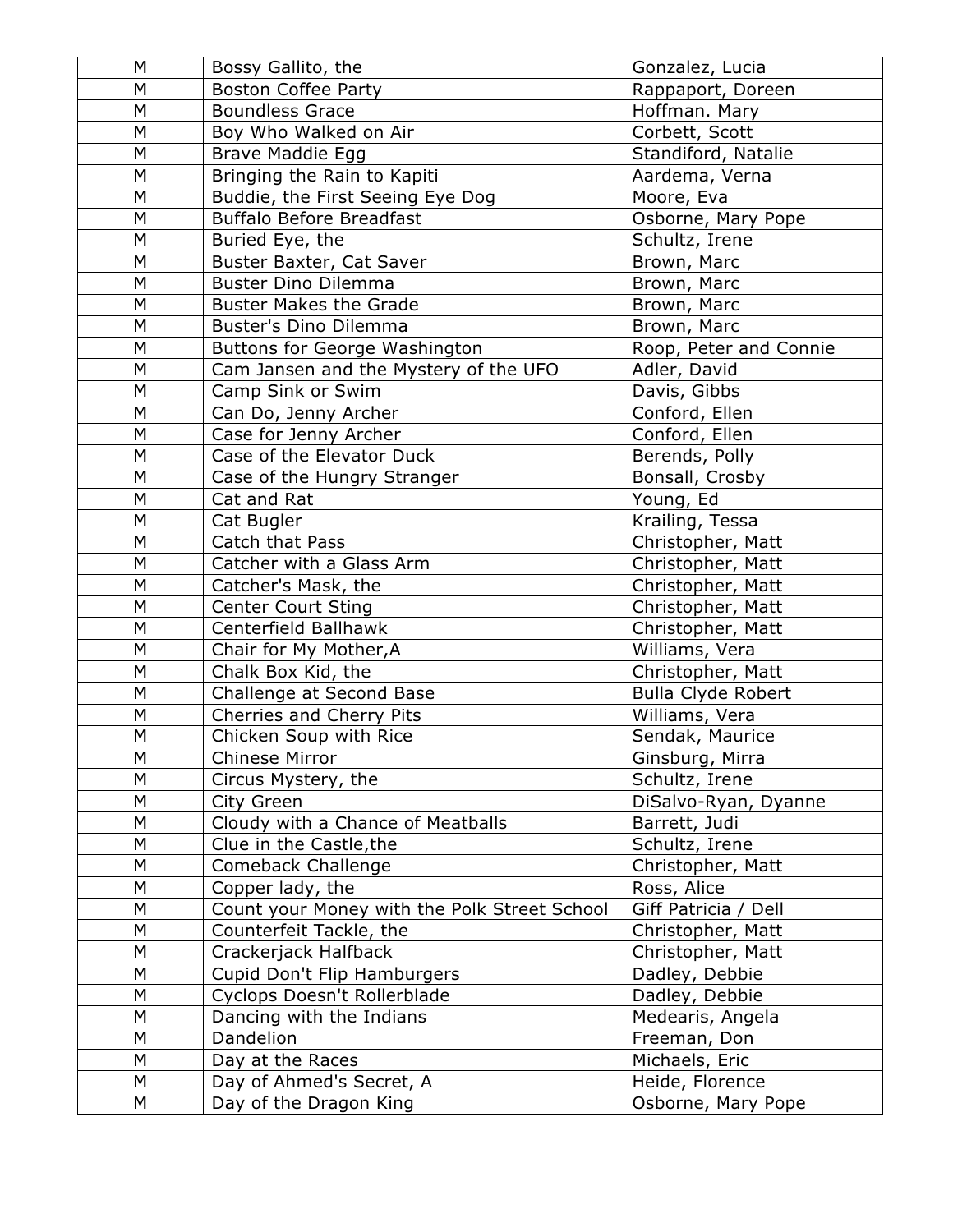| M      | Day the Sky Turned Green, the                   | Reeves, Barbara                 |
|--------|-------------------------------------------------|---------------------------------|
| M      | Diamond Champs                                  | Christopher, Matt               |
| M      | Diego Rivera                                    | Venezia, Mike                   |
| M      | Dingoes at Dinnertime                           | Osborne, Mary Pope              |
| M      | Dinosaur Battle, A                              | Granowsky, Alvin                |
| M      | Dinosaurs Before Dark                           | Osborne, Mary Pope              |
| M      | <b>Dinosaurs That Ate Meat</b>                  | Granowsky, Alvin                |
| M      | Dirt Bike Racer                                 | Christopher, Matt               |
| M      | Dirt Bike Runaway                               | Christopher, Matt               |
| M      | Dog for a Game                                  | Gackenbach, Dick                |
| M      | Dog that Stole Football Plays, the              | Christopher, Matt               |
| M      | Dolphins at Daybreak                            | Osborne, Mary Pope              |
| M      | Donkey Rescues                                  | Krailing, Tessa                 |
| M      | Don't Forget the Bacon                          | Hutchins, Pat                   |
| M      | Double Play at Short                            | Christopher, Matt               |
| M      | Double Switch                                   | Noonan, Diana                   |
| M      | Dr. De Soto                                     | Steig, William                  |
| M      | Dr. De Soto Goes to Africa                      | Steig, William                  |
| M      | Dr. Jekyll, Orthodontist                        | Greenburg, Dan                  |
| M      | Dracula Doesn't Drink Lemonade                  | Dadey, Debbie                   |
| M      | Dragons don't cook Pizza                        | Dadey, Debbie                   |
| M      | Drinking Gourd, The                             | Monjo, F.N.                     |
| M      | <b>Ducks Crossing</b>                           | Wilson, Trevor                  |
| M      | Eeny, Meeny, Miney Mole                         | Yolen, Jane                     |
| M      | Elaine and the Flying Frog                      | Chang, Heidi                    |
| M      | Elbert's Bad Word                               | Wood, Audrey                    |
| M      | Eliza trhe Hypnotizer                           | Granger, Michele                |
| M<br>M | Elmer and the Dragon<br>Elves and the Shoemaker | Gannett, Ruth                   |
| M      | Elves Don't Wear Hardhats                       | Littledale, Freda               |
| M      | Elvis the Turnip and me                         | Gannett, Ruth<br>Greenburg, Dan |
| M      | <b>Emily Arrow</b>                              | Giff Patricia / Dell            |
| M      | Emily Arrow Promises to Do Better THis Year     | Giff Patricia / Dell            |
| М      | Emperor's New Clothes, The                      | Anderson, Hans                  |
| M      | Everybody Cooks Rice                            | Dooley, N.                      |
| Μ      | Extraordinary Egg, the                          | Lionni, Leo                     |
| M      | <b>Fancy Feet</b>                               | Giff Patricia / Dell            |
| M      | Farmer Boy Days                                 | Wilder, Laura Ingalls           |
| M      | <b>Favorite Greek Myths</b>                     | Osborne, Mary Pope              |
| M      | <b>Fighting Tackle</b>                          | Christopher, Matt               |
| M      | Fiji flood, the                                 | Schultz, Irene                  |
| M      | Fireflies in the Night                          | Hawes, Judy                     |
| M      | Fish Face                                       | Giff Patricia / Dell            |
| M      | Five True Dog Stories                           | Davidson, Margaret              |
| M      | Five True Horse Stories                         | Davidson, Margaret              |
| M      | <b>Flat Stanley</b>                             | Brown, Jeff                     |
| M      | Follow the Drinking Gourd                       | Winter, Jeanette                |
| M      | Football Fugitive                               | Christopher, Matt               |
| М      | Fossils Tell of Long Ago                        | Aliki                           |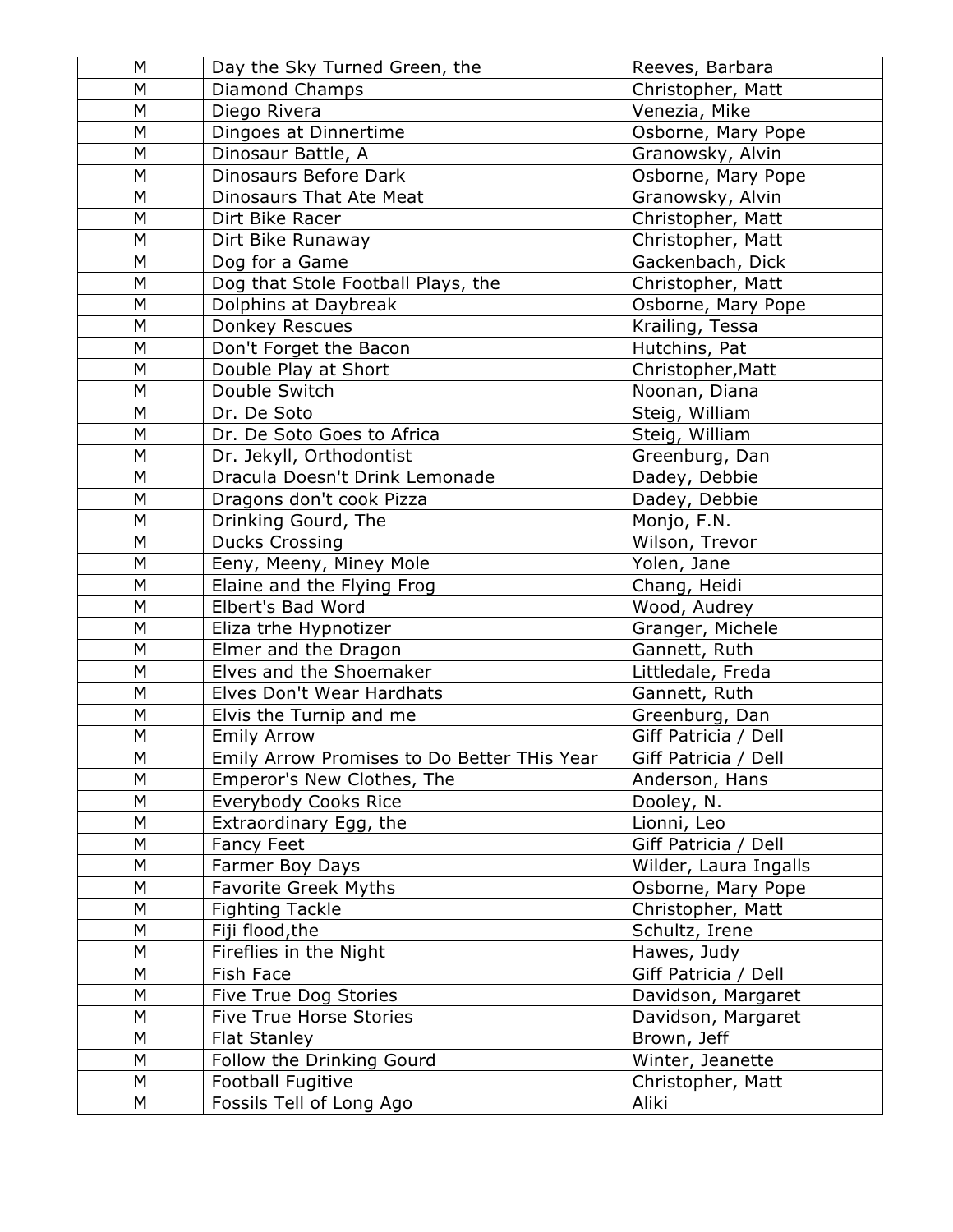| M         | Fox Steals Home, the                                              | Christopher, Matt               |
|-----------|-------------------------------------------------------------------|---------------------------------|
| M         | Fox Went Out on a Chilly Night, The                               | Spier, Peter                    |
| M         | Frankenstien Doesn't                                              | Dadey, Debbie                   |
| M         | Freckle Juice                                                     | Blume, Judy                     |
| M         | Frederick Douglas: THe Last DAy of Stavery                        | Davidson, Margaret              |
| M         | Frog Who Would Be King                                            | Walker, Kate                    |
| M         | Genies don't ride Bicycles                                        | Dadey, Debbie                   |
| M         | Genies Don't Tide Bicycles                                        | Dadey, Debbie                   |
| M         | George Washington's Mother                                        | Fritz, Jean                     |
| M         | Ghost Don't Eat Potato Chips                                      | Dadey, Debbie                   |
| M         | Ghost in Tent 19, the                                             | O'Connor, Jim                   |
| M         | <b>Ghost Named Wanda</b>                                          | Greenburg, Dan                  |
| M         | Ghost of the Auto Graveyard                                       | Berenstain, Stan & Jan          |
| M         | <b>Ghost School</b>                                               | Clifford, Eth                   |
| M         | <b>Ghost Town at Sundown</b>                                      | Osborne, Mary Pope              |
| M         | <b>Ghost Town Treasure</b>                                        | Bulla, Clyse Robert             |
| M         | Ghosts Don'e Eat Potato chips                                     | Dadey, Debbie                   |
| M         | Ghouls don't Scoup Icecream                                       | Dadey, Debbie                   |
| M         | Giants Don't Go Snowboarding                                      | Dadey, Debbie                   |
| M         | Giants, The                                                       | Granowsky, Alvin                |
| M         | Gingerbread Man, The                                              | Lundell, M.                     |
| M         | Girl Who Loved Wild Horses, The                                   | Goble, Paul                     |
| M         | Goblins Don't Play Video Games                                    | Dadey, Debbie                   |
| M         | Good for Nothing Dog                                              | Schultz, Irene                  |
| M         | Gouls Don't Scoop Ice Cream                                       | Dadey, Debbie                   |
| M         | Great Dinosaur Hunt. the                                          | Schultz, Irene                  |
| M         | Great Houdini, The : worldArtist                                  | Kulling, Monica                 |
| M         | Great Ice Battle, the                                             | Abbott, Tony                    |
| M         | Great Quarterback Switch, the                                     | Christopher, Matt               |
| M<br>M    | <b>Great Riddle Mystery</b>                                       | MacClem, James                  |
| ${\sf M}$ | Great-grandpa in the Litter Box<br>Gremlins Don't Chew Bubble Gum | Greenburg, Dan<br>Dadey, Debbie |
| ${\sf M}$ |                                                                   | Thaler, Mike                    |
| M         | Gym Teacher from the Black Lagoon<br>Hang A Left at Venus         | Greenburg, Dan                  |
|           |                                                                   | Lesser, Rika & Paul O.          |
| М         | Hansel and Gretel                                                 | Zelinsky                        |
| M         | Happy Birthday, Moon                                              | Asch, Frank                     |
| M         | Hard Drive to Short                                               | Christopher, Matt               |
| M         | Harold's Circus                                                   | Johnson, Crockett               |
| M         | <b>Hattie Rabbit</b>                                              | Gackenbach, Dick                |
| M         | Haunted Halloween, the                                            | Schultz, Irene                  |
| M         | <b>Heckedy Peg</b>                                                | Wood, Audrey                    |
| ${\sf M}$ | Helen Keller                                                      | Davidson, Margaret              |
| M         | Hercules doesn't Pull Teeth                                       | Dadey, Debbie                   |
| M         | Hidden Hand, the                                                  | Schultz, Irene                  |
| M         | Hilary and the Lions                                              | Desaix, Frank                   |
| M         | Hit-Away Kid, the                                                 | Christopher, Matt               |
| M         | Hoopstars Go to the Hoop                                          | Hughes, Dean                    |
| М         | Houling at the Hauntly's                                          | Dadley, Debbie                  |
|           |                                                                   |                                 |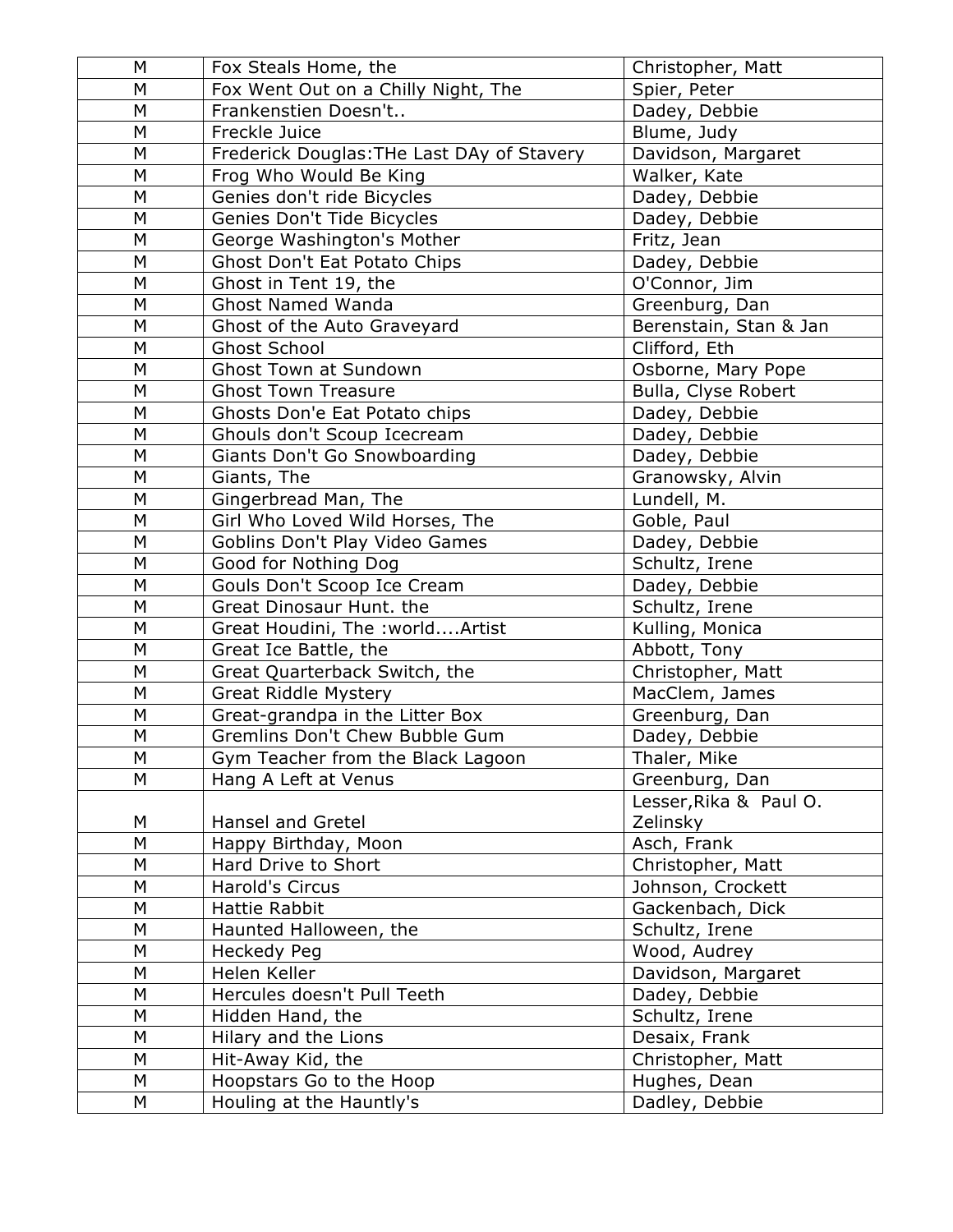| M | Hours of the Olympics                    | Osborne, Mary Pope      |
|---|------------------------------------------|-------------------------|
| M | House of the Horrible Ghosts             | Hayes, Geoffrey         |
| M | How Do We Know About ?                   | Granowsky, Alvin        |
| M | Howie Merton and the Magic Dust          | Reeves, Faye            |
| M | Hue Boy                                  | Mitchell, Rita Phillips |
| M | I Can't said the Ant                     | Cameron, Polly          |
| M | I Hate Camping                           | Petersen, P.J.          |
| M | I Hate Company                           | Petersen, P.J.          |
| М | Ice Magic                                | christopher, Matt       |
| M | If the Dinosaurs Came Back               | Most, Bernard           |
| M | If You Squirt at a Rhinocerous           | Dunn                    |
| М | I'm Out of My BodyPlease Leave a Message | Greenburg, Dan          |
| M | In Aunt Lucy's Kitchen                   | Rylant, Cynthia         |
| M | In My Momma's Kitchen                    | Nolen, Jerdine          |
| M | In the Dinosaur's Paw                    | Giff Patricia / Dell    |
| М | Invisibe in the Third Grade              | Cuyer, Margery          |
| M | Ira Sleeps Over                          | Waber, Bernard          |
| M | <b>Island Baby</b>                       | Keller, Holly           |
| M | Jack and the Beanstalk                   | Galdone, Paul           |
| M | Jenny Archer to the Rescue               | Conford, Ellen          |
| M | Jenny Archer, Author                     | Conford, Ellen          |
| М | Jigsaw Jones Mystery, the Case ofSnowman | Ruller, James           |
| M | Jilly the Kid                            | Krailing, Tessa         |
| М | Job for Jenny Archer, A                  | Conford, Ellen          |
| M | Johnny Long Legs                         | Christopher, Matt       |
| M | Junie B.Jones Series                     | Park, Barbara           |
| M | Junior Gymnasts"#2 Katie's Big Move      | Slater, Teddy           |
| М | Kate Shelly and the Midnight Express     | Wetterer, Margaret      |
| M | Keep Ms. Sugarman in the Fourth Grade    | Levy, Eizabeth          |
| M | Kid who onlyHit Homers                   | Christopher, Matt       |
| М | Kids in Ms. Colman's Class               | Martin, Ann M.          |
| M | King Arthur                              | Brown, Marc             |
| М | Knight at Dawn, the                      | Osborne, Mary Pope      |
| М | Knights Don't Teach Piano                | Dadey, Debbie           |
| М | Laura and Mr. Edwards                    | Wilder, Laura Ingalls   |
| M | Laura and Nellie                         | Wilder, Laura Ingalls   |
| Μ | Laura's Ma                               | Wilder, Laura Ingalls   |
| Μ | Laura's Pa                               | Wilder, Laura Ingalls   |
| M | Lazy Lions, Lucky Lambs                  | Giff Patricia / Dell    |
| М | Lentil                                   | McCloskey, Robert       |
| М | Leprechauns Don't Play Basketball        | Dadey, Debbie           |
| M | Let's Go Philadelphia                    | Giff Patricia / Dell    |
| М | Letting Swift River Go                   | Yolen, Jane             |
| Μ | Lighthouse Mermaid                       | Karr, Kathleen          |
| M | Lions at Lunchtime                       | Osborne, Mary Pope      |
| М | Little Hawk's New Name                   | Bolognese, Don          |
| Μ | Little House Birthday, A                 | Wilder, Laura Ingalls   |
| М | Little House Farm Daya                   | Burton, Virginia Lee    |
| М | Little House Friends                     | Burton, Virginia Lee    |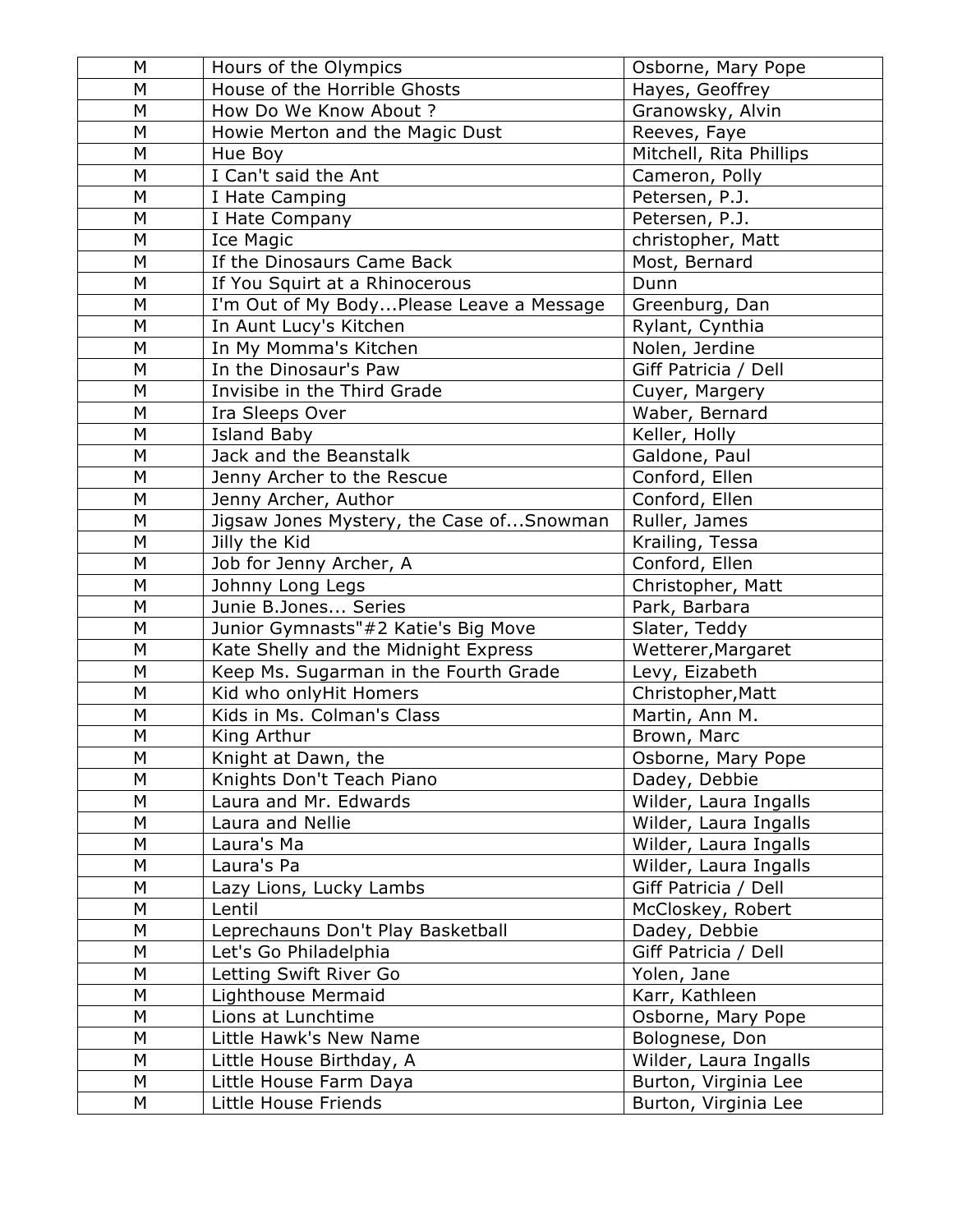| M | Little House, The                          | Burton, Virginia Lee |
|---|--------------------------------------------|----------------------|
| M | Little Lefty                               | Christopher, Matt    |
| M | Little Red hen makes a Pizza               | Sturges, Philemon    |
| M | Little Swan                                | Geras, Adele         |
|   |                                            | Alcott, Louisa May:  |
| М | Little Women                               | <b>Bullseye</b>      |
| M | Littles and the The (series)               | Peterson, John       |
| M | Littles Take a Trip                        | Peterson, John       |
| М | Locked in the Library                      | Brown, Marc          |
| M | Long Shot for Paul                         | Christopher, Matt    |
| M | Look Who's Playing First Base              | Christopher, Matt    |
| M | Lost and Found                             | Teague, Mark         |
| M | Lost Children, the                         | Goble, Paul          |
| M | Lucky Baseball Bat, the                    | Christopher, Matt    |
| M | Lucky Last Luke                            | Clark, Margaret      |
| М | Madeline's Christmas                       | Bemelmans, Ludwig    |
| M | Magic Tree House Series                    | Osborne, Mary Pope   |
| M | <b>Mail Carriere</b>                       | Ready, Dee           |
| М | Man Out At First                           | Christopher, Matt    |
| M | Martians Don't Take Temperatures           | Dadey, Debbie        |
| M | Martin Luther King, Jr.                    | Greene, Carol        |
| М | Marvin and the Mean Words                  | Kline, Suzy          |
| M | Marvin Redpost                             | Sachar, Louis        |
| M | Mary Marony, Mummy Girl                    | Kline, Suzy          |
| М | Mary Marony and and the Chocolate Surprise | Kline, Suzy          |
| M | Mary Marony and the Snake                  | Kline, Suzy          |
| M | Mary Marony Hides Out                      | Kline, Suzy          |
| M | Maybe Yes, Maybe No. Maybe Maybe           | Patron, Susan        |
| М | Mermaids Don't Run Track                   | Dadey, Debbie        |
| M | Michael Jordan                             | Edwards, Nick        |
| M | Midnight on the Moon                       | Osborne, Mary Pope   |
| M | Mike Mulligan and His Steam Shovel         | Burton, Virginia Lee |
| M | Miracle on the Plate                       | Christopher, Matt    |
| M | Misfortune Cookie                          | Greenburg, Dan       |
| М | Miss Rumphius                              | Cooney, Barbara      |
|   |                                            | Sharmat, Marjorie    |
| М | Mitchell is Moving                         | Weinman              |
| M | Mitten, The                                | Brett, Jan           |
| М | Molly, s Pilgrim                           | Cohen, Barbara       |
| М | Monster For Hire                           | Wilson, Trevor       |
| M | Monster Rabbit Runs Amuck                  | Giff Patricia / Dell |
| M | Monsters don't Scuba Dive                  | Dadey, Debbie        |
| М | Mop Top                                    | Freeman, Don         |
| M | Mud Pony, the                              | Cohen, Caron Lee     |
| М | Muffy's Secret Admirer                     | Brown, Marc          |
| M | Mummies                                    | Milton, Joyce        |
| М | Mummies Don't Coach Softball               | Dadey, Debbie        |
| M | Munnies in the Morning                     | Osborne, Mary Pope   |
| M | My Father's Dragon                         | Gannett, Ruth        |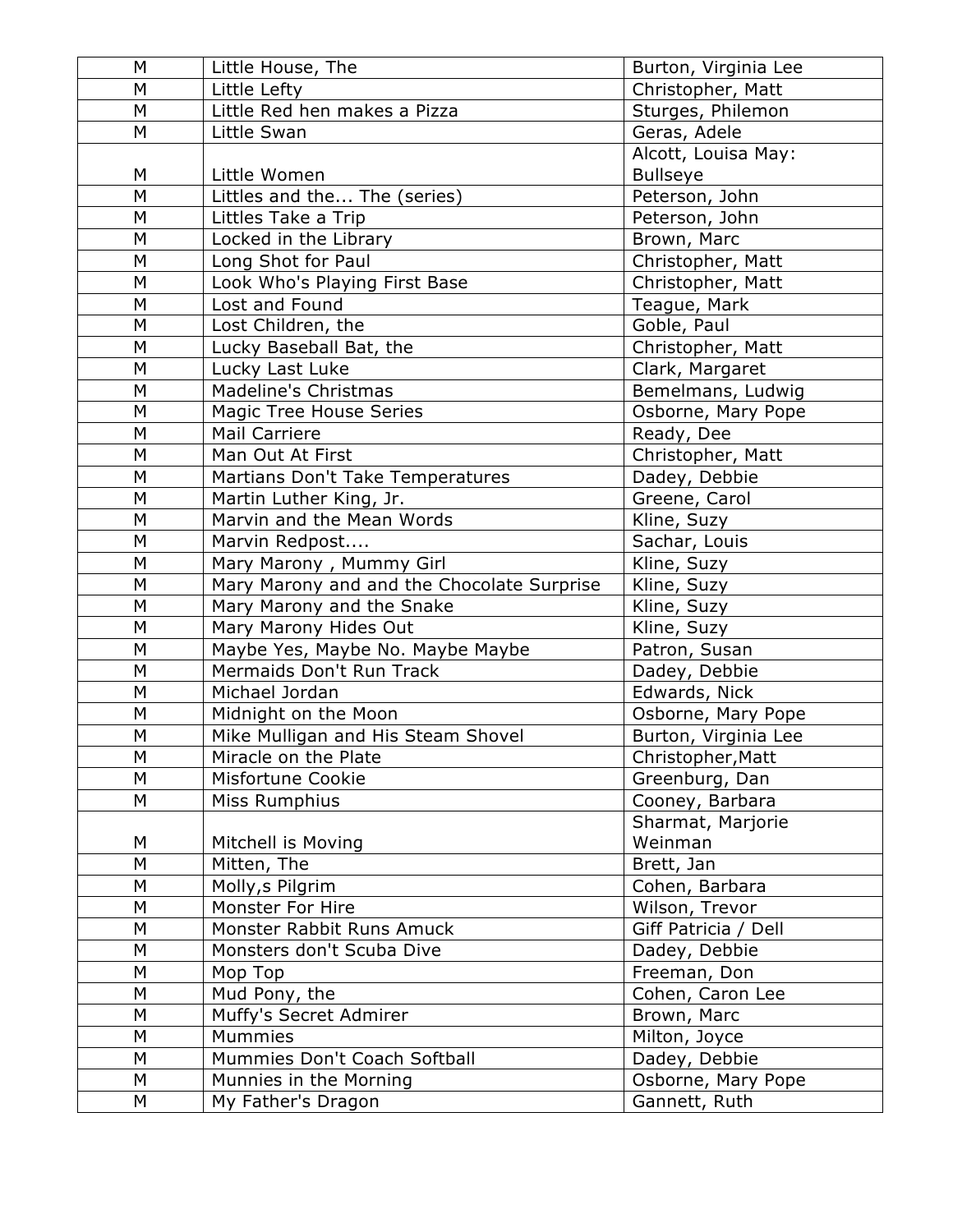| M         | My Son the Time Traveler                     | Greenburg, Dan            |
|-----------|----------------------------------------------|---------------------------|
| M         | Mystery in the Night Woods                   | Peterson, John            |
| M         | Mystery of the Dark Old House                | Schultz, Irene            |
| M         | Mystery of the Missing Dog                   | Schultz, Irene            |
| M         | Mystery of the Stolen Bike                   | Brown, Marc               |
| M         | Mystery of the Talking Tail, the             | Clark, Margaret           |
| M         | Nannnies For Hire                            | Hest, Amy                 |
| M         | Never Trust a Cat who Wears Earrings         | Greenburg, Dan            |
| M         | New Land: A First Year on the Praire, the    | Reynolds, Marilynn        |
| M         | Nibble, Nibble, Jenny Archer                 | Conford, Ellen            |
| M         | Night of the Ninjas                          | Osborne, Mary Pope        |
| M         | Night Tree                                   | Bunting, Eve              |
| M         | Nine True Dolphin Stories                    | Davidson, Margaret        |
| M         | Ninjas Don't Bake Pumpkin Pies               | Dadey, Debbie             |
| M         | No Arm in Left Field                         | Christopher, Matt         |
| M         | No Trouble at All!                           | Powell, Joyce             |
| M         | Now You See Me Now You Don't                 | Greenburg, Dan            |
| M         | Old Man and the Bear, the                    | Hanel, Wolfram            |
| M         | Old Rocking Chair, the                       | Root, Phyllis             |
| M         | Old Tom and the Rogue                        | Wilson, Trevor            |
| M         | One Bad Thing about Father                   | Monjo, F.N.               |
| M         | One in the Middle is the Green Kangaroo, the | Blume, Judy               |
| M         | One-Eyed Jake                                | Hutchins, Pat             |
| M         | <b>Onion Sundaes</b>                         | Adler, David              |
| M         | Over the Green Hills                         | Isadora, Rachel           |
| M         | Paint Brush Kid, the                         | <b>Bulla Clyde Robert</b> |
| M         | Pajama Party                                 | Hest, Amy                 |
| M         | Patches                                      | Szymanski, Lois           |
| M         | Patchwork Quilt, The                         | Flournoy, Valerie         |
| M         | Phantoms Don't Drive Sports Cars             | Dadey, Debbie             |
| M         | Picture Book of Abraham Lincoln, the         | Adler, David              |
| ${\sf M}$ | Picture Book of Amelia Earhart, the          | Adler, David              |
| ${\sf M}$ | Picture Book of Anne Frank, the              | Adler, David              |
| M         | Picture Book of Benjamin Franklin, the       | Adler, David              |
| M         | Picture Book of Christopher Columbus, the    | Adler, David              |
| M         | Picture Book of Davy Crockett, the           | Adler, David              |
| M         | Picture Book of Eleanor Roosevelt, the       | Adler, David              |
| M         | Picture Book of Florence Nightingale, the    | Adler, David              |
| M         | Picture Book of Frederick Douglas, the       | Adler, David              |
| M         | Picture Book of George W. Carver, the        | Adler, David              |
| M         | Picture Book of George Washington, the       | Adler, David              |
| M         | Picture Book of Harriet Tubman, the          | Adler, David              |
| M         | Picture Book of Helen Keller, the            | Adler, David              |
| M         | Picture Book of Jackie Robinson, the         | Adler, David              |
| M         | Picture Book of Louis Braille, the           | Adler, David              |
| M         | Picture Book of Martin Luther King Jr., the  | Adler, David              |
| M         | Picture Book of Patrick Henry, the           | Adler, David              |
| M         | Picture Book of Paul Revere, the             | Adler, David              |
| М         | Picture Book of Rosa Parks, the              | Adler, David              |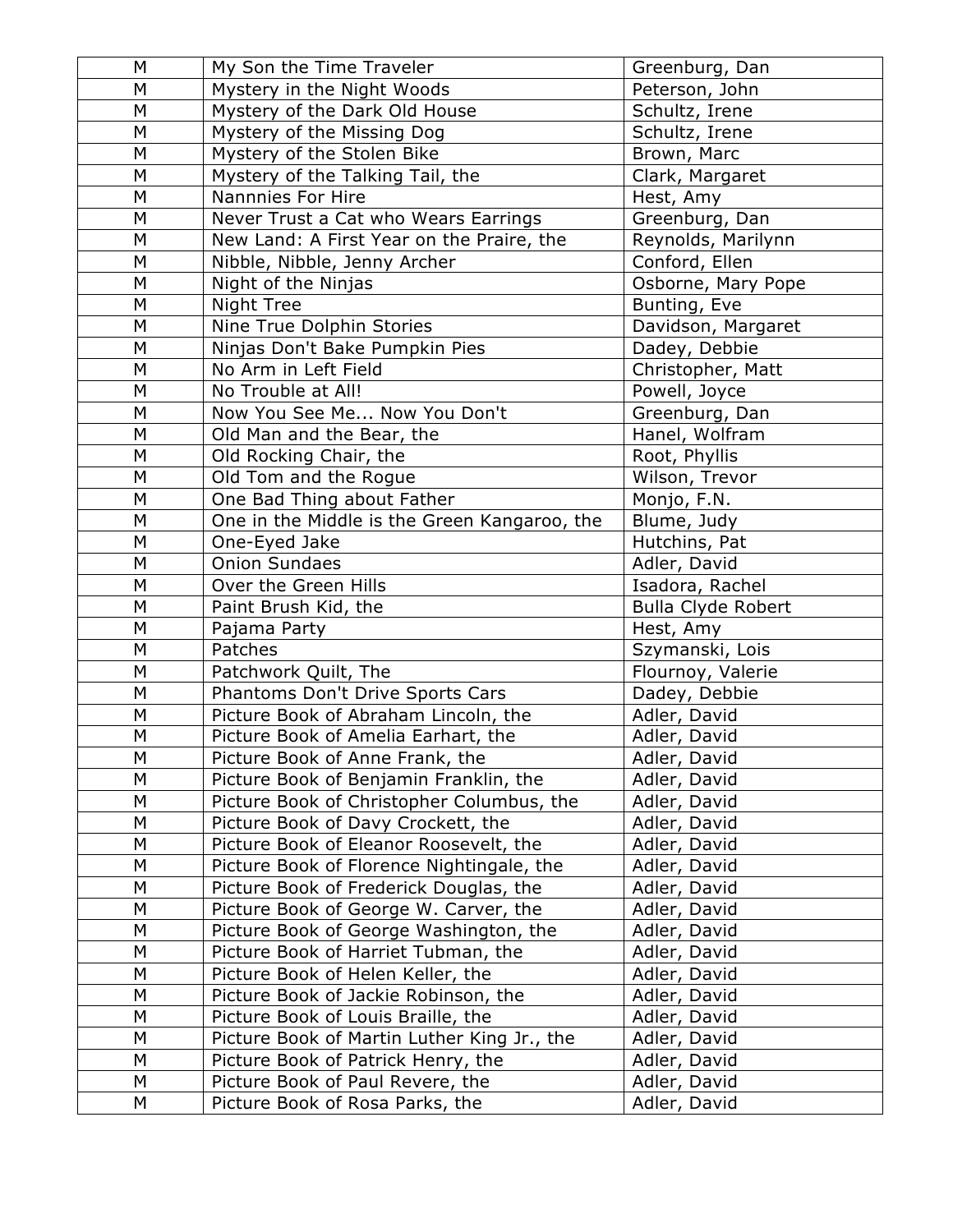| M         | Picture Book of Sacagaweca, the         | Adler, David         |
|-----------|-----------------------------------------|----------------------|
| M         | Picture Book of Sitting Bull, the       | Adler, David         |
| M         | Picture Book of Sojourner, the          | Adler, David         |
| M         | Picture Book of Thomas Edison the       | Adler, David         |
| M         | Picture Book of Thurgood Marshall, the  | Adler, David         |
| M         | Pig Who Ran A Red Light                 | Johnson, Paul Brett  |
| M         | Pirates Don't Wear Pink Sunglasses      | Dadey, Debbie        |
| M         | Pirates Past Noon                       | Osborne, Mary Pope   |
| M         | <b>Planteaters and Meateaters</b>       | Granowsky, Alvin     |
| M         | Plumbers                                | Boraas, Tracey       |
| M         | Poky Little Puppy, The                  | Lowrey, Janette      |
| M         | Polar Bears Past Bedtime                | Osborne, Mary Pope   |
| M         | Police Officers                         | Ready, Dee           |
| M         | Postcard Pest, the                      | Giff Patricia / Dell |
| M         | Principal from the Black Lagoon         | Thaler, Mike         |
| M         | Promise is a Promise, A                 | Munsch, Robert       |
| M         | Pumpkins                                | Ray, Mary Lyn        |
| M         | <b>Purple Climbing Days</b>             | Giff Patricia / Dell |
| M         | Putting a Dinosaur Together             | Granowsky, Alvin     |
| M         | Rats on the Roof (&Range)               | Marshall, James      |
| M         | Reason for a Flower, The                | Heller, Ruth         |
| M         | Red Ribbon Rosie                        | Marzollo, Jean       |
| M         | Return of Rinaldo, the Sly Fox          | Scheffler, Ursel     |
| M         | Return of the Indian, The               | Maccarone, Grace     |
| M         | Return of the Third Grade Ghosthunters  | Maccarone, Grace     |
| M         | Rinaldo, the Sly fox                    | Scheffler, Ursel     |
| M         | Rip Roaring Russell                     | Hurwitz, Johanna     |
| M         | Rooster's Gift, the                     | Conrad, Pam          |
| M         | Rose in My Garden, The                  | Lobel, Arnold        |
| M         | Runaway Bunny, The                      | Brown, Margaret Wise |
| M         | Russell and Elisa                       | Hurwitz, Johanna     |
| M         | Russell Rides Again                     | Hurwitz, Johanna     |
| M         | <b>Russell Sprouts</b>                  | Hurwitz, Johanna     |
| M         | Sam and the Tigers                      | Lester, Julius       |
| M         | Santa Claus Doesn't Moop Floors         | Dadey, Debbie        |
| M         | School Bus Driver from the Black Lagoon | Thaler, Mike         |
| ${\sf M}$ | School Nurse from the Black Lagoon      | Thaler, Mike         |
| M         | Second Grade Friends                    | Cohen, Meriam        |
| M         | Second Grade Friends Again              | Cohen, Meriam        |
| M         | Secret at the Polk Street School        | Giff Patricia / Dell |
| M         | Seven Treasure Hunts, the               | Byars, Betsy         |
| M         | Shadow over Second                      | Christopher, Matt    |
| M         | Shortstop From Tokyo                    | Christopher, Matt    |
| M         | Showtime at the Polk Street School      | Giff Patricia / Dell |
| M         | Skateboard Tough                        | Christopher, Matt    |
| M         | Skeletons Don't Play Tubas              | Christopher, Matt    |
| ${\sf M}$ | Slam Dunk Saturday                      | Marzollo, Jean       |
| M         | Sleeping Ugly                           | Yolen, Jane          |
| M         | Snaggle Doodles                         | Giff Patricia / Dell |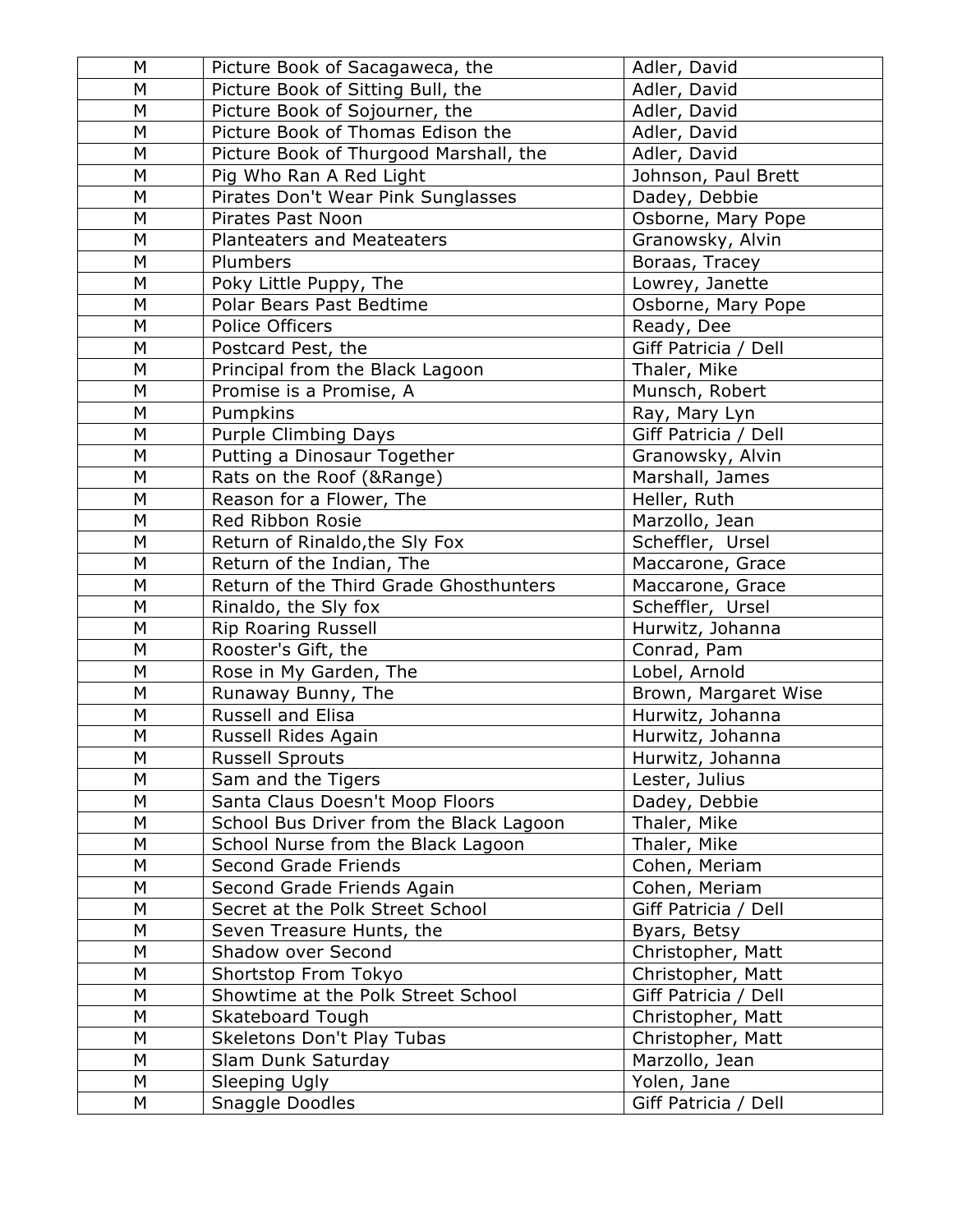| M | Snake Alarm                         | Krailing, Tessa      |
|---|-------------------------------------|----------------------|
| M | Soccer Mania                        | Tamar, Erika         |
| M | Soccer Sam                          | Marzollo, Jean       |
| M | Solo Girl                           | Pinkney, Andrea      |
| M | Sophie Hits Six                     | King-Smith Dick      |
| M | Sophie in the Saddle                | King-Smith Dick      |
| M | Sophie Is Seven                     | King-Smith Dick      |
| M | Sophie 's Lucky                     | King-Smith Dick      |
| M | Sophie 's Tom                       | King-Smith Dick      |
| M | Sophie's Snail                      | King-Smith Dick      |
| M | <b>Spectaular Stone Soup</b>        | Scheffler, Ursel     |
| M | Spooky Tail of Prewitt Peacock, the | Peet, Bill           |
| M | Spy in the Attic, the               | Scheffler, Ursel     |
| M | Spy on third Base, the              | Christopher, Matt    |
| M | Srtrike Out                         | Howard, Tristan      |
| M | <b>Stacy Says Goodbye</b>           | Giff Patricia / Dell |
| M | Star                                | Simon.J.             |
| M | Stop, Stop                          | Hurd, Edith Thacher  |
| M | Story of Ferdinand, The             | Leaf, Munro          |
| M | Story, a Story, A: African TAle     | Haley, Gail.E.       |
| M | Sun, Wind, and the Rain, The        | Peters, L.           |
| M | Sunny Side up                       | Giff Patricia / Dell |
| M | Sunset of the Sabertooth            | Osborne, Mary Pope   |
| M | Supercharged Infield                | Christopher, Matt    |
| M | Sylvester and the Magic Pebble      | Steig, William       |
| M | Tallyho, Pinkerton!                 | Kellogg, Steven      |
| M | Teacher from the Black Lagoon       | Thaler, Mike         |
| M | <b>Teachers</b>                     | Deedrick, Tami       |
| M | There's No Such Thing as a Dragon   | Kent, Jack           |
| M | <b>Three Names</b>                  | MacLachlan, Patricia |
| M | Through the Medicine Cabinet        | Greenburg, Dan       |
| M | <b>Thunder Cake</b>                 | Polacco, Patricia    |
| M | <b>Tigers at Twilight</b>           | Osborne, Mary Pope   |
| M | <b>Tight End</b>                    | Christopher, Matt    |
| M | Tiny Green Thumbs                   | Guest, C.Z.          |
| M | Tom Edison's Bright Idea            | Keller, Jack         |
| M | Tonight on the Titanic              | Osborne, Mary Pope   |
| M | Too Hot to Handle                   | Christopher, Matt    |
| M | <b>Too Many Tamales</b>             | Soto, Gary           |
| M | Touchdown for Tommy                 | Christopher, Matt    |
| M | Trixie and the Cyber Pet            | Krailing, Tessa      |
| M | Trolls Don't Ride Roller Coasters   | Dadey, Debbie        |
| M | True Stories about Abraham Lincoln  | Gross, Ruth Belov    |
| M | Truth about the Moon, the           | Bess, Clayton        |
| M | <b>Turkey Trouble</b>               | Giff Patricia / Dell |
| M | Turkey's Side of It, the            | Smith, Janice Lee    |
| M | <b>TV Reporter</b>                  | Boraas, Tracey       |
| M | Two Hungry Hippos                   | Adams, Alison        |
| M | Two Runaways, the                   | Schultz, Irene       |